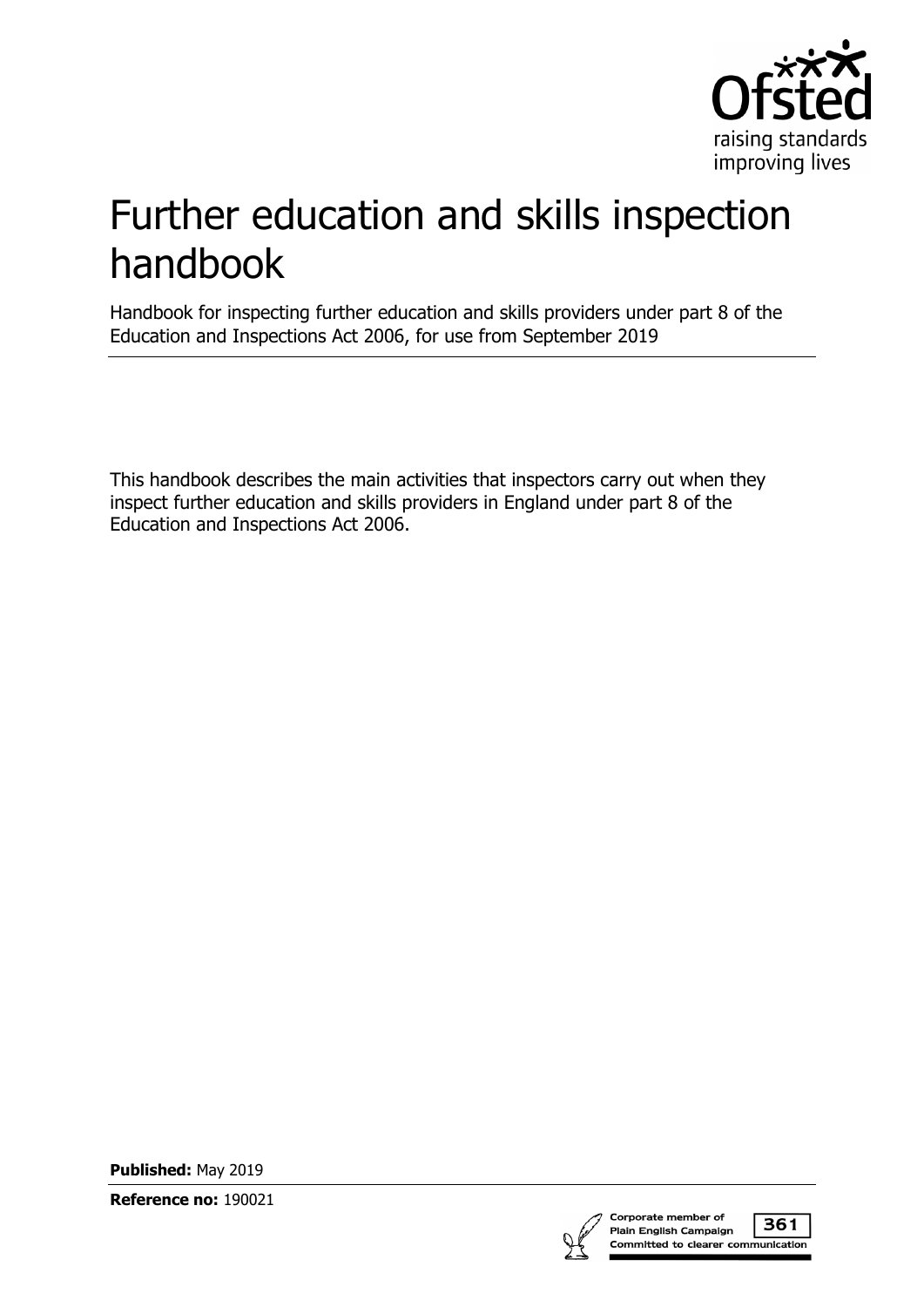

## **Contents**

| <b>Introduction</b>                                                         | 3              |
|-----------------------------------------------------------------------------|----------------|
| Types of providers subject to inspection covered by this handbook           | 3              |
| Privacy notice                                                              | $\overline{4}$ |
| Part 1. How further education and skills providers will be inspected        | 5              |
| Before the inspection                                                       | 5              |
| Frequency of inspection                                                     | 6              |
| Types of inspection                                                         | 9              |
| Scope of inspection                                                         | 13             |
| Before the inspection                                                       | 15             |
| Planning for the inspection                                                 | 17             |
| During the inspection                                                       | 20             |
| After the inspection                                                        | 26             |
| Quality assurance and co1mplaints                                           | 27             |
| Short inspections                                                           | 28             |
| Part 2. The evaluation schedule: how further education and skills providers |                |
| will be judged                                                              | 35             |
| Background to the evaluation schedule                                       | 35             |
| The evaluation schedule and grade descriptors                               | 35             |
| Evaluating types of provision                                               | 38             |
| Quality of education                                                        | 41             |
| Behaviour and attitudes                                                     | 50             |
| Personal development                                                        | 53             |
| Leadership and management                                                   | 57             |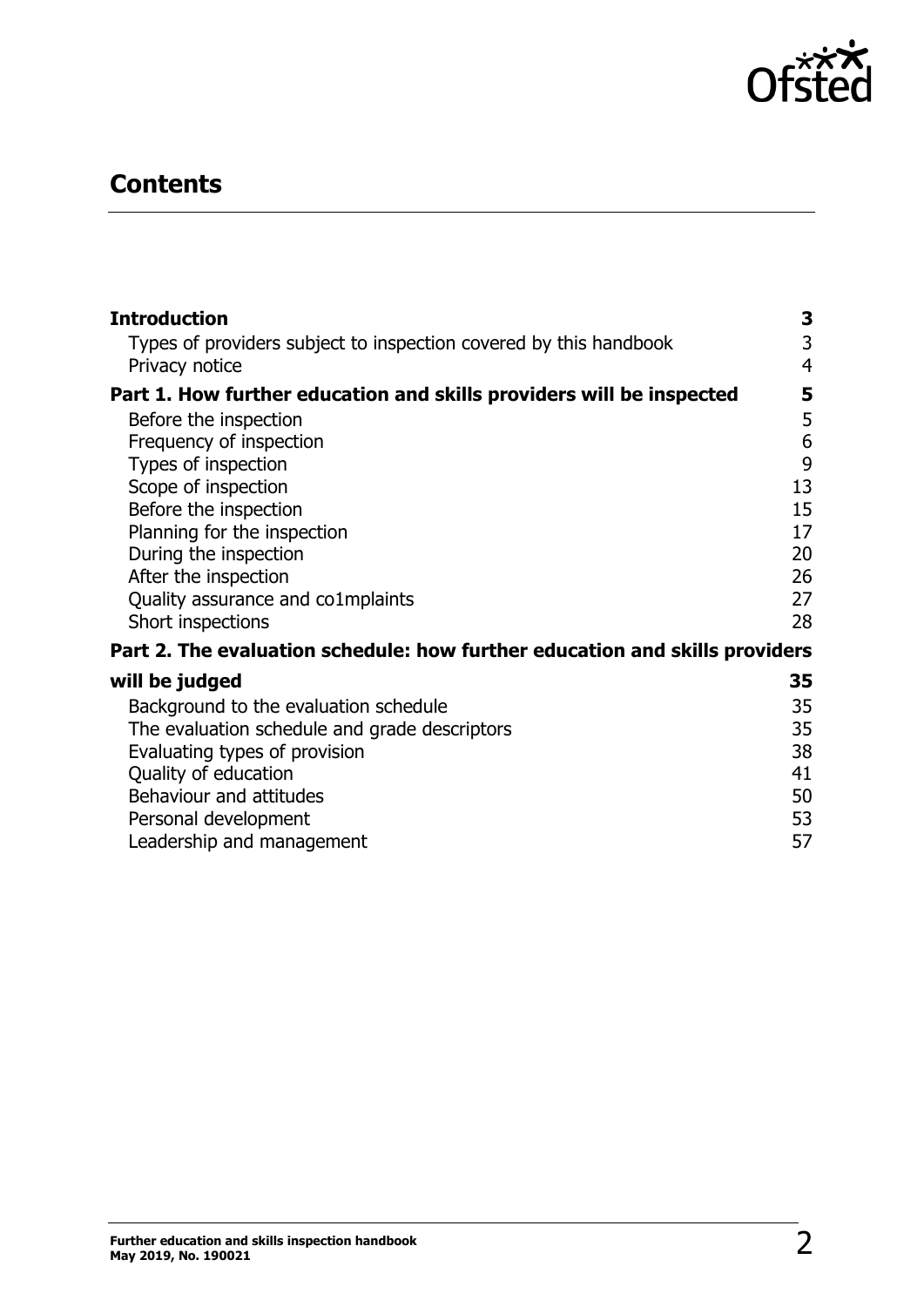

## <span id="page-2-0"></span>**Introduction**

- 1. This handbook describes the main activities that inspectors carry out when they inspect further education and skills providers in England under part 8 of the Education and Inspections Act 2006. It sets out the evaluation criteria that inspectors use to make their judgements and on which they report.
- 2. The handbook has two parts:
	- Part 1. How further education and skills providers will be inspected This contains information about the processes before, during and after inspection.
	- Part 2. The evaluation schedule This contains the evaluation criteria inspectors use to judge the quality and standards of further education and skills providers and the main types of evidence used.
- 3. This handbook is a guide for inspectors on how to carry out inspections of further education and skills providers. It is also available to providers and other organisations to inform them about inspection processes and procedures. It balances the need for consistent inspections with the need to respond to each provider's individual circumstances. This handbook applies to inspections from 1 September 20[1](#page-2-2)9 under the education inspection framework (EIF). $<sup>1</sup>$  Inspectors</sup> will apply their professional judgement when they use this handbook.

## <span id="page-2-1"></span>**Types of providers subject to inspection covered by this handbook**

- 4. The providers we inspect under the Education and Inspections Act 2006 and using this handbook are:
	- **F** further education colleges
	- sixth-form colleges
	- independent specialist colleges
	- $\blacksquare$  dance and drama colleges<sup>[2](#page-2-3)</sup>
	- independent learning providers
	- ocal authority providers
	- $\blacksquare$  designated institutions<sup>[3](#page-2-4)</sup>

ł

<span id="page-2-3"></span><sup>2</sup> Dance and drama colleges are inspected against the principles of the EIF at the request of the DfE.

<span id="page-2-2"></span><sup>&</sup>lt;sup>1</sup> 'Education inspection framework: draft for consultation', Ofsted, January 2019; [www.gov.uk/government/publications/education-inspection-framework-draft-for-consultation.](http://www.gov.uk/government/publications/education-inspection-framework-draft-for-consultation)

<span id="page-2-4"></span><sup>&</sup>lt;sup>3</sup> Designated institutions have specially designated educational status under section 28 of the Further and Higher Education Act 1992.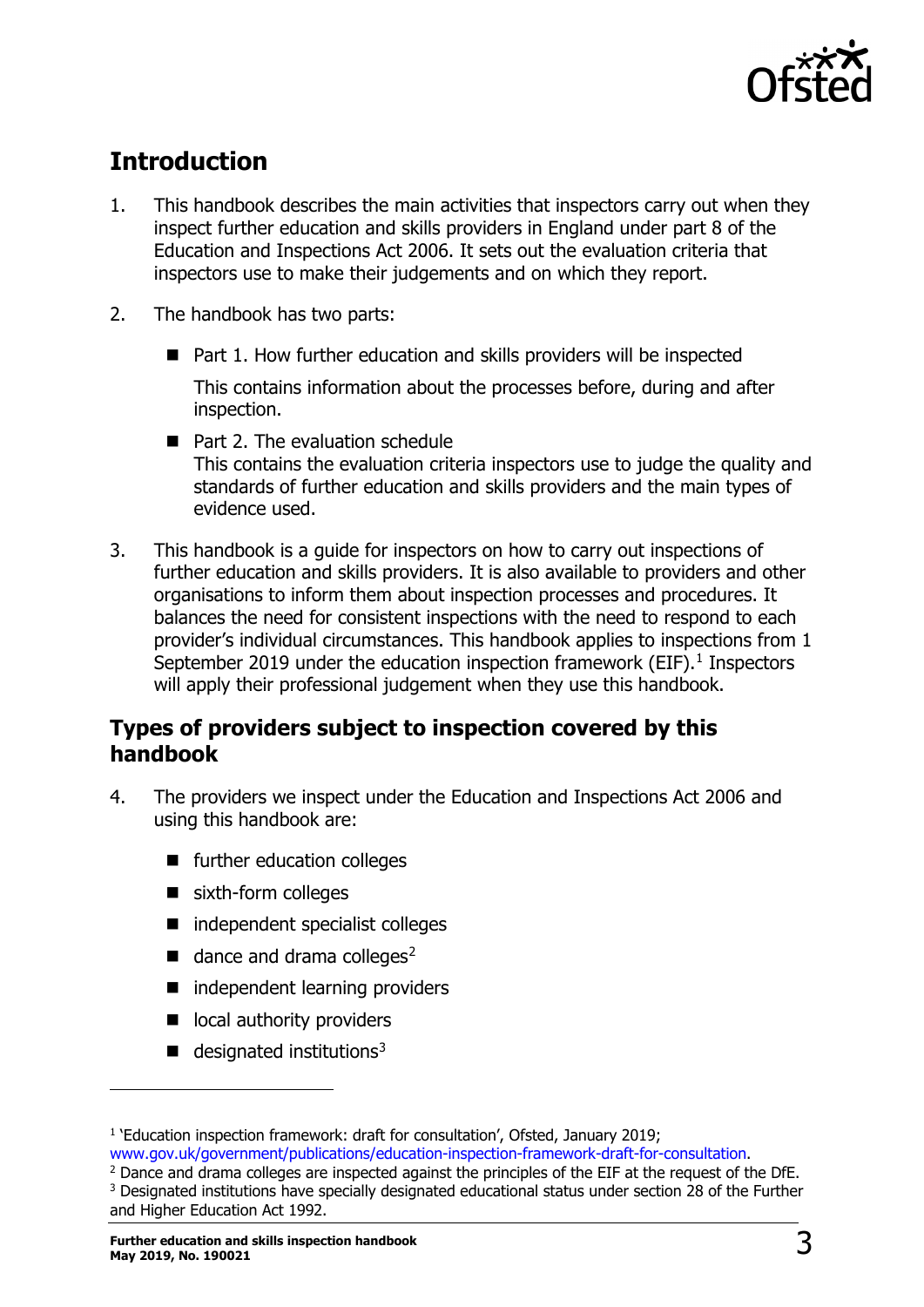

- **employer providers**
- higher education institutions that provide further education and/or apprenticeship training up to level 5
- 16 to 19 academies/free schools.

## <span id="page-3-0"></span>**Privacy notice**

- 5. During an inspection, inspectors will collect information about staff and learners by talking to them, by looking at documents, records and survey responses and other recorded information and by observing everyday life at the provider. Inspectors may also meet with employers where appropriate. Ofsted uses this information to prepare its report and for the purposes set out in its privacy policy.[4](#page-3-1) We will not record names, but some of the information may make it possible to identify an individual.
- 6. Individuals and organisations have legal requirements to provide information to Ofsted as part of inspections. Ofsted has legal powers under section 132 of the Education and Inspections Act 2006 that relate to inspecting providers of further education and skills for learners aged 16 and over. Inspectors can 'inspect, take copies of, or take away any documents relating to the education or training' of students from the provider's premises. These powers also enable our inspectors to inspect computers and other devices that may hold this information.

<span id="page-3-1"></span><sup>4</sup> Further education and skills: Ofsted privacy notice, [www.gov.uk/government/publications/ofsted](https://www.gov.uk/government/publications/ofsted-privacy-notices/further-education-and-skills-ofsted-privacy-notice)[privacy-notices/further-education-and-skills-ofsted-privacy-notice.](https://www.gov.uk/government/publications/ofsted-privacy-notices/further-education-and-skills-ofsted-privacy-notice) Ofsted will not publish any information that identifies an individual in the report but may name the principal, the chief executive or equivalent.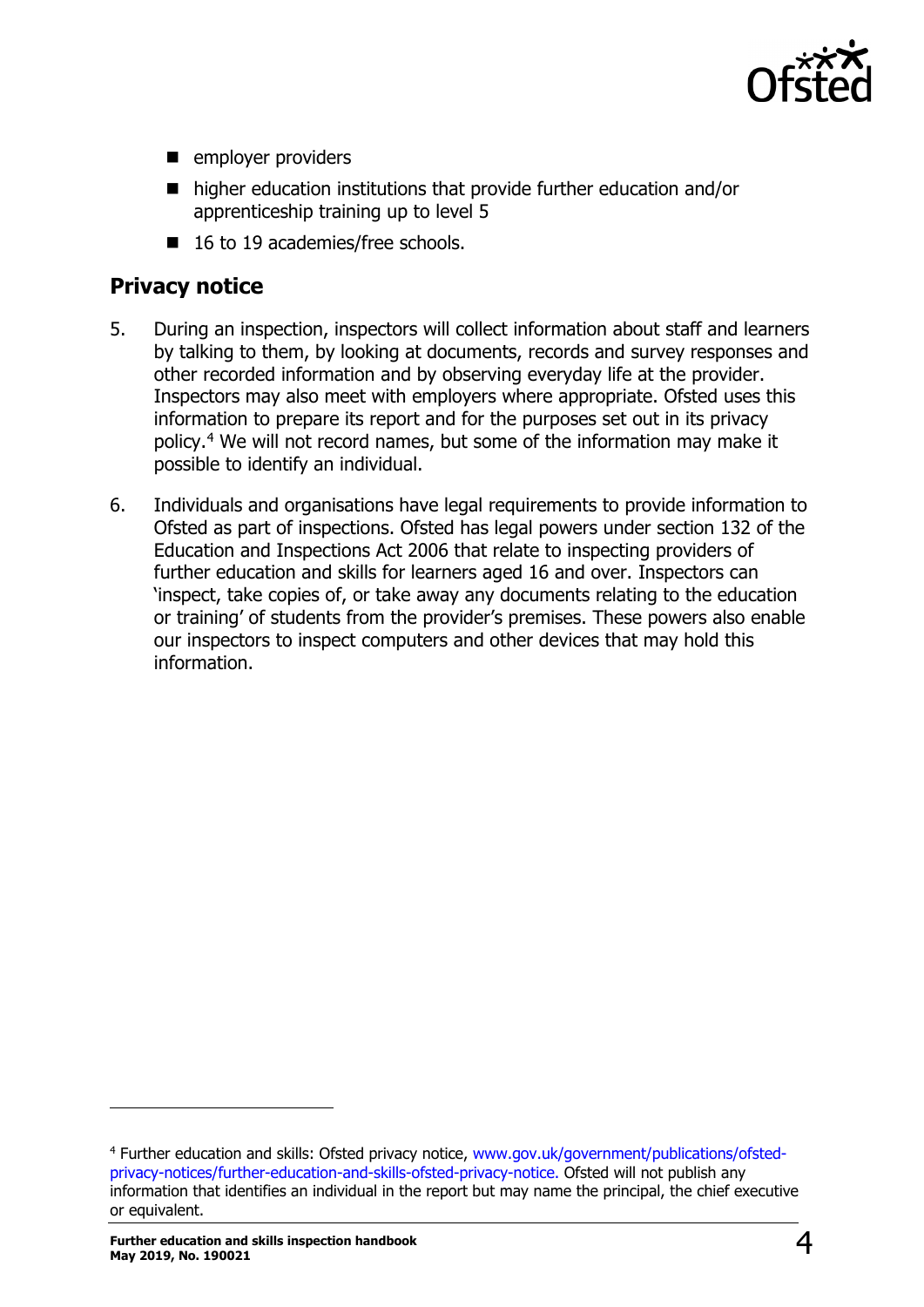

## <span id="page-4-0"></span>**Part 1. How further education and skills providers will be inspected**

## <span id="page-4-1"></span>**Before the inspection**

#### **How providers are selected for inspection**

- 7. To decide when we should next inspect a provider, we use the 'frequencies of inspection' set out from page 6. We also use risk assessment to ensure that our approach to inspection is proportionate, so that we can focus our efforts where we can have the greatest impact.
- 8. We use a broad range of information to assess risk and performance when selecting providers for inspection. This process also applies in particular to good or outstanding providers. The indicators include:
	- **P** previous inspection records
	- self-assessment reports
	- performance data
	- destination data
	- $\blacksquare$  information provided, or concerns raised, by a funding body, government regulators, employers, parents and carers, and learners
	- the views of learners, parents and carers, and employers, gathered through online questionnaires
	- relevant local intelligence, such as changes to leaders or structures
	- **n** any information about significant changes to the type of provision and the number of learners in a provider
	- $\blacksquare$  the size and complexity of a provider, including the number and types of provision, the geographical spread of education or training centres and any recent changes to these
	- $\blacksquare$  the outcomes of monitoring visits or any other related activity.
- 9. We can use relevant information received at any point during the year to select providers. We will review this information regularly.[5](#page-4-2)

<span id="page-4-2"></span><sup>&</sup>lt;sup>5</sup> 'Methodology note: risk assessment of good and outstanding further education and skills providers', Ofsted, April 2018; [www.gov.uk/government/publications/risk-assessment-methodology-for-schools](https://www.gov.uk/government/publications/risk-assessment-methodology-for-schools-and-further-education-and-skills-providers)[and-further-education-and-skills-providers.](https://www.gov.uk/government/publications/risk-assessment-methodology-for-schools-and-further-education-and-skills-providers)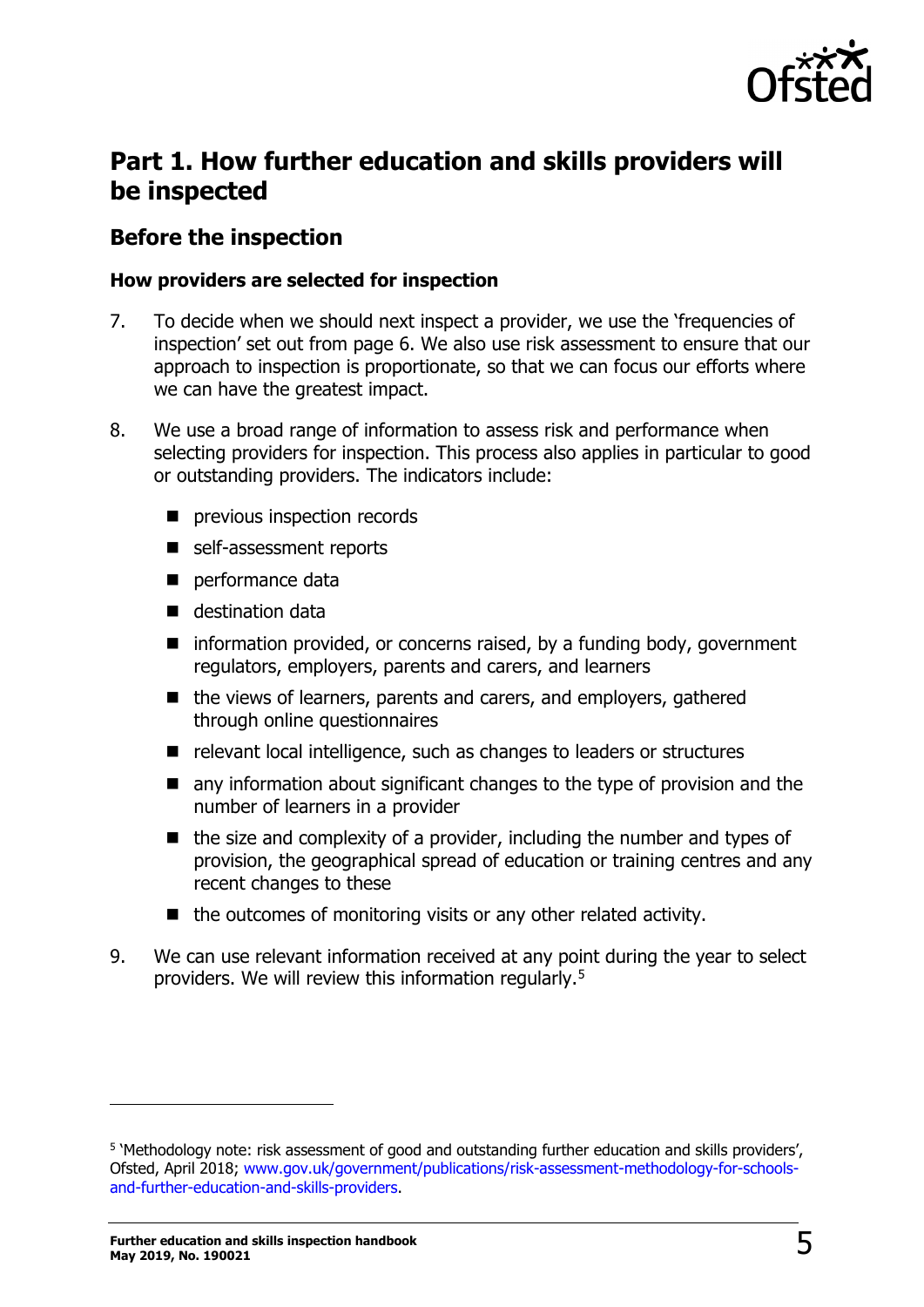

## <span id="page-5-0"></span>**Frequency of inspection**

#### **Providers judged outstanding**

10. Providers judged outstanding for overall effectiveness at their most recent inspection are not normally subject to routine inspection.<sup>[6](#page-5-1)</sup> However, a provider judged outstanding may receive a full inspection if its performance declines or if there is another compelling reason, such as potential safeguarding concerns. A provider judged as outstanding may also be inspected as part of our survey or research work, or through a monitoring visit.

#### **Providers judged good**

11. Providers judged good for overall effectiveness at their most recent inspection will usually be inspected within five years of the publication of their previous inspection report. This will normally be a short inspection but may be a full inspection if information suggests that this is the most appropriate way forward, for example, if the provider's performance has declined. For more information, see the section on short inspections (paragraphs 122 to 152). A good provider may also be inspected as part of our survey or research work, or through a monitoring visit.

#### **Providers judged to require improvement**

12. Providers judged to require improvement at their most recent inspection will normally receive a full inspection within 12 to 30 months of the publication their previous inspection report. These providers will normally be subject to a monitoring visit before the full re-inspection, normally seven to 13 months after the publication of their previous inspection report (see paragraph 32).<sup>[7](#page-5-2)</sup>

#### **Providers judged inadequate**

13. Providers judged inadequate will receive re-inspection monitoring visits, as outlined in paragraphs 33 to 35. These providers will then receive a full inspection (known as a 're-inspection') within 15 months of publication of their previous full inspection report. The major exceptions to this are providers that no longer receive their main funding or that have been removed from the Register of Apprenticeship Training Providers (RoATP) and deliver only

<span id="page-5-1"></span><sup>&</sup>lt;sup>6</sup> The following types of providerare still subject to routine inspection when they have been judged to be outstanding: higher education institutions offering further education and/or apprenticeship training up to level 5; local authority providers; independent specialist colleges. In these cases, they will normally be inspected again within 6 years from the date of the publication of the report of the previous inspection.

<span id="page-5-2"></span> $\overline{7}$  When a provider has been graded inadequate for apprenticeship provision and the provider has had its apprenticeship funding terminated/ been removed from the register of apprenticeship training providers, that apprenticeship provision will not normally be covered at the requires improvement monitoring visit.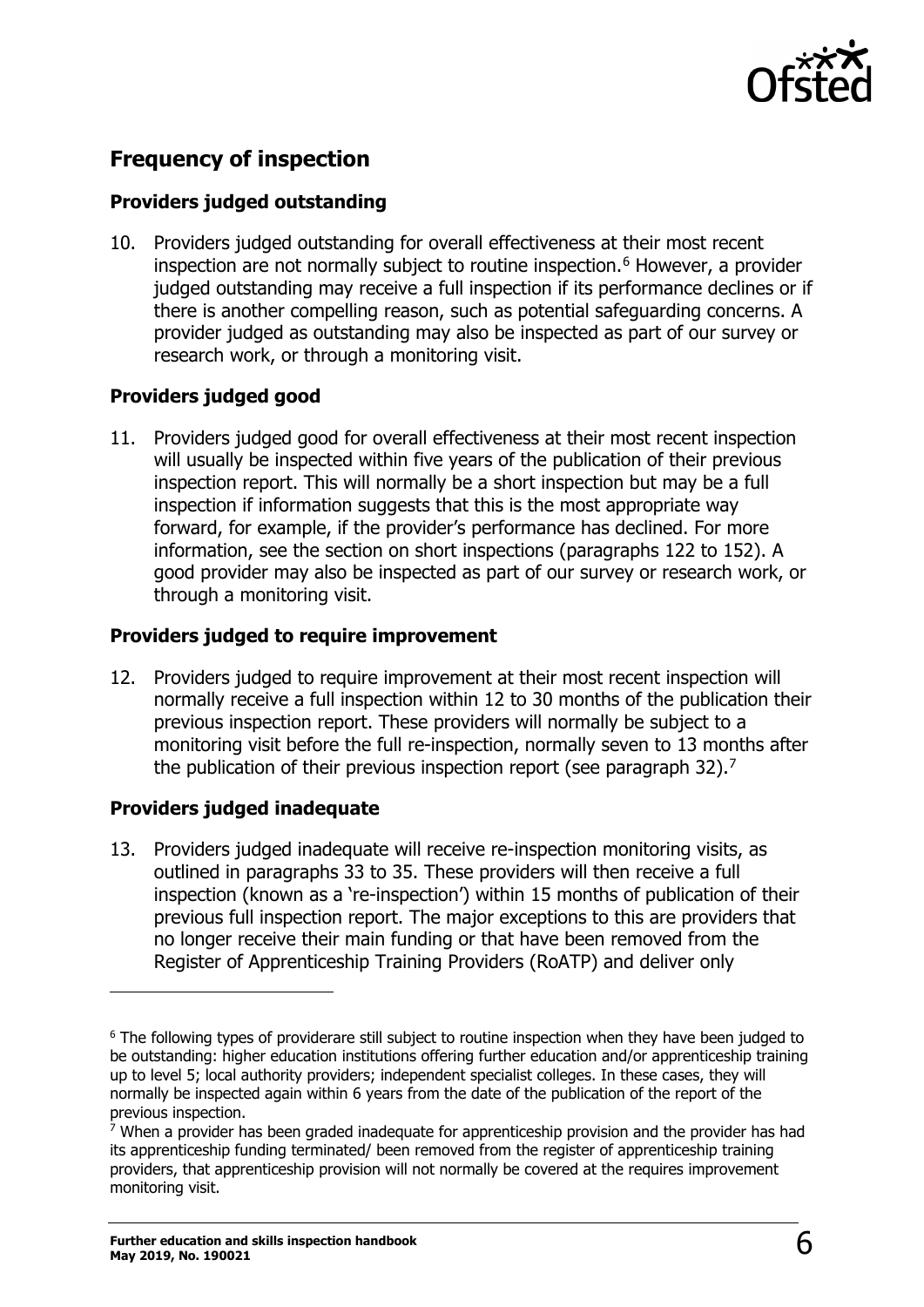

apprenticeship provision.<sup>[8](#page-6-0)</sup> From that point, neither a re-inspection monitoring visit nor a full re-inspection will normally take place. If a provider has apprenticeship provision graded inadequate and has also been removed from the RoATP, that apprenticeship provision will not normally be covered as part of the re-inspection monitoring visit and subsequent re-inspection.

#### **New providers**

- 14. We will normally carry out a monitoring visit to any provider that becomes newly, directly and publicly funded to deliver education and/or training.<sup>[9](#page-6-1)</sup> This funding may either be received from the Education and Skills Funding Agency  $(ESFA)$  or through the apprenticeship levy.<sup>[10](#page-6-2)</sup> The monitoring visit will normally take place within 24 months of the provider starting to deliver directly funded provision. For more details about monitoring visits, see paragraphs 27 to 31.
- 15. These providers will normally receive their first full inspection within 24 months of the publication of their monitoring visit report.<sup>[11](#page-6-3)</sup> When a provider receives one or more insufficient progress judgements at their monitoring visit, it will normally receive a full inspection within six to 12 months of the publication of the monitoring visit report. We may carry out a full inspection of these providers without carrying out a monitoring visit, where appropriate.[12](#page-6-4)
- 16. If a provider has made insufficient progress in safeguarding, it will normally receive one further monitoring visit to review only its safeguarding arrangements within four months of the publication date of its previous monitoring visit report.<sup>[13](#page-6-5)</sup>

<span id="page-6-0"></span><sup>&</sup>lt;sup>8</sup> See also ESFA guidance, 'Removal from register of apprenticeship training providers'; [www.gov.uk/government/publications/removal-from-register-of-apprenticeship-training-providers.](http://www.gov.uk/government/publications/removal-from-register-of-apprenticeship-training-providers)

<span id="page-6-1"></span><sup>&</sup>lt;sup>9</sup> This relates to providers newly and directly funded to deliver apprenticeship provision from or after April 2017 (whether levy or non-levy) and those which are newly funded to deliver education provision from or after August 2017 whether, adult education, 16 to 19 study programme or high needs funded. <sup>10</sup> 'Apprenticeship funding: how it works', Department for Education, 2018;

<span id="page-6-2"></span>[www.gov.uk/government/publications/apprenticeship-levy-how-it-will-work/apprenticeship-levy-how](http://www.gov.uk/government/publications/apprenticeship-levy-how-it-will-work/apprenticeship-levy-how-it-will-work)[it-will-work.](http://www.gov.uk/government/publications/apprenticeship-levy-how-it-will-work/apprenticeship-levy-how-it-will-work)

<span id="page-6-3"></span> $11$  New FE colleges and 16 to 19 academies that began to deliver funded provision from August/ September 2017 will receive their full inspection in their third year, in accordance with pre-existing arrangements. They will not normally receive a monitoring visit.

<span id="page-6-4"></span><sup>&</sup>lt;sup>12</sup> However, new providers that became newly directly funded for apprenticeship provision before April 2017 or other forms of funding before August 2017 and that have not yet received their first full inspection will usually receive a full inspection directly.

<span id="page-6-5"></span><sup>&</sup>lt;sup>13</sup> If the provider's only insufficient progress judgement relates to safeguarding and it then receives a judgement of reasonable or significant progress with respect to safeguarding at the second monitoring visit, the provider will not then have a judgement of insufficient progress. The full inspection will then take place within 24 months of the publication of the first monitoring visit report.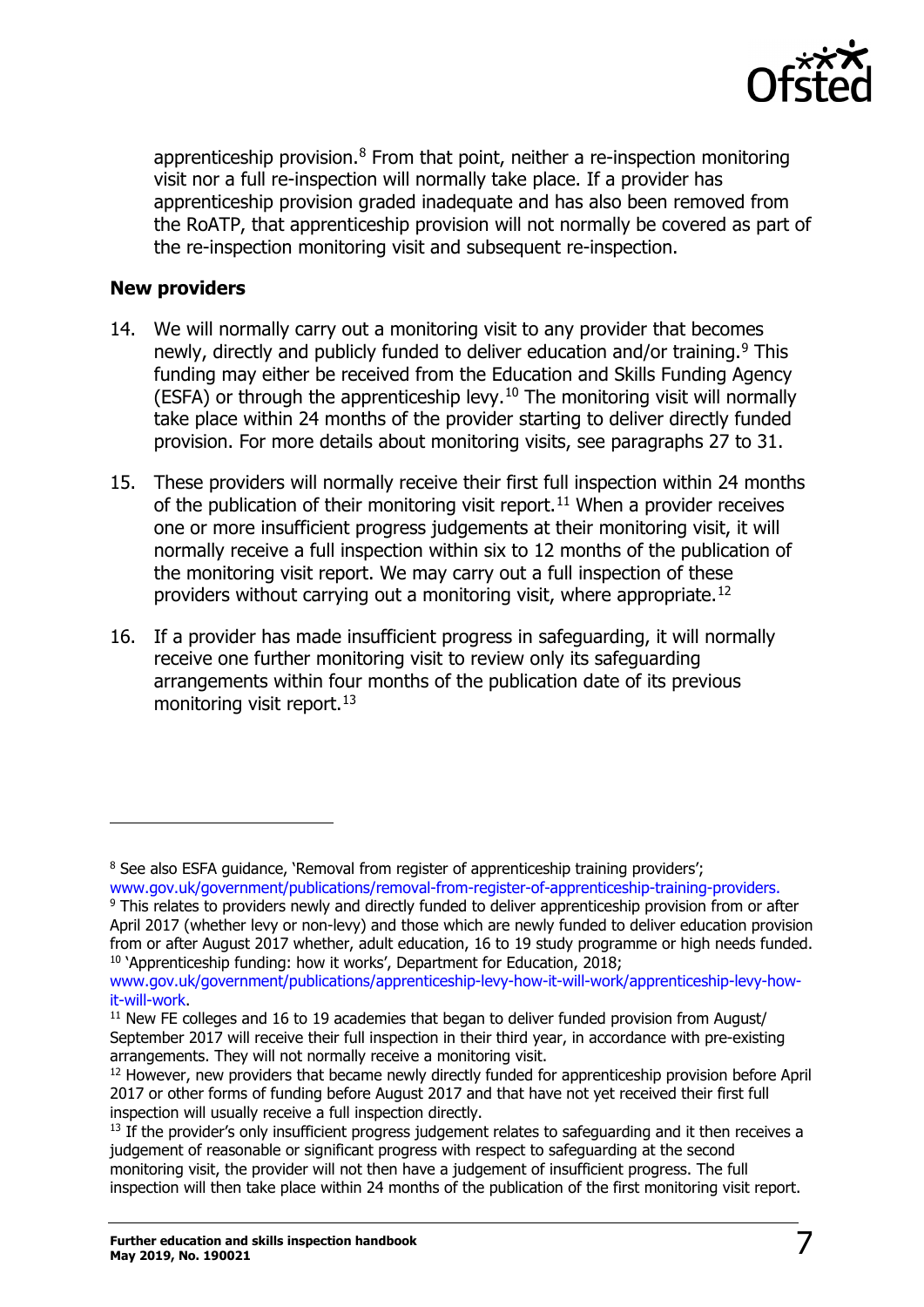

#### **Newly merged colleges**

- 17. A newly merged college will normally receive a full inspection within three years of the merger. This will normally be a full inspection. For inspection purposes, regardless of the type of merger, we view all merged colleges as new colleges.[14](#page-7-0) A newly merged college will not carry forward any inspection grades from predecessor colleges. It will have no inspection grade until the first full inspection.
- 18. Any newly merged college may receive a monitoring visit at any reasonable time. A newly merged college will normally receive a monitoring visit before the first full inspection if the overall effectiveness grade of one or more of the predecessor colleges was requires improvement or inadequate.[15](#page-7-1) These monitoring visits will focus on relevant themes about the progress of the merged college, including from the most recent report(s) of the predecessor college(s). Monitoring visits will normally arrive at progress judgements against these themes as set out in paragraph 25. The monitoring visit report will normally be published. Concerns about risks arising from this or other sources may lead to an earlier full inspection within the three-year window.[16](#page-7-2)

#### **Sixth-form colleges that convert to become 16 to 19 academies**

- 19. Sixth-form colleges that convert to become 16 to 19 academies will be treated according to their most recent inspection outcome. Those that are outstanding will normally only be inspected if their performance drops or there is another compelling reason, such as safeguarding concerns. Those that were good will normally receive a short inspection within five years of the publication of their previous inspection report (but may receive a full inspection within that timeframe if risks are identified). Those judged as requires improvement will normally be inspected within 12 to 30 months of the publication of the previous report. They will normally receive a monitoring visit within seven to 13 months of the publication of the previous report (as set out in paragraphs 12 and 32). Those judged inadequate will normally be inspected within 15 months of the previous inspection of the converted college. They will normally receive reinspection monitoring visits as set out in paragraphs 13 and 33 to 35.
- 20. A 16 to 19 academy/free school that is re-brokered (transferred to a new sponsor) for performance reasons will be treated as a new provider from the point of re-brokerage for the purposes of inspection.

<span id="page-7-0"></span><sup>&</sup>lt;sup>14</sup> This refers to mergers between colleges.

<span id="page-7-1"></span><sup>&</sup>lt;sup>15</sup> This may not apply if the merged college has already received a support and challenge visit or the most recent merger took place before January 2018.

<span id="page-7-2"></span><sup>&</sup>lt;sup>16</sup> See paragraph 8 above for the range of sources that Ofsted draws on for risk assessment.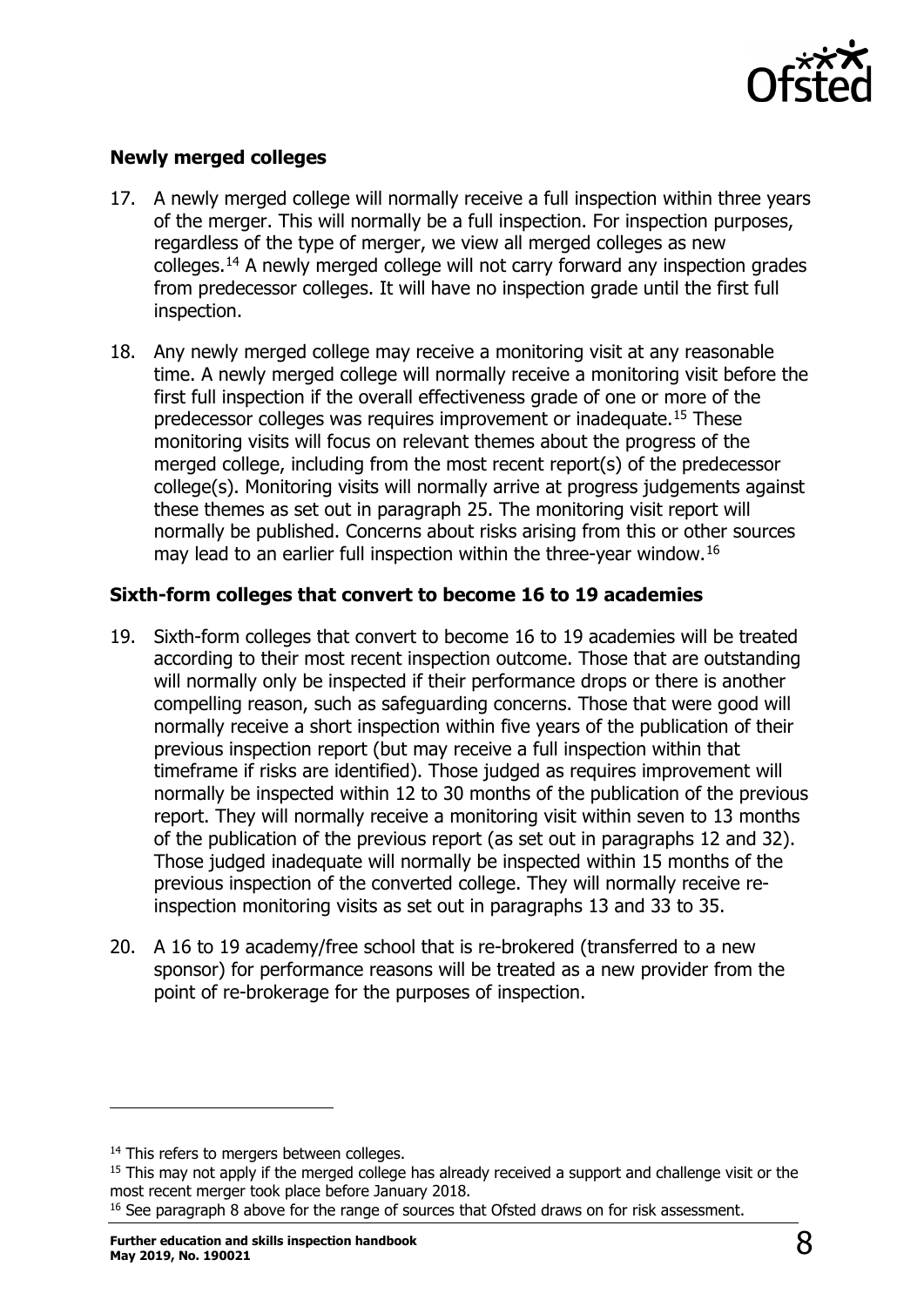

## <span id="page-8-0"></span>**Types of inspection**

#### **Full inspection**

21. Providers that are graded as requires improvement or inadequate will undergo a full inspection as outlined in paragraphs 12 and 13. Inspectors grade the overall effectiveness, the types of provision and the other key judgements areas in accordance with the criteria and grade descriptors set out in part 2 of this handbook. Providers judged as outstanding and good may also undergo a full inspection if, for example, their performance has declined. Ofsted reserves the right to carry out a full inspection of any provider at any reasonable time.

#### **Short inspection**

22. Providers judged good at their previous inspection will normally undergo a short inspection. A short inspection will determine primarily whether the quality of education/training that learners receive is good. For information about short inspections, see paragraphs 122 to 152 of this handbook.

#### **Survey and research visits**

23. We may visit any provider, including those judged good or outstanding, as part of our surveys and research work, based on our national priorities. We may carry out these visits at any reasonable time.

#### **Monitoring visits**

- 24. A monitoring visit is a type of inspection that explores one or more specific themes. The purpose of a monitoring visit is to assess progress against these themes to encourage improvement and assess risk. We may carry out a monitoring visit of any provider at any reasonable time. Providers will normally receive two working days' notice of a monitoring visit, although they may be unannounced. They will normally last up to two days. They will normally result in a published report. Concerns arising from monitoring visits may lead to an earlier full inspection.
- 25. We will normally use one of the following progress judgements on monitoring visits:
	- insufficient progress: progress has been either slow or insubstantial or both, and the demonstrable impact on learners has been negligible<sup>[17](#page-8-1)</sup>
	- reasonable progress: the provider's actions are already having a beneficial impact on learners, and improvements are sustainable and are based on the provider's thorough quality assurance procedures

<span id="page-8-1"></span><sup>&</sup>lt;sup>17</sup> Note the references to insufficient progress judgements with respect to ESFA intervention in this guidance: [www.gov.uk/government/publications/removal-from-register-of-apprenticeship-training](https://www.gov.uk/government/publications/removal-from-register-of-apprenticeship-training-providers)[providers.](https://www.gov.uk/government/publications/removal-from-register-of-apprenticeship-training-providers)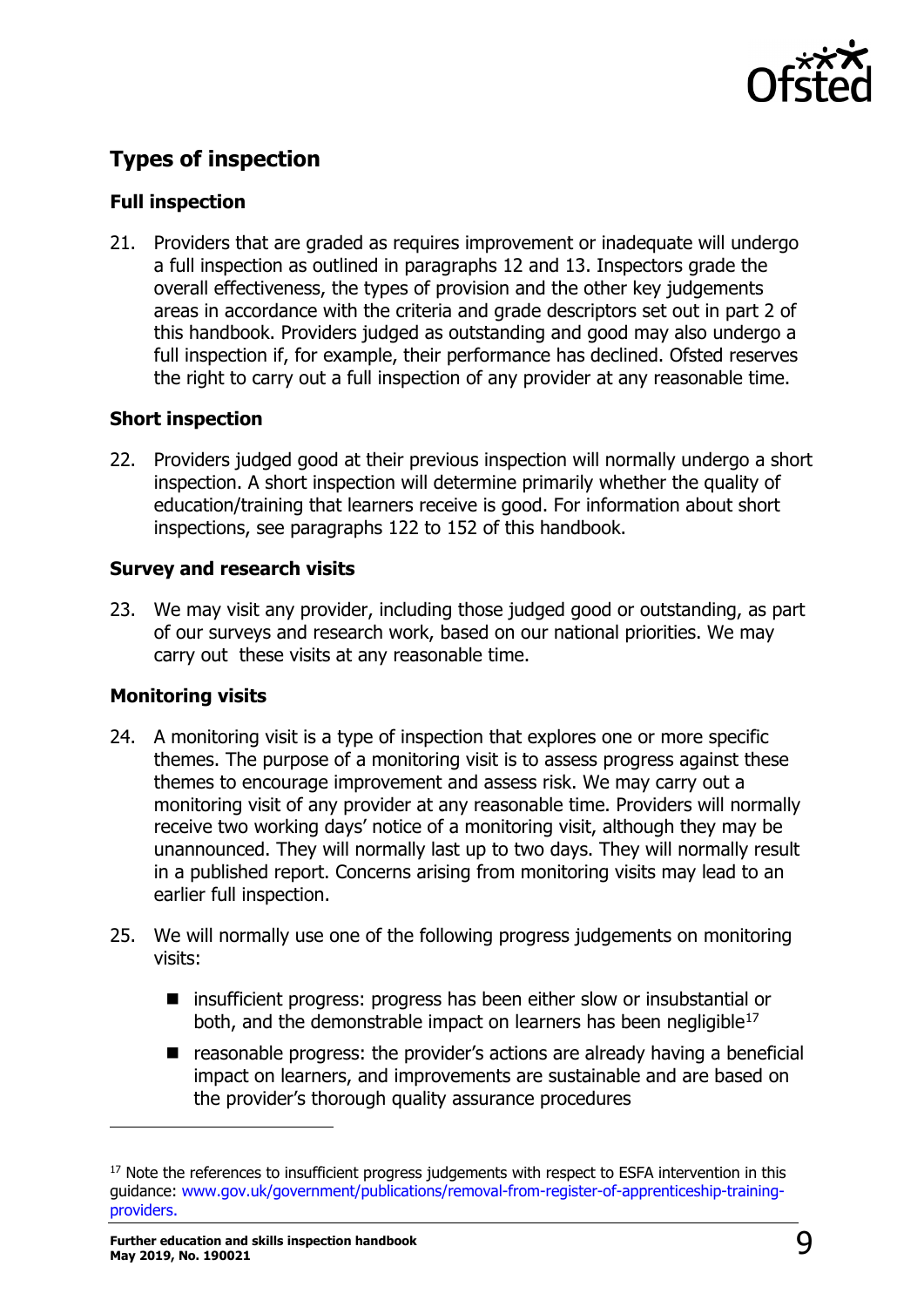

- significant progress: progress has been rapid and is already having considerable beneficial impact on learners.
- 26. Monitoring visits follow a similar process to that set out in part 1 of this handbook, except where otherwise noted. Inspectors will make progress judgements based on the themes explored on that visit. They will use part 2 of this handbook as the broader context for monitoring visits.

#### **Monitoring visits to providers that are newly directly publicly funded**

- 27. We will normally carry out a monitoring visit to any provider that becomes newly directly and publicly funded, as set out in paragraph 14. This visit will normally be carried out within 24 months of starting to deliver the directly funded provision by ESFA or through the apprenticeship levy. These monitoring visits will follow themes. In each case, inspectors will review:
	- **P** progress in leadership and management in the first theme
	- **P** progress in providing a high-quality of education or training in the second theme
	- **P** progress towards ensuring effective safeguarding arrangements in the third theme.

The precise wording of the themes for the most commonly recurring types of new provider are as follows.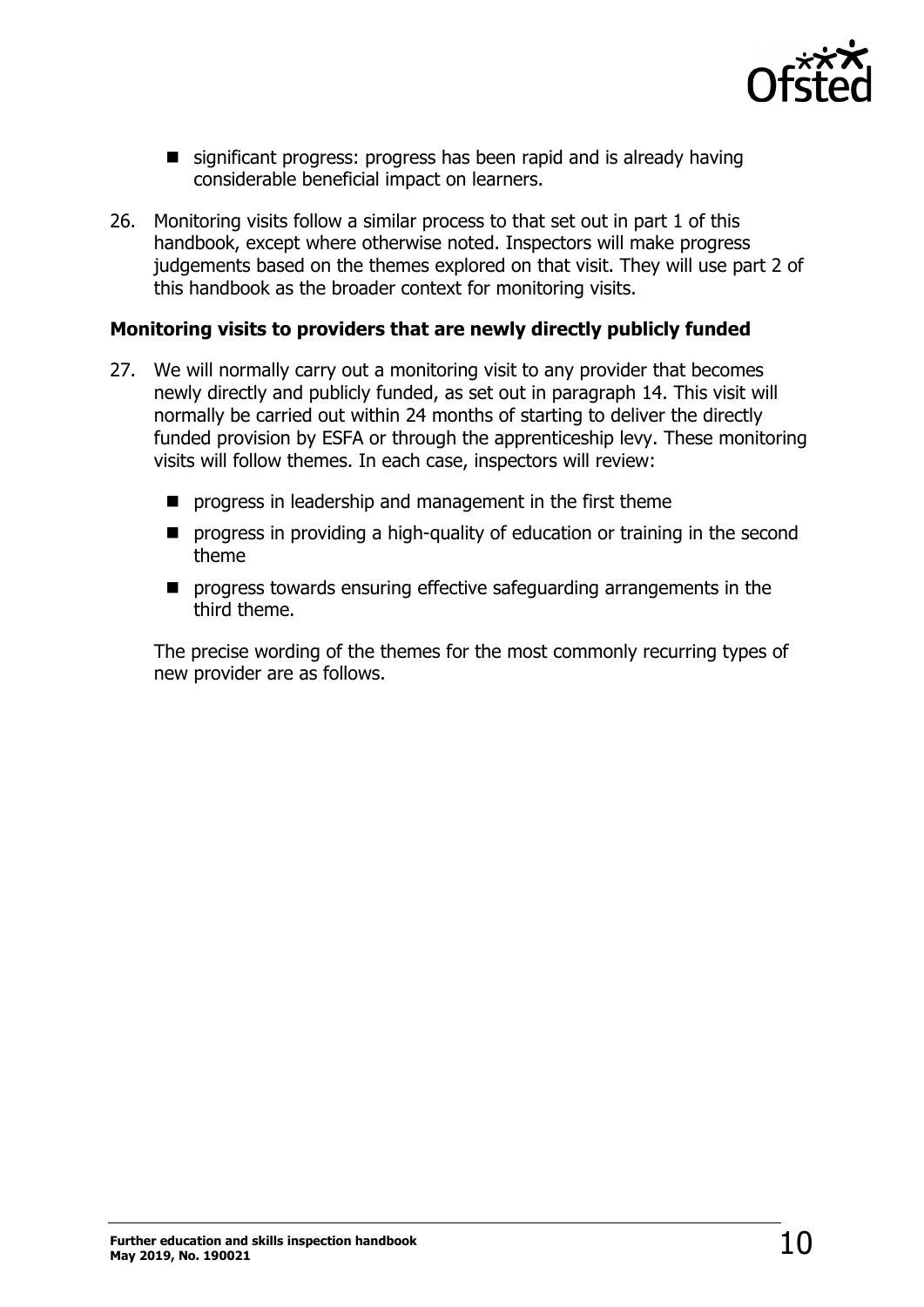

| <b>Type of new</b><br>provider                                                                                          | <b>Leadership and</b><br>management<br>theme                                                                                                                                                                         | <b>Quality of</b><br>education and/or<br>training theme                                                                                                                                                                                                                                       | <b>Safeguarding</b><br>theme                                                                                                             |
|-------------------------------------------------------------------------------------------------------------------------|----------------------------------------------------------------------------------------------------------------------------------------------------------------------------------------------------------------------|-----------------------------------------------------------------------------------------------------------------------------------------------------------------------------------------------------------------------------------------------------------------------------------------------|------------------------------------------------------------------------------------------------------------------------------------------|
| Providers newly<br>directly funded to<br>deliver<br>apprenticeship<br>training provision<br>from or after April<br>2017 | How much progress<br>have leaders made in<br>ensuring that the<br>provider is meeting<br>all the requirements<br>of successful<br>apprenticeship<br>provision?                                                       | What progress have<br>leaders and<br>managers made in<br>ensuring that<br>apprentices benefit<br>from high-quality<br>training that leads to<br>positive outcomes for<br>apprentices?                                                                                                         | How much progress<br>have leaders and<br>managers made in<br>ensuring that<br>effective<br>safeguarding<br>arrangements are in<br>place? |
| Providers newly<br>directly funded to<br>deliver adult learning<br>provision from or<br>after August 2017 <sup>18</sup> | How much progress<br>have leaders and<br>managers made in<br>designing and<br>delivering relevant<br>adult learning<br>provision that has a<br>clearly defined<br>purpose?                                           | How much progress<br>have leaders and<br>managers made to<br>ensure that learners<br>benefit from high-<br>quality adult<br>education that<br>prepares them well<br>for their intended job<br>role, career aim<br>and/or personal<br>goals?                                                   | How much progress<br>have leaders and<br>managers made in<br>ensuring that<br>effective<br>safeguarding<br>arrangements are in<br>place? |
| New independent<br>specialist colleges<br>newly ESFA funded<br>from August 2018<br>onwards                              | How much progress<br>have leaders and<br>managers made in<br>designing and<br>delivering relevant<br>learning programmes<br>that are clearly<br>defined and tailored<br>to suit the individual<br>needs of learners? | How much progress<br>have leaders and<br>managers made in<br>ensuring that<br>learners benefit from<br>high-quality learning<br>programmes that<br>develop their<br>independence,<br>communication and<br>skills, and help them<br>to achieve their<br>personal and/or<br>work-related goals? | How much progress<br>have leaders and<br>managers made in<br>ensuring that<br>effective<br>safeguarding<br>arrangements are in<br>place? |

28. We will adapt these themes to apply to other types of new providers as necessary to ensure best fit. They will still follow the format and approach set out above.

<span id="page-10-0"></span><sup>&</sup>lt;sup>18</sup> If an adult learning provider acquires apprenticeship funding it will then enter the category of a new apprenticeships training provider and the adult learning will be covered under a separate theme which will be the adult learning 'quality of education' theme.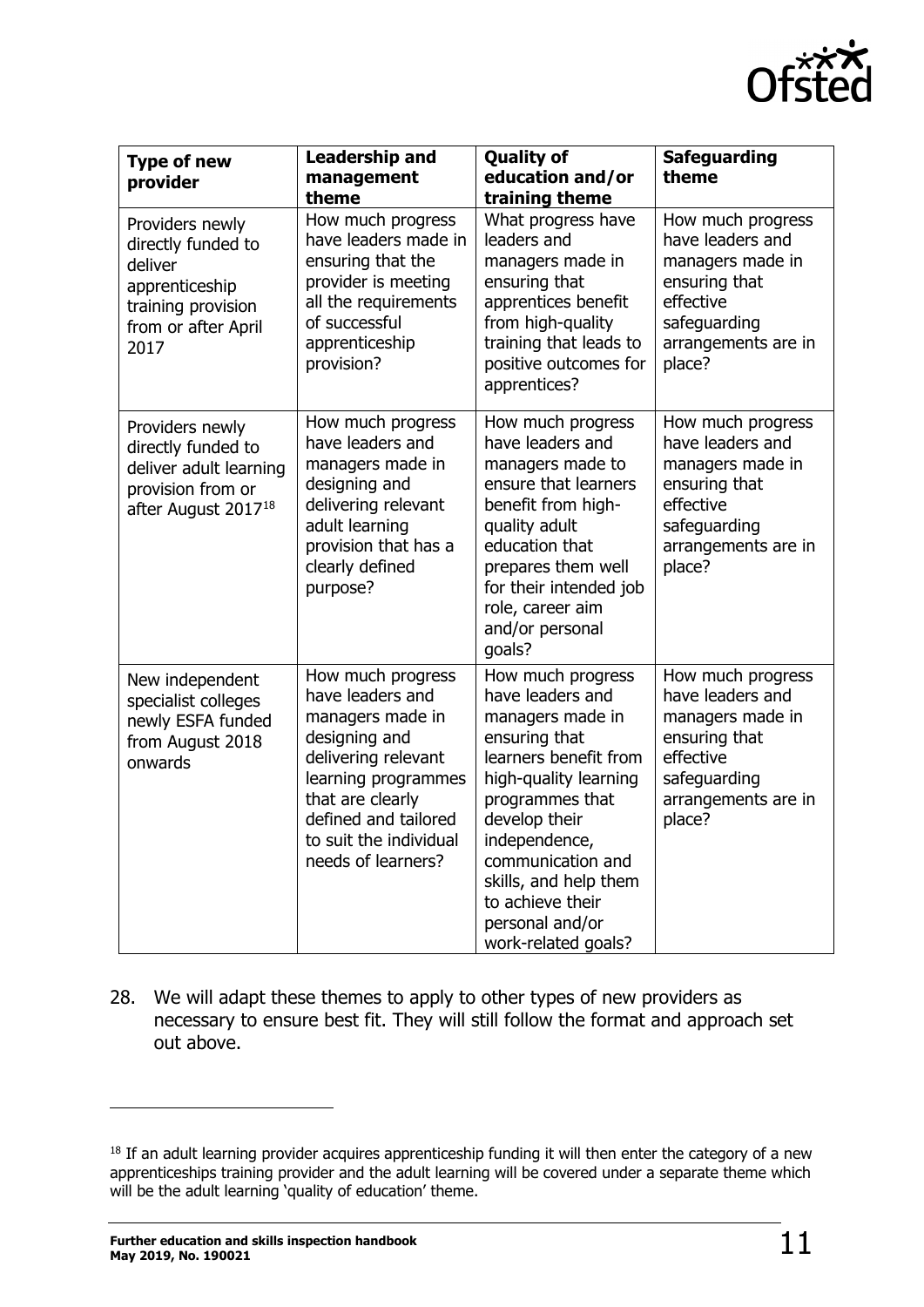

- 29. For these new providers, inspectors make progress judgements by taking into account that the provider is newly directly funded and by considering the impact of actions taken to develop the necessary knowledge, skills and behaviours of learners.
- 30. If the provider has other types of provision, each type of provision will be covered by a separate theme and progress judgement.
- 31. If a provider is judged to have made insufficient progress in the safeguarding theme, it will normally receive one further monitoring visit to review only its safeguarding arrangements within four months of the previous monitoring visit.

#### **Monitoring visits to providers judged to require improvement**

32. We will normally carry out a monitoring visit to a provider that has been judged to require improvement. The visit will normally take place between seven and 13 months from the publication of its inspection report in which it was judged to require improvement. Inspectors will make progress judgements on the main areas for improvement identified in that report. The monitoring visit will result in a published report.<sup>[19](#page-11-0)</sup> Through the monitoring visit, inspectors will challenge the provider to improve so that it can become good by the next full inspection.[20](#page-11-1) The report will set out what progress the provider has made since the previous inspection.

#### **Re-inspection monitoring visits to providers judged to be inadequate**

- 33. We carry out re-inspection monitoring visits to providers found to be inadequate overall after the publication of their inspection report, except when their main funding has been terminated and/or they have been removed from the RoATP and they deliver only apprenticeship provision.<sup>[21](#page-11-2)</sup>
- 34. Re-inspection monitoring visit themes will be based on the main areas for improvement identified in the inspection report. Inspectors will make a progress judgement against each theme as set out in paragraph 25. The re-inspection monitoring visit report will be published. Through the monitoring visit, inspectors will challenge the provider to improve. The report will set out what progress the provider has made since the previous inspection.
- 35. The first re-inspection monitoring visit will normally take place within six months of the date of publication of the previous inspection report, if the

<span id="page-11-0"></span><sup>&</sup>lt;sup>19</sup> www.gov.uk/government/consultations/inspection-visits-to-further-education-and-skills-providers-<br>judged-to-require-improvement.

<span id="page-11-1"></span><sup>&</sup>lt;sup>20</sup> If a provider judged to require improvement has apprenticeship provision graded inadequate and has been removed from the RoATP, that apprenticeship provision will not normally be covered as part of the monitoring visit.

<span id="page-11-2"></span> $21$  If a provider judged to be inadequate has apprenticeship provision graded inadequate and has been removed from the RoATP, that apprenticeship provision will not normally be covered as part of the monitoring visit.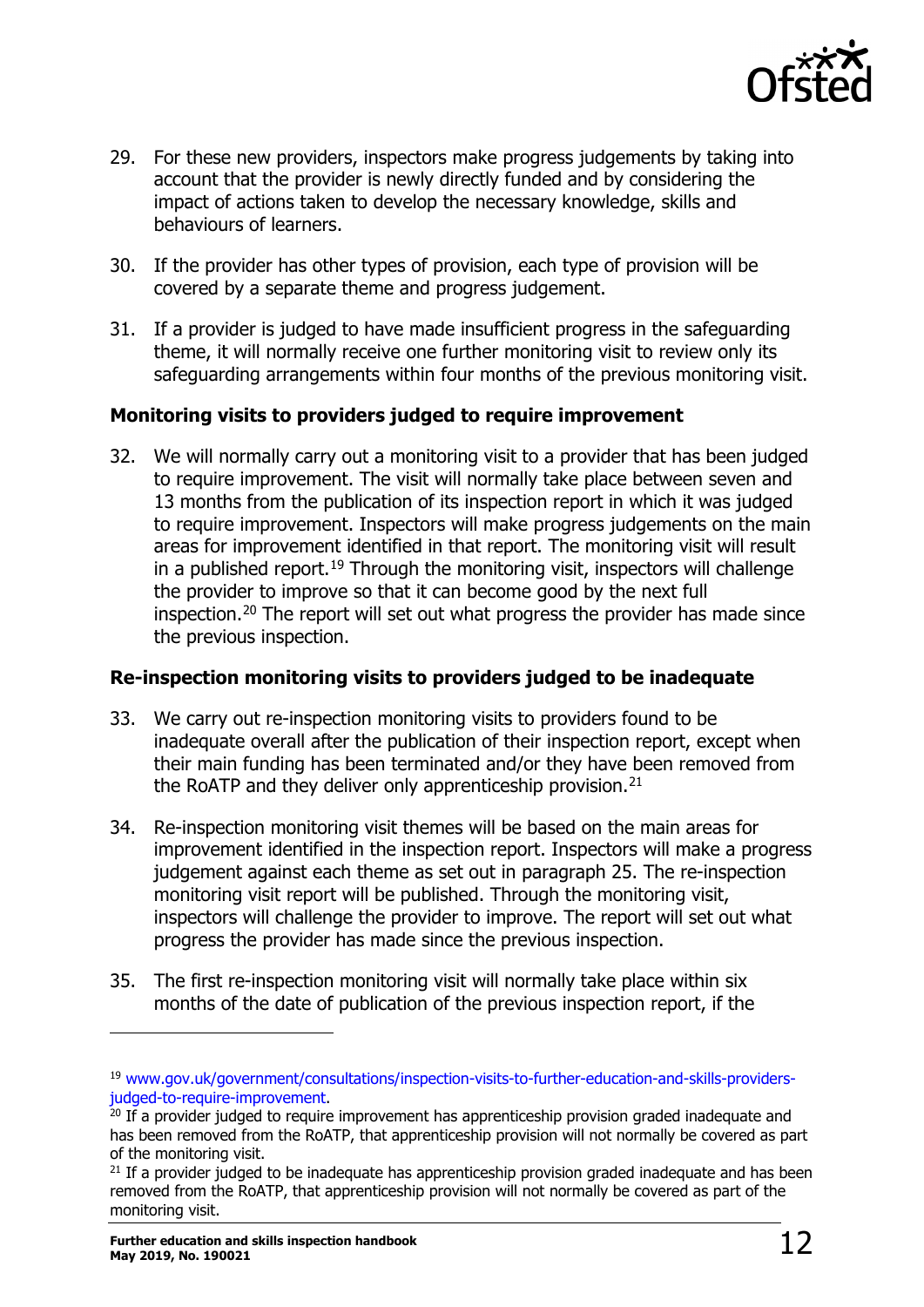

provider continues to be funded. A second re-inspection monitoring visit will normally take place within 10 months of the date of publication of the previous inspection report, if the provider continues to be funded.

#### **Pilot inspections**

36. From time to time, we may pilot different approaches to inspection. We will provide details for this type of inspection on a case-by-case basis.

## <span id="page-12-0"></span>**Scope of inspection**

- 37. We will normally inspect providers that have one or more of the following that they are directly responsible for:
	- direct funding from ESFA
	- an advanced learner loans facility from ESFA
	- adult education funding from Greater London Authority (GLA) and/or one of the mayoral and combined authorities (MCAs)<sup>[22](#page-12-1)</sup>
	- **E** apprenticeship training provision funded through the apprenticeship levy.<sup>[23](#page-12-2)</sup>
- 38. Subcontracted provision that is part of the directly funded provider's responsibility is also within the scope of inspection. As part of the inspection, inspectors may look at any provision carried out on behalf of the provider by subcontractors or partners. Typically, visits to, or communications with, subcontractors are likely to include inspecting the direct contract holder's arrangements to quality assure and improve the provision.
- 39. Inspections will not include provision that the provider operates under subcontracted arrangements on behalf of other providers.
- 40. Ofsted reserves the right to inspect and grade any subcontractor and its provision as a separate entity against the EIF and this handbook.
- 41. Any provision that is part of a pilot scheme is normally outside the scope for inspection. Provision funded by the European Social Fund is normally outside the scope of inspection.

<span id="page-12-1"></span><sup>&</sup>lt;sup>22</sup> Nine combined authorities have been established so far Currently the authorities are: Greater Manchester, Liverpool City Region, Sheffield City Region, West Yorkshire, North of Tyne, Tees Valley, West Midlands, West of England, Cambridgeshire/Peterborough: [www.gov.uk/guidance/adult](http://www.gov.uk/guidance/adult-education-budget-aeb-devolution)[education-budget-aeb-devolution.](http://www.gov.uk/guidance/adult-education-budget-aeb-devolution)

<span id="page-12-2"></span> $23$  Further education colleges and sixth-form colleges will be inspected at corporation level.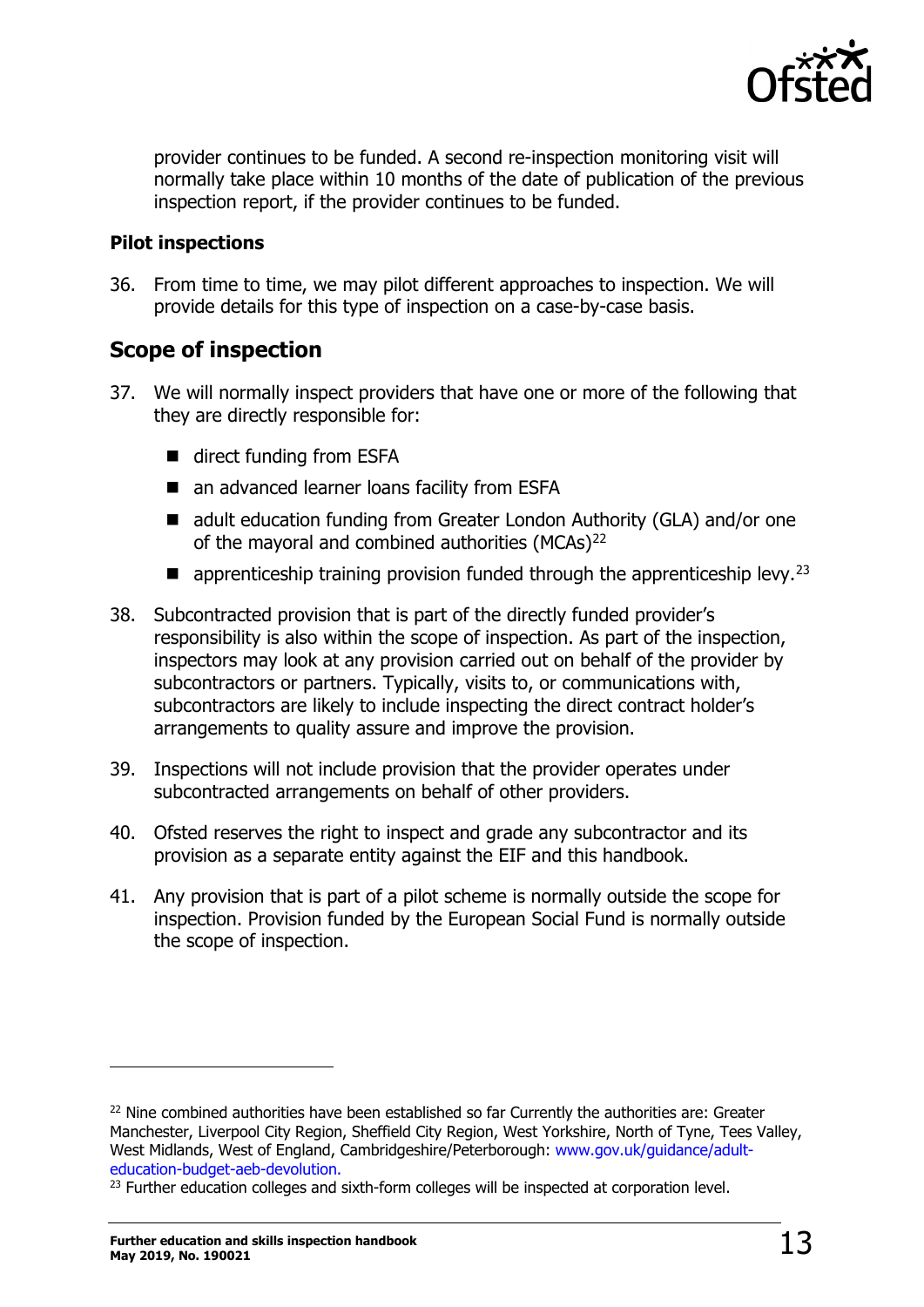

#### **Inspecting residential provision in colleges**

- 42. We inspect residential accommodation in colleges against the national minimum standards for the accommodation of students aged under 18. The standards apply to 'institutions within the further education sector', as defined by section 91 of the Further and Higher Education Act 1992, which have residential accommodation for 16- and 17-year-olds.<sup>[24](#page-13-0)</sup> These inspections are separate from the inspection of the education and training provision of the college described in this handbook.
- 43. Our social care inspectors carry out these inspections. The approach is set out in the 'Social care common inspection framework (SCCIF): residential provision of further education colleges'.<sup>[25](#page-13-1)</sup> If a college is registered as a care home, the Care Quality Commission inspects the accommodation.

#### **Inspection of religious education and collective worship in relation to Catholic sixth-form colleges**

44. In the case of these colleges, the relevant Catholic diocese will inspect their denominational religious education, Catholic ethos and the content of collective worship. Our inspectors will not comment on the content of religious worship or on denominational religious education. Inspectors may visit lessons and assemblies in order to help them evaluate how these contribute to students' personal development and behaviour and attitudes.

#### **What inspections will cover**

- 45. On a full inspection, inspectors will make an overall effectiveness judgement and key judgements on:
	- quality of education
	- **D** behaviour and attitudes
	- personal development
	- eadership and management.
- 46. They will also make judgements on each major type of provision offered, as set out in the table below.

| <b>Type of provision</b> | <b>Description of provision</b>                            |
|--------------------------|------------------------------------------------------------|
| Education programmes for | Provision funded through the ESFA 16 to 18 classroom-based |
| young people             | funding stream for study programmes and traineeships for   |

<span id="page-13-0"></span><sup>&</sup>lt;sup>24</sup> Further and Higher Education Act 1992; [www.legislation.gov.uk/ukpga/1992/13/contents.](http://www.legislation.gov.uk/ukpga/1992/13/contents)

<span id="page-13-1"></span><sup>25</sup> [www.gov.uk/guidance/social-care-common-inspection-framework-sccif-residential-provision-of](https://www.gov.uk/guidance/social-care-common-inspection-framework-sccif-residential-provision-of-further-education-colleges)[further-education-colleges.](https://www.gov.uk/guidance/social-care-common-inspection-framework-sccif-residential-provision-of-further-education-colleges)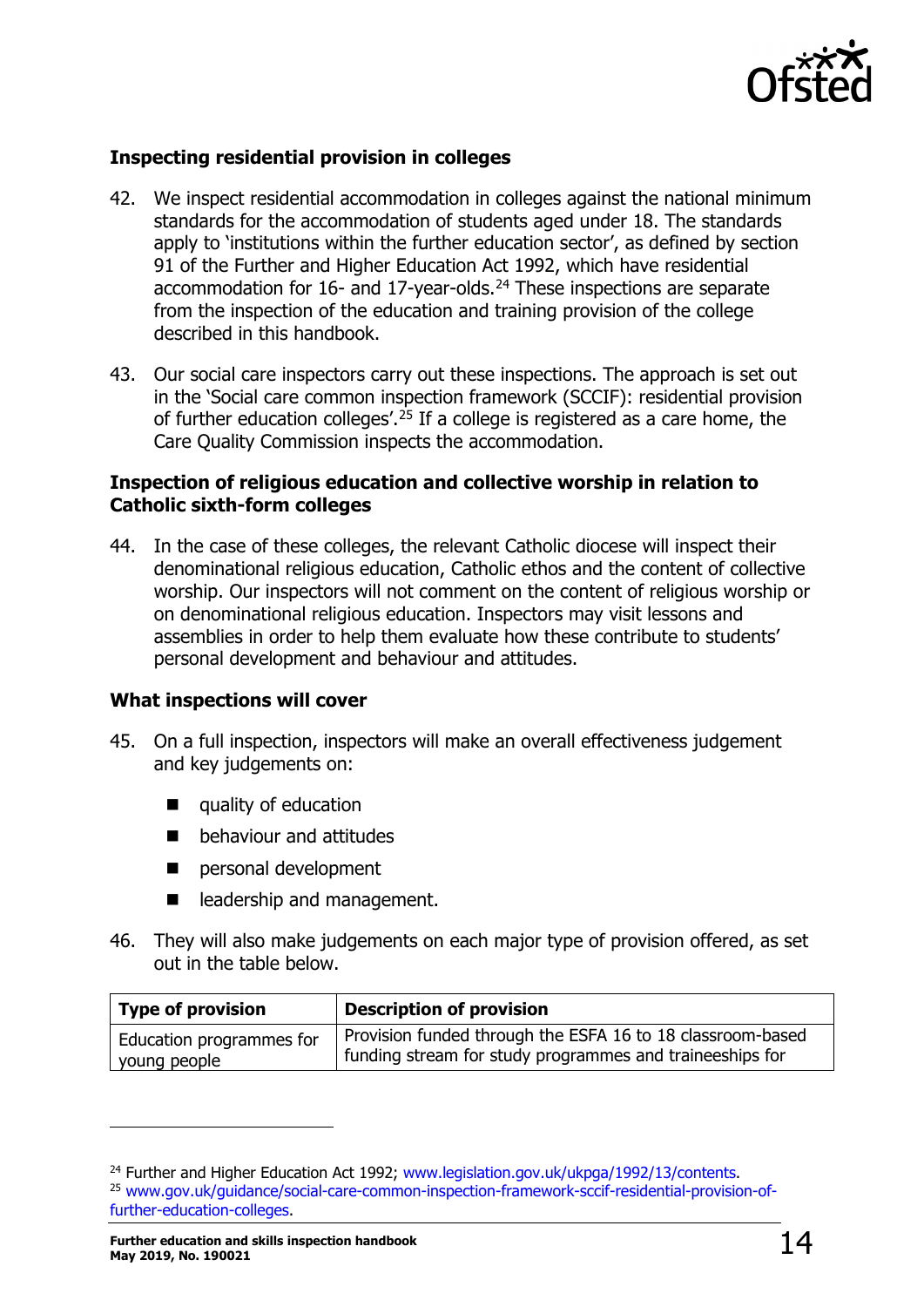

|                                           | those aged 16 to 18 and for ESFA-funded full-time provision for<br>14- to 16-year-olds enrolled in colleges.                                                                                                                                                                                                                                                             |
|-------------------------------------------|--------------------------------------------------------------------------------------------------------------------------------------------------------------------------------------------------------------------------------------------------------------------------------------------------------------------------------------------------------------------------|
| Adult learning programmes                 | Provision funded through the adult education budget and/or<br>advanced learning loans, including employability training for<br>learners aged 19 and over referred for training by Jobcentre<br>Plus. This includes community learning provision and<br>traineeships for those aged 19 and over. This may include adult<br>education provision funded by GLA and/or MCAs. |
| Apprenticeships                           | Apprenticeships at levels 2 to 5 funded by the ESFA and/or<br>through the apprenticeship levy. <sup>26</sup>                                                                                                                                                                                                                                                             |
| Provision for learners with<br>high needs | Provision for learners for which providers receive high-needs<br>funding in addition to 16 to 18 ESFA funding for study<br>programmes and/or 16 to 18 apprenticeships. Learners up to<br>the age of 24 may be eligible for this funding.                                                                                                                                 |

- 47. Inspectors will take account of all types of provision within the scope of the inspection. They will grade and report on the types of provision. If the number of learners in a particular type of provision is low, it will normally be inspected, but may not be graded. Provision for learners with high needs will normally be graded if there are learners supported by this funding unless that number is very low.
- 48. The quality of provision for learners with high needs and with special educational needs and/or disabilities (SEND), a much broader group than those attracting high-needs funding, will always be considered during the inspection of any type of provision.
- 49. Sector subject areas will not be graded or reported on separately. However, inspectors may use their subject expertise to contribute to the evidence base for types of provision and key judgements.<sup>[27](#page-14-2)</sup>
- 50. The lead inspector will normally confirm to the provider which types of provision will be graded separately.

## <span id="page-14-0"></span>**Before the inspection**

ł

51. The lead inspector's planning will focus primarily on how inspectors will gather evidence of learners' experiences, to evaluate the different types of provision offered by the provider against the four key judgements of the EIF.

<span id="page-14-1"></span><sup>&</sup>lt;sup>26</sup> [www.gov.uk/government/publications/apprenticeship-accountability-statement.](http://www.gov.uk/government/publications/apprenticeship-accountability-statement) Where a higher education institution provides apprenticeship training in one or more apprenticeship standards that includes a mandatory higher education qualification, the Office for Students may provide Ofsted with provider-specific information to inform the inspection judgement relating to the apprenticeship provision.

<span id="page-14-2"></span> $27$  In the case of monitoring visits, inspectors will use their range of expertise to contribute to the relevant themes.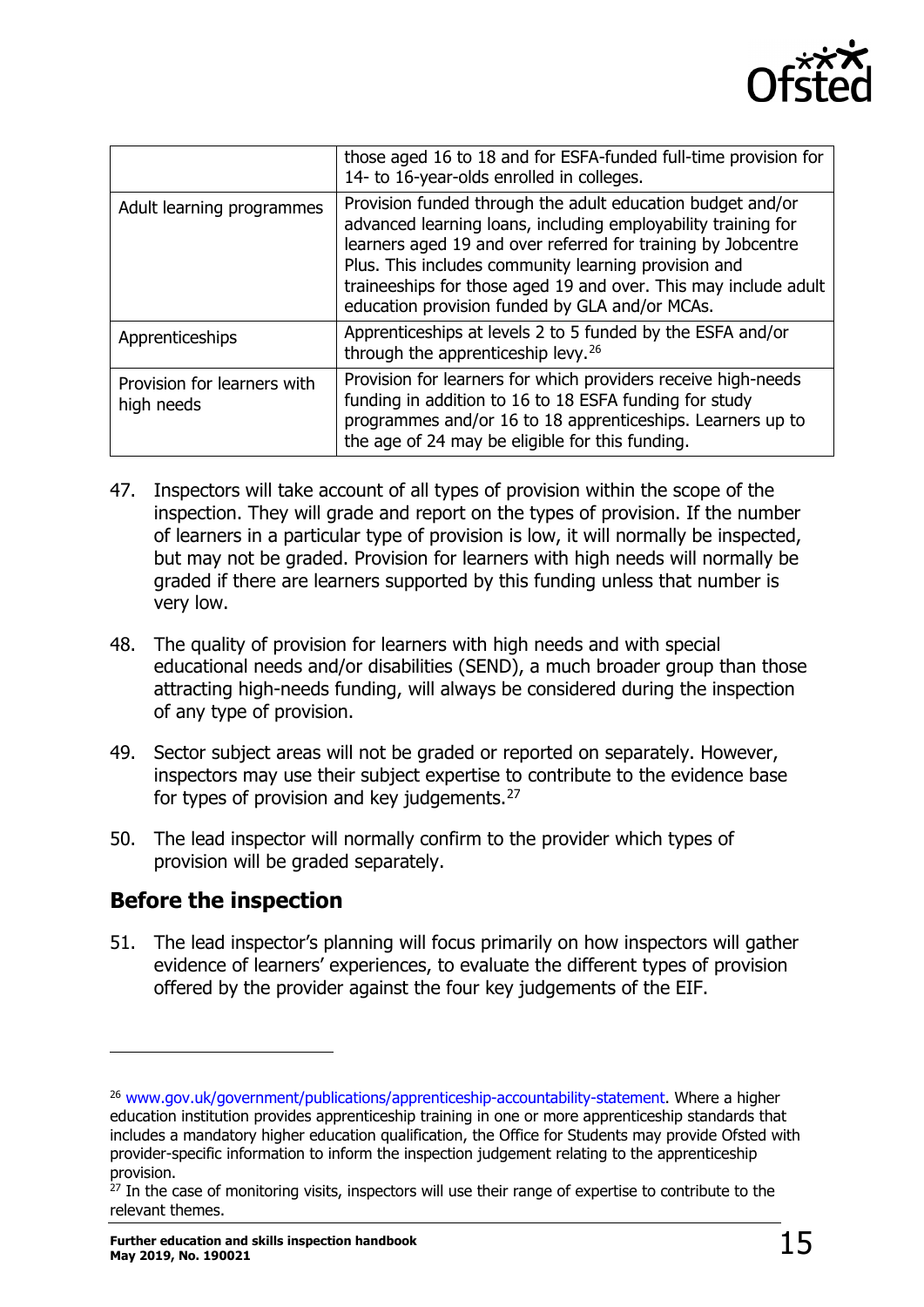

- 52. Inspectors' evidence-gathering will be primarily made up of focused curriculum reviews or 'deep dives', including lesson/session visits, scrutinising learners' work/training and assessment, and discussions with learners and teachers/ trainers. Inspectors may carry out some inspection activities jointly with members of the provider's staff.
- 53. Inspectors may plan visits to learners at work at their employer's or at subcontractor's premises and carry out inspection activities. These visits give inspectors the opportunity to hold discussions with learners and employers, to discuss learning programmes and to look at learners' work. Inspectors may carry out interviews/discussions with learners, employers and staff via telephone, video calls or webinars.

#### **The role of the nominee in inspection**

- 54. Each provider is invited to nominate a senior member of staff to act as the provider's main link with the inspection team. The nominee should:
	- have a detailed understanding of the provider's programmes and operations, including, where appropriate, those of subcontractors
	- be sufficiently senior to ensure the cooperation of staff at all levels
	- $\blacksquare$  have authority to carry out the role with autonomy.
- 55. The nominee's responsibilities include:
	- **P** providing information for the lead inspector to support inspection planning
	- $\blacksquare$  liaising with the lead inspector and ensuring that documents are available, and that staff can attend meetings
	- briefing the provider's staff about arrangements
	- $\blacksquare$  informing learners and employers about the inspection<sup>[28](#page-15-0)</sup>
	- $\blacksquare$  attending team meetings, in particular the final grading/ judgement team meeting
	- coordinating feedback arrangements in particular at the end of the inspection.

#### **Notification of inspection**

ł

56. Notification of all types of further education and skills inspections and monitoring visits normally takes place up to two working days before the

<span id="page-15-0"></span><sup>&</sup>lt;sup>28</sup> Inspectors may identify a number of off-site learners and employers to observe and/or interview. The nominee should ensure that they are notified, as well as any other users and partners who inspectors wish to meet.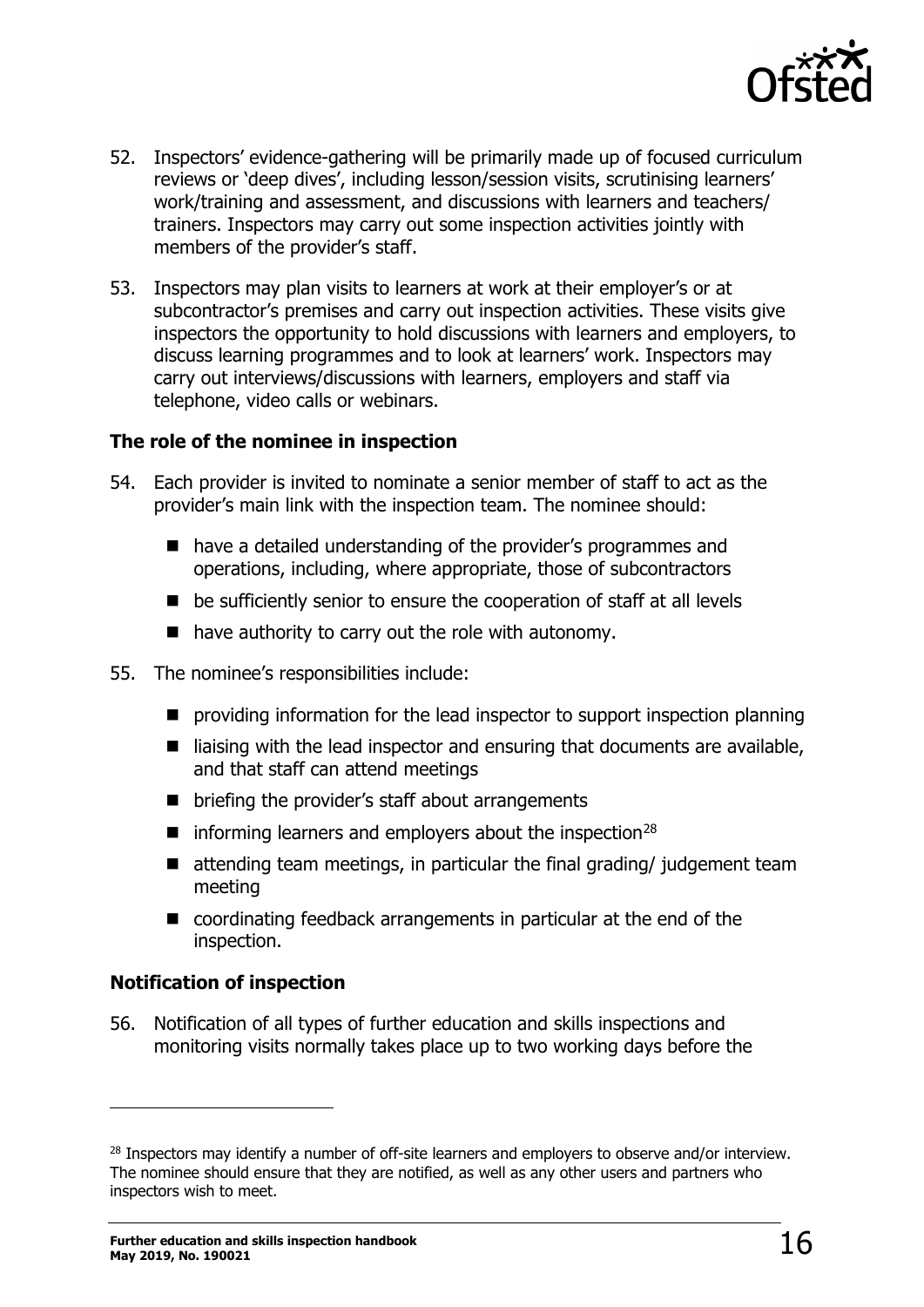

inspection unless the inspection is unannounced. Ofsted reserves the right to carry out unannounced inspections or monitoring visits.

- 57. We will normally notify the provider in the morning of the notification day and will email the notification letter. The lead inspector will then contact the provider, normally by phone, as soon as possible and by the following morning at the latest. The lead inspector should make sure that:
	- good communications and effective working relationships are established
	- $\blacksquare$  the arrangements for the inspection are confirmed.

## <span id="page-16-0"></span>**Planning for the inspection**

- 58. As soon as the provider has been notified of the inspection, staff should draw together the information in paragraph 61. These should be working documents and not prepared specifically for the inspection. Inspectors should keep the review of documentation to a minimum. Providers are not expected to prepare anything extra for inspectors.
- 59. Inspectors should be aware that the provider will need to accommodate the inspection while still managing day-to-day operations.
- 60. Requests for a deferral will be handled in accordance with our policy.<sup>[29](#page-16-1)</sup>
- 61. To ensure that the lead inspector has a clear understanding of the scope and range of provision and information needed to plan the logistics of the inspection, the nominee will send the following information, as applicable, as soon as possible:
	- details of the courses/programmes being delivered and their mode of delivery
	- timetables for lessons/sessions/workshops or other learning activities during the week
	- a list of provider staff and a diagram of the organisational structure
	- the geographical spread of training premises and learners, particularly work-based learners and apprentices, according to regions or sub-regions
	- $\blacksquare$  the names and location of employers
	- the names and location of subcontractors
	- contact information for key staff
	- $\blacksquare$  the current number of learners in the following age groups: 14 to 16; 16 to 18; 19+

<span id="page-16-1"></span><sup>&</sup>lt;sup>29</sup> 'Deferring Ofsted inspections', Ofsted, 2016; [www.gov.uk/government/publications/deferring](http://www.gov.uk/government/publications/deferring-ofsted-inspections)[ofsted-inspections.](http://www.gov.uk/government/publications/deferring-ofsted-inspections)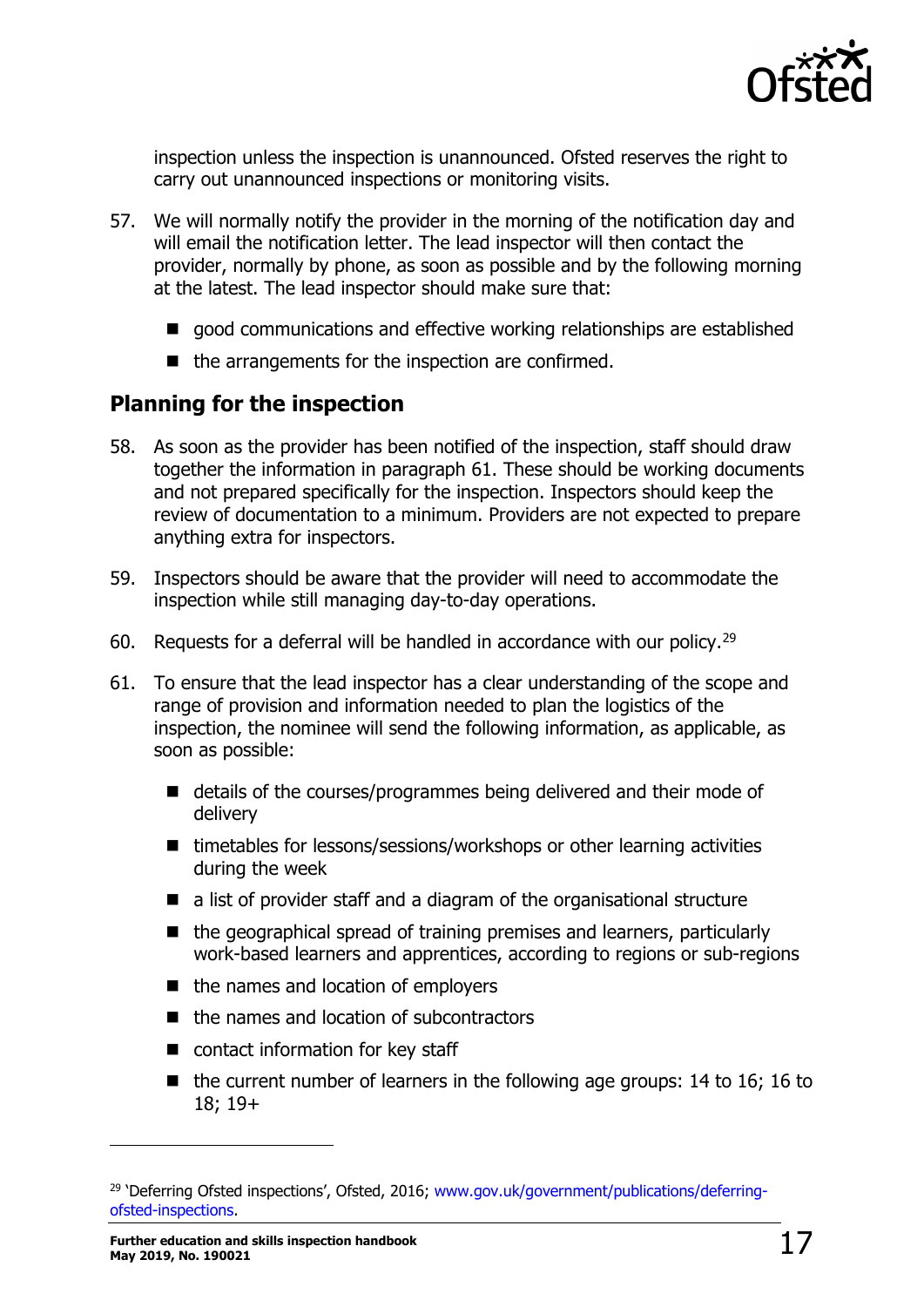

- the current overall number of learners (excluding apprentices) at level 1 or below, level 2, level 3 and level 4/5, by subject area
- the current number of intermediate, advanced and higher-level apprentices, according to age groups: 16 to 18, 19 to 24, and 25+, by subject area and by apprenticeship framework or standard
- $\blacksquare$  the current number of learners following employability programmes and those who have attended in the previous 12 months
- details of learners who are on a study programme but who are not working towards a substantial qualification
- the current number of learners following traineeships and those who have attended in the previous 12 months
- the current number of learners on community learning programmes and those who have attended in the previous 12 months
- the current number of learners with SEND and the number of learners for whom high-needs funding is received, and their particular needs.
- 62. To ensure that the provider understands the inspection process, the lead inspector will hold a telephone planning meeting with the nominee/most senior member of staff.
- 63. The lead inspector will use the telephone planning meeting to arrange how information is made available to inspectors. The provider should inform all subcontractors' staff, current learners, employers and other users about the inspection. It should emphasise that inspectors may visit any sessions involving learners either on the provider's premises or at other locations, including learners' workplaces or online.
- 64. The lead inspector will draw up a pre-inspection team briefing for the inspection team and the nominee. The purpose of this briefing is to focus inspection activity and identify areas for exploration, in particular the areas of the curriculum that will be reviewed through 'deep dives' (focused curriculum reviews).
- 65. Inspectors will select the curriculum review areas they will focus on (and associated inspection activities, such as which learners and employers are being visited). They will take into account a range of factors, including:
	- $\blacksquare$  the types of provision
	- $\blacksquare$  the courses on offer, their subjects and levels
	- $\blacksquare$  the relative performance on different courses
	- $\blacksquare$  the number, spread and coverage of sites
	- $\blacksquare$  the value of the provider's contract(s) with funding agencies or with employers
	- $\blacksquare$  the geographical spread of learners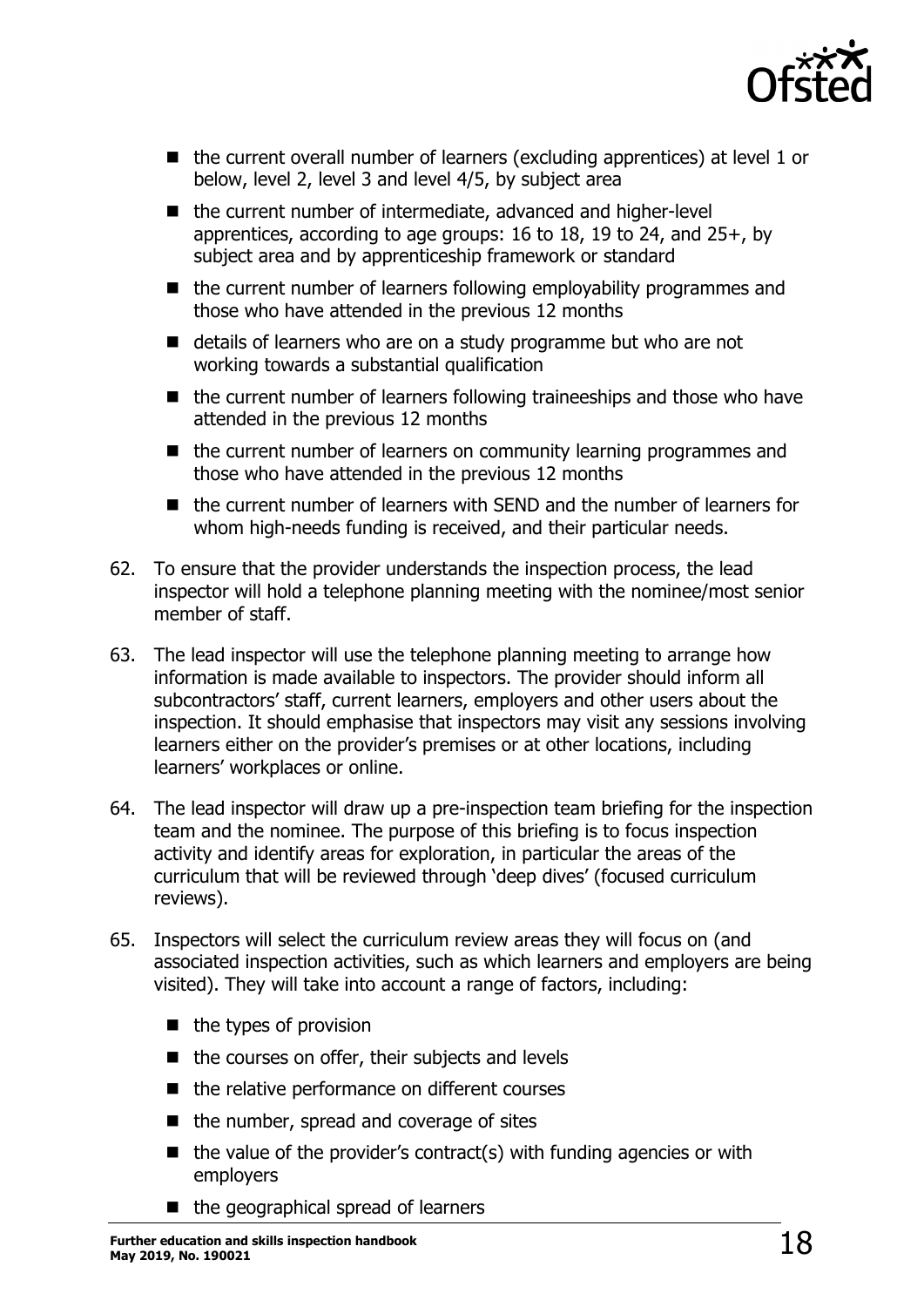

- $\blacksquare$  the geographical spread of employers
- the mode of delivery and attendance
- **n** information from the provider's nominee, learners and employers
- **n** information from commissioning or funding bodies.
- 66. The team briefing letter will provide details about the start of the on-site inspection, including the location and timing of the initial meeting and any other relevant arrangements for the first day, including the planned curriculum reviews.

#### **Seeking the views of learners, parents and carers, employers and staff**

- 67. Learners' views are important to inspection. It is important that all learners can express their views to inspectors. This also applies to employers and any other key stakeholders. Inspectors will consider the views of learners, parents and carers, provider staff and employers. They will do this before and during the inspection. This may have a bearing on which areas of the curriculum they focus on.
- 68. Ofsted's online questionnaires, Learner View and Employer View, are intended to gather the views of learners and employers. There is also an online questionnaire for parents and carers of learners. Respondents are able to complete these at any time during the year. There is also a questionnaire for members of the provider's staff, which is only in place from the inspection notification stage. After notifying the provider of the inspection, we ask the nominee to tell all staff, learners, employers and (where appropriate) parents and carers of learners that the inspection is taking place. The nominee should ask them to give their views to the inspection team by using these online questionnaires.[30](#page-18-0)
- 69. Surveys of the views of learners, employers, parents/carers and staff carried out by the provider, funding bodies or other organisations provide evidence for the inspection and may indicate themes to explore further. They do not replace talking with learners, employers and staff during the inspection or views collected through our online questionnaires.
- 70. Inspectors will speak to a range of learners and employers, often as part of the focused curriculum reviews. This may happen face to face or remotely, for instance through a webinar or online meeting. We may use other surveys to capture views.
- 71. Inspectors will take account of views expressed to them by learners, employers, parents, governors, staff and the nominee. Staff and learners must be able to speak to inspectors in private to ensure that their responses are not influenced

<span id="page-18-0"></span><sup>&</sup>lt;sup>30</sup> This does not apply in the case of monitoring visits.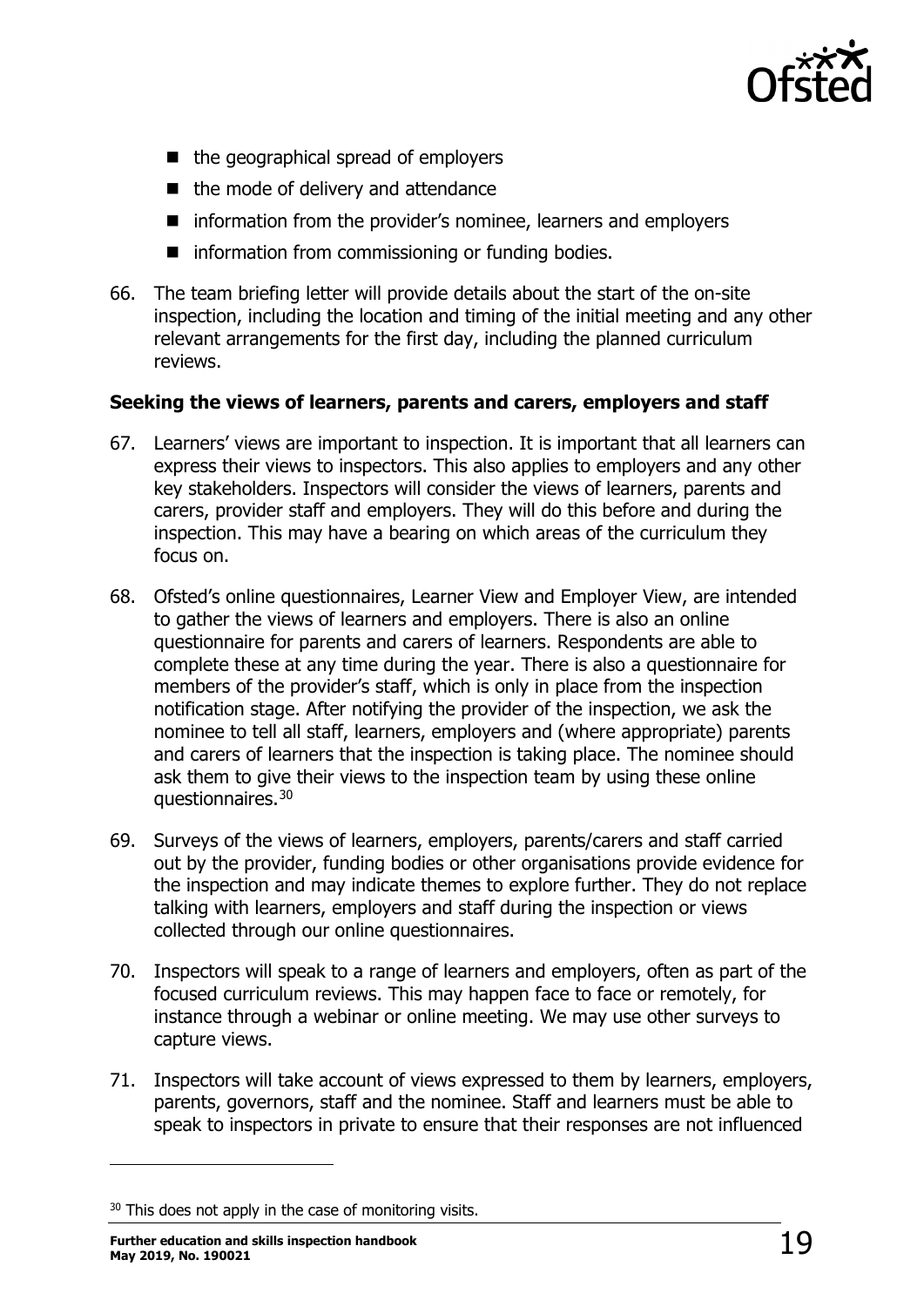

by the presence of the nominee or senior staff. Meetings during the inspection are likely to include those with samples of learners selected by inspectors and open-invitation meetings.

72. The lead inspector will take account of any external views on the provider's performance, for example through briefings from commissioning and funding bodies.

## <span id="page-19-0"></span>**During the inspection**

#### **Days allocated to inspection and inspection team members**

- 73. Inspections and monitoring visits will be led by either one of Her Majesty's Inspectors (HMI) or an Ofsted Inspector (OI) assisted by other HMIs and/or  $OIs.<sup>31</sup>$
- 74. A full inspection normally lasts between two and five days on site. The number of inspectors involved will vary according to the size and complexity of the provider. Some inspectors may only be required for part of the inspection. How the lead inspector will deploy the team depends on the number of learners and sites, the type(s) of provision and range of learning programmes.
- 75. Short inspections (see paragraphs 122 to 152) normally last no longer than two days on site. The number of inspectors involved will vary according to the size and complexity of the provider. Some inspectors may only be required for part of the inspection.
- 76. Monitoring visits usually last between one and two days, depending on the scope of the visit and size of the provider. They will usually involve one or two inspectors (but may sometimes involve more).

#### **Gathering and recording evidence**

- 77. Inspections will normally begin with in-depth discussions with provider leaders and managers about the provider's curriculum to establish the intent of the curriculum. Inspectors will ask about what leaders intend learners to learn; what are the end points and next steps they wish them to reach through this; what are the key concepts that they need to understand; and in what order they will learn them.
- 78. Although meetings with leaders are important, inspectors' first priority during inspections is to collect first-hand evidence.
- 79. Inspectors will primarily do this through a range of inspection activities, grouped into focused curriculum reviews, known as 'deep dives'. These will

<span id="page-19-1"></span><sup>&</sup>lt;sup>31</sup> An Ofsted Inspector is an inspector who is not an HMI but is deployed by Ofsted in a variety of roles, usually as a team inspector on further education and skills inspection.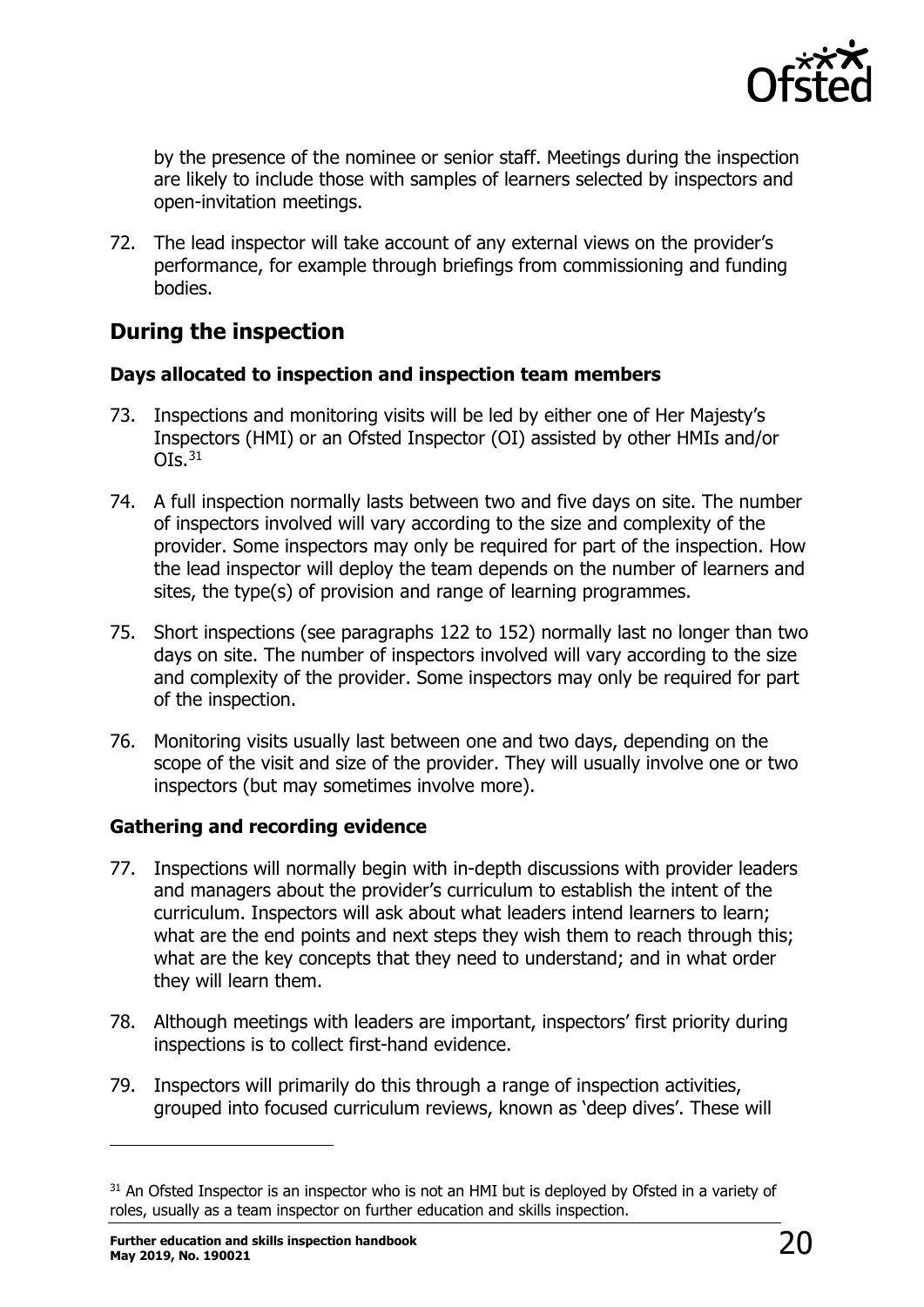

provide evidence of the effective implementation of the curriculum and its intent – but they will also gather evidence which may be relevant to the other key judgement areas and progress judgements. These activities will be focused on curriculum areas selected by the lead inspector (see paragraph 65).

- 80. These inspection activities include:
	- direct observation of teaching, training and assessment
	- meetings and discussions with teachers, trainers and other staff (in particular subject specialists and subject leaders to understand the intent and implementation of the curriculum)
	- $\blacksquare$  interviews and discussions with learners (these may happen in formal planned meetings or in more informal settings)
	- scrutinising learners' work
	- $\blacksquare$  evaluating learning materials and their use by learners
	- analysing provider and learner records, showing planning for, and monitoring of, learners' individual progress and destinations from their starting points when they began their courses or apprenticeships
	- assessing learners' progress
	- $\blacksquare$  examining what learners know, understand, and can do and make as a result of their learning.
- 81. Evidence drawn from these different activities and focused on specific curriculum areas should provide valid, reliable and sufficient evidence of the quality of education and training when connected, combined and brought together.
- 82. Evidence from these curriculum-related activities will also inform the other key judgements: behaviour and attitudes; personal development; and leadership and management.
- 83. Inspectors will also carry out other inspections activities to gather evidence for the key judgements. These may include:
	- analysing documents relating to leadership and management (such as records about safeguarding or notes of governors' meetings), or personal development and behaviour (such as records about attendance or enrichment activities)
	- analysing learner, employer, parent/carer and staff views provided through questionnaires and other sources
	- meeting with learners, employers, staff, governors, board members, councillors, trustees, subcontractors, where appropriate.
- 84. During the inspection, inspectors will collect, analyse and record evidence and their judgements on paper or electronic evidence forms. It is essential that the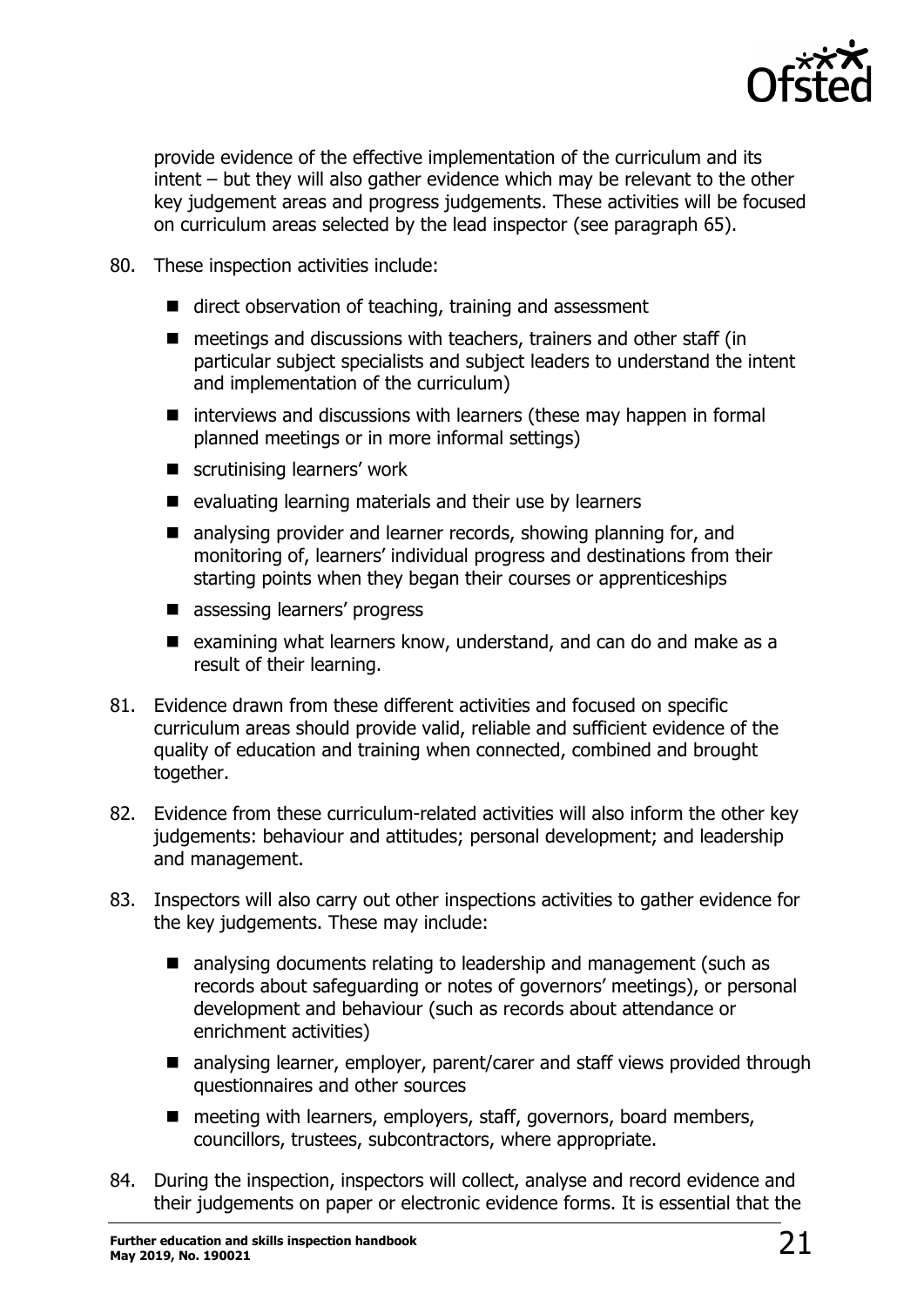

evidence accurately reflects discussions. Inspectors should identify clearly information that was provided in confidence. The evidence forms, together with any briefings, plans or instructions prepared by the lead inspector, and responses from learners and employers (in hard copy, online or other formats) contribute to the evidence base. The lead inspector is responsible for assuring the quality of evidence.

- 85. Ofsted has no preferred teaching style. Inspectors judge the quality of education by the ways in which learners acquire knowledge, develop skills and exhibit appropriate behaviours for work and success in life or study. Teaching staff should plan their lessons as usual.<sup>[32](#page-21-0)</sup>
- 86. Inspectors may visit employers, to observe learners' on-the-job skills development and speak to employers and staff.
- 87. Inspectors will not normally indicate which sessions they plan to observe. The team reserves the right to visit any learner or employer and may cancel or add visits to ensure that enough evidence is collected. Inspectors will not normally give feedback to individual members of staff following these sessions.

#### **Observations of teaching and training**

- 88. An important element of the inspection approach with be to visit lessons, workshops or sessions where teaching, training, learning and assessment are happening. Inspectors may often invite appropriate staff from the provider to take part in joint observations of these learning sessions.
- 89. Observation is primarily useful for gathering evidence about curriculum implementation and how teaching and training sessions contribute to the quality of education and training. Inspectors can use observations to gather evidence about how well staff implement the curriculum by looking at teaching of one or more subjects, and by triangulating observations with evidence collected through discussions with staff, learners, and, where relevant, employers, and through work scrutiny.
- 90. Inspectors will connect observation activity to other evidence for triangulation and as part of the focused curriculum reviews. Observation is not about evaluating individual teachers or trainers. Inspectors will not grade the teaching or training they observe. Instead, inspectors will view teaching and training across a sample of the provision to provide part of the evidence base to inform inspection judgements, in particular the quality of education and training.
- 91. Observation is also useful for gathering evidence that contributes to other key judgements, including behaviour and attitudes. Observation enables inspectors to see direct evidence about how behaviour is managed and how behaviours

<span id="page-21-0"></span><sup>&</sup>lt;sup>32</sup> For other myths relating to inspections, please see 'Ofsted inspection: myths'; [www.gov.uk/government/publications/further-education-and-skills-inspection-handbook.](http://www.gov.uk/government/publications/further-education-and-skills-inspection-handbook)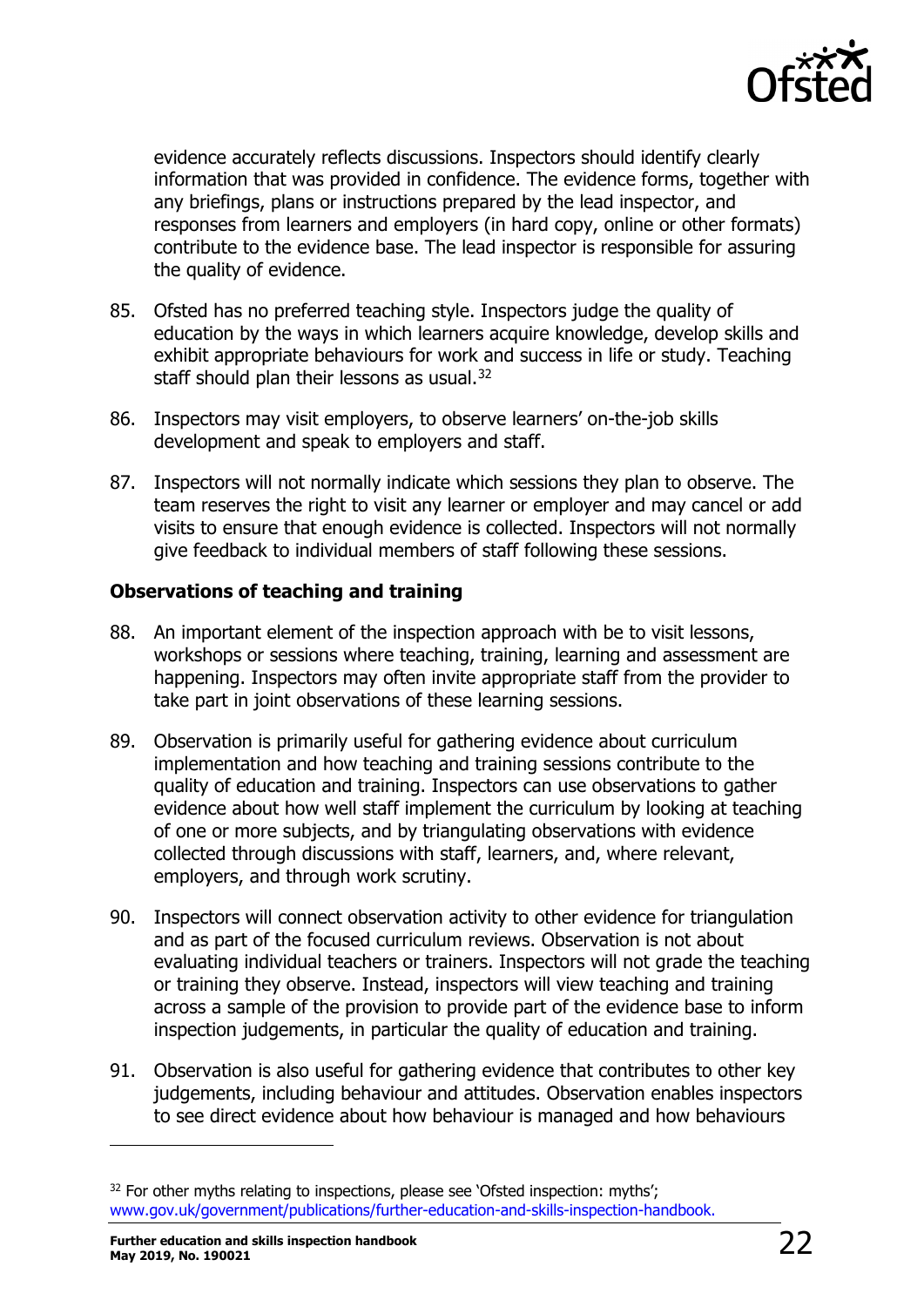

and attitudes are developed in individual learning sessions. This evidence will complement the other evidence that inspectors gather about behaviour and attitudes during inspection.

#### **Work scrutiny**

- 92. Inspectors may scrutinise learners' work across the provider and aggregate insights to provide part of the evidence for an overall view of quality of education, primarily around the impact of the education provided. Inspectors will not evaluate individual pieces of work. Inspectors will connect work scrutiny to lesson observation and, where possible, conversations with learners, staff and, where appropriate, with employers.
- 93. Inspectors may invite appropriate staff from the provider to take part in joint scrutiny of learners' work.
- 94. Scrutiny is useful primarily for gathering evidence about the curriculum impact of the quality of education. Inspectors can use work scrutiny to evaluate learners' progress and progression through their course of study. Work scrutiny will show whether learners know more and can do more, and whether the knowledge and skills they have learned are well sequenced and have developed incrementally. Inspectors will synthesise what they find in order to contribute to their overall assessment of the quality of education across the provider.

#### **The use of data**

- 95. Inspection uses a range of data that is available. Both before and during the inspection, inspectors will analyse the performance of the provider using the most recent validated data. Analysis may be at overall provider level and/or for individual subjects or types of provision. Although data alone will not lead directly to judgements, the primary data that measures success for each type of provision will provide important evidence for judging the impact of the quality of education.
- 96. Inspectors will evaluate learners' progress in relation to their starting points, based on their rate of learning, acquisition of knowledge, skills and behaviours and whether they have achieved their individual, challenging targets. They will also take account of data about the destinations learners go to when they leave the provider.
- 97. Inspectors will not look at internal progress and attainment data on GCSE and A-level courses where fixed-time terminal examinations comprise the entire assessment of the course. Similarly, inspectors will not normally look at predicted in-year achievement and attainment data more generally. That does not mean providers cannot use this data if they consider it appropriate. Inspectors will, however, put more focus on the curriculum and less on providers' generation, analysis and interpretation of performance data. Inspectors will be interested in the conclusions drawn and actions taken from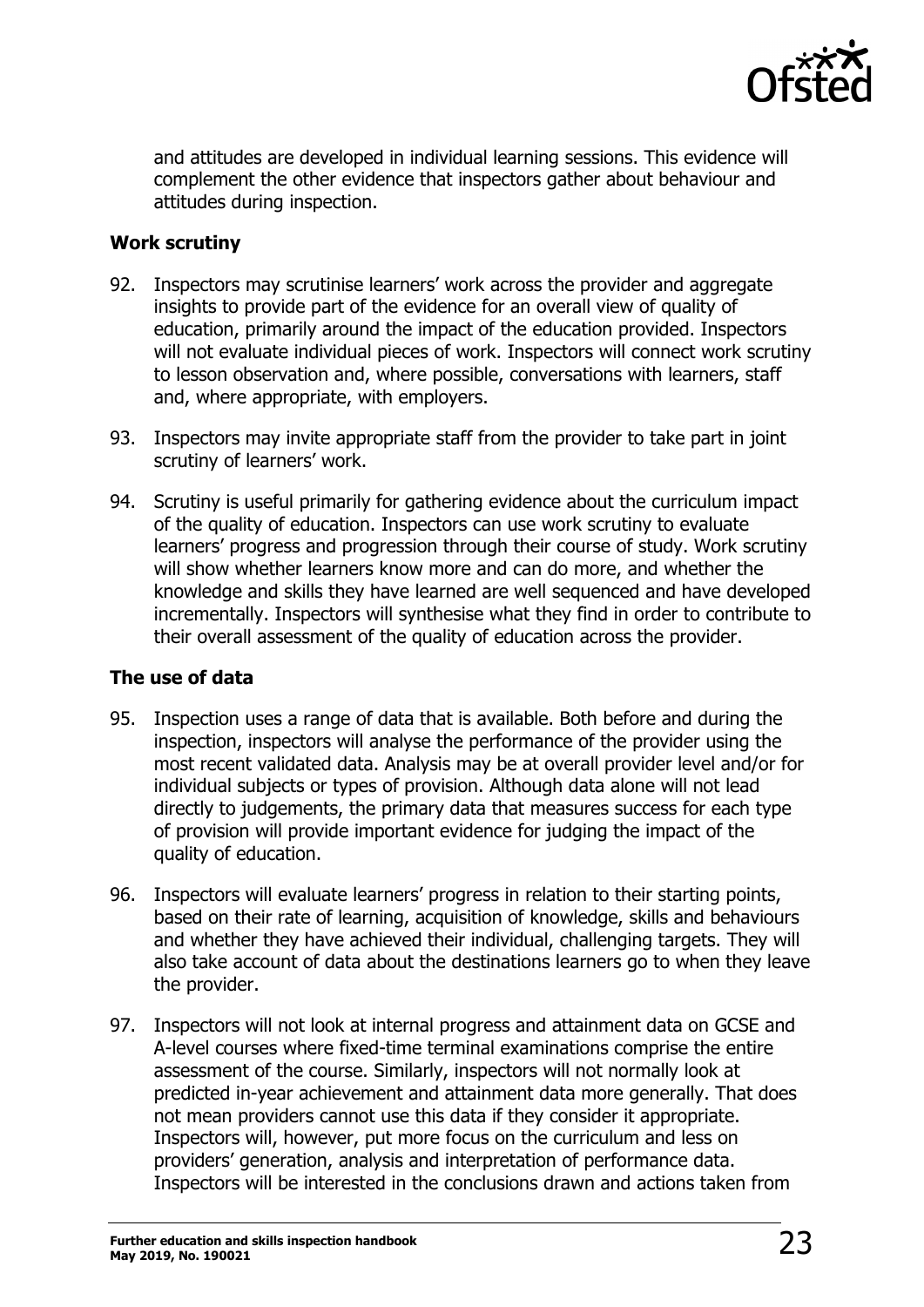

any internal assessment information but they will not examine or verify that information first hand.

#### **The self-assessment report**

- 98. Inspectors will use self-assessment reports, or equivalent documents, to assess risk, monitor standards and plan for inspection. If these documents are not available in advance, the provider should share the latest report/plan(s) with the lead inspector following notification of the inspection.
- 99. Inspectors will in any case, use other readily available information about the provider.
- 100. During the inspection, inspectors will compare their findings with the provider's self-assessment.
- 101. Ofsted does not require self-assessment to be provided in a specific format. Any assessment that is provided should be part of the provider's processes and not generated solely for inspection purposes.<sup>[33](#page-23-0)</sup>

#### **Meetings during inspection**

- 102. Inspectors are likely to have a number of different meetings with provider staff for different purposes. They will try to minimise disruption to the provider's regular business and to the inspection team's focus on assessing the quality of education and training. Therefore, meetings will be kept brief and purposeful.
- 103. Inspections will normally begin with in-depth discussion with senior leaders and managers about the provider's curriculum to establish the intent of the curriculum and quality of education. This initial meeting will also provide useful insights into leadership and management and other areas. There may be other meetings with senior leaders, including the nominee as necessary, as the inspection progresses.
- 104. Inspectors carrying out deep dives focusing on specific areas of the curriculum will normally meet with key curriculum staff. This is to understand its intent and implementation before carrying out their inspection activities to review that area of the curriculum. Other types of meeting have been referred to above in paragraphs 80 and 83.
- 105. The inspection team itself will hold meetings. They may be meetings of the whole team or between two or more inspectors. They may be held remotely via Skype or telephone or face to face. These may include:
	- an initial team meeting to:

<span id="page-23-0"></span><sup>&</sup>lt;sup>33</sup> Ofsted will periodically write to all providers to request that they provide a copy of their selfassessment. Providers can send their latest self-assessment to [fes.sar@ofsted.gov.uk](mailto:fes.sar@ofsted.gov.uk) at any time.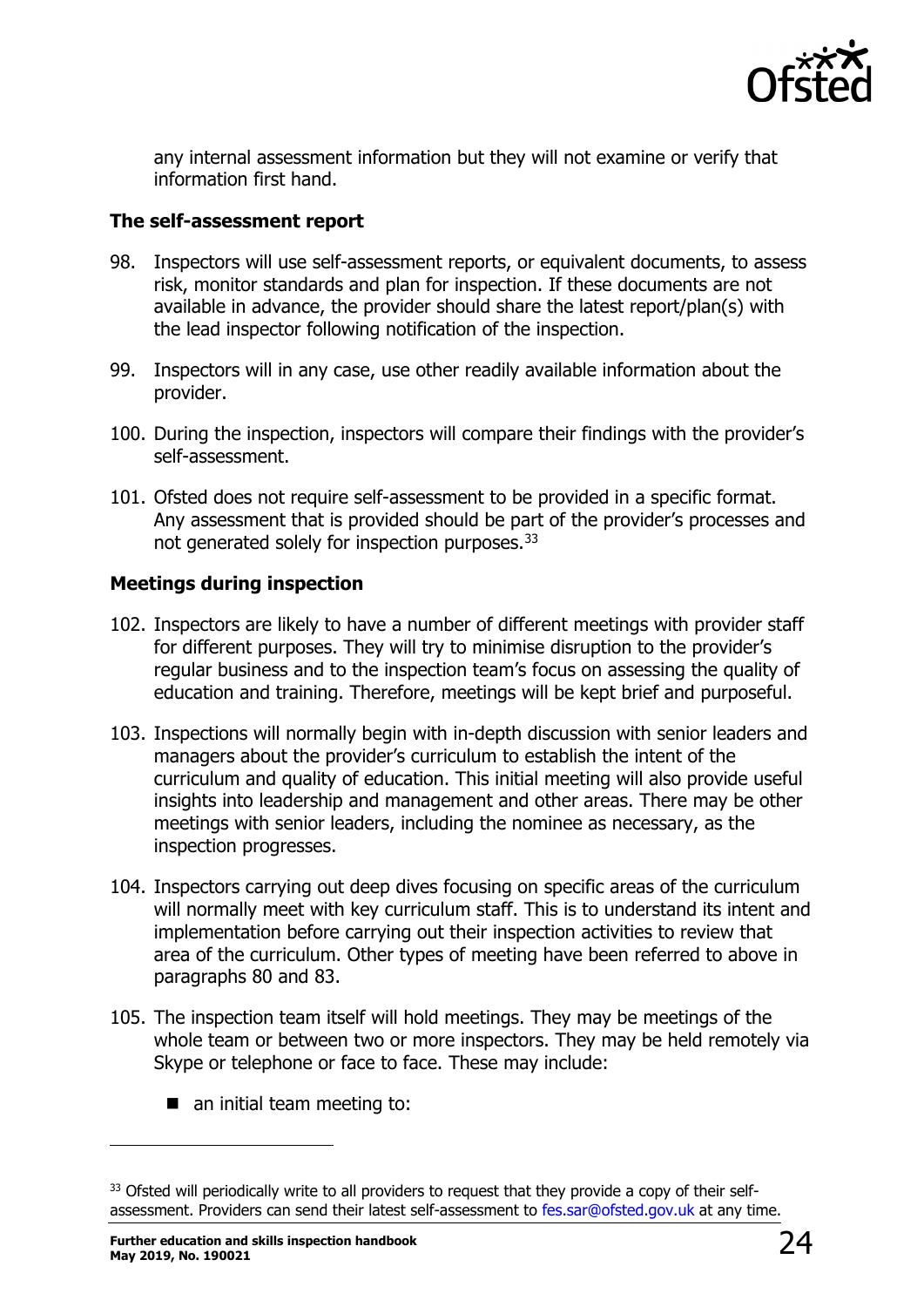

- − brief the inspection team on the schedule for the inspection
- − clarify any queries about team members' roles
- − receive a brief update from the provider, including, if appropriate, an initial briefing from the provider's managers with relevant responsibilities for key areas to be covered of the inspection $34$
- $\blacksquare$  a meeting for the nominee to hear the emerging judgements and identify any opportunities to provide additional evidence
- $\blacksquare$  a grading/progress judgement meeting on the last day of the inspection to reach judgements about the provider.
- 106. The nominee may attend some inspection team meetings, although they may not contribute to decisions about inspection judgements. By taking part in discussions about evidence collected during the inspection, the nominee can help to ensure that all appropriate evidence is taken into account. Any concerns about evidence should be raised with the lead inspector. The nominee will report to the provider's staff on the progress of the inspection.
- 107. Inspectors may hold additional meetings with the provider's staff.
- 108. The lead inspector will hold a feedback meeting for the provider and invitees to hear the key messages at the end of the inspection.

#### **Reaching final judgements**

- 109. Inspectors will discuss emerging findings with the nominee and, where appropriate, with senior staff.
- 110. The lead inspector will ensure that the inspection team agrees the judgements for full inspections using the descriptors in part 2 of this handbook.<sup>[35](#page-24-1)</sup> The overall judgements will reflect all of the evidence considered by the inspection team. The evidence base must support the judgements convincingly.

#### **Providing feedback**

- 111. Before leaving, the lead inspector should ensure that the provider is clear:
	- $\blacksquare$  about the grades awarded for each judgement required<sup>[36](#page-24-2)</sup>
	- $\blacksquare$  that the grades awarded are provisional and, although unlikely, may be subject to change through moderation and quality assurance  $37$

<span id="page-24-0"></span><sup>&</sup>lt;sup>34</sup> Not all inspectors will necessarily attend this meeting.

<span id="page-24-1"></span><sup>&</sup>lt;sup>35</sup> For monitoring visits, when grades are referred to, this should be understood to refer to progress judgements.

<span id="page-24-2"></span><sup>&</sup>lt;sup>36</sup> For monitoring visits, when grades are referred to, this should be understood to refer to progress judgements.

<span id="page-24-3"></span> $37$  For monitoring visits, when grades are referred to, this should be understood to refer to progress judgements.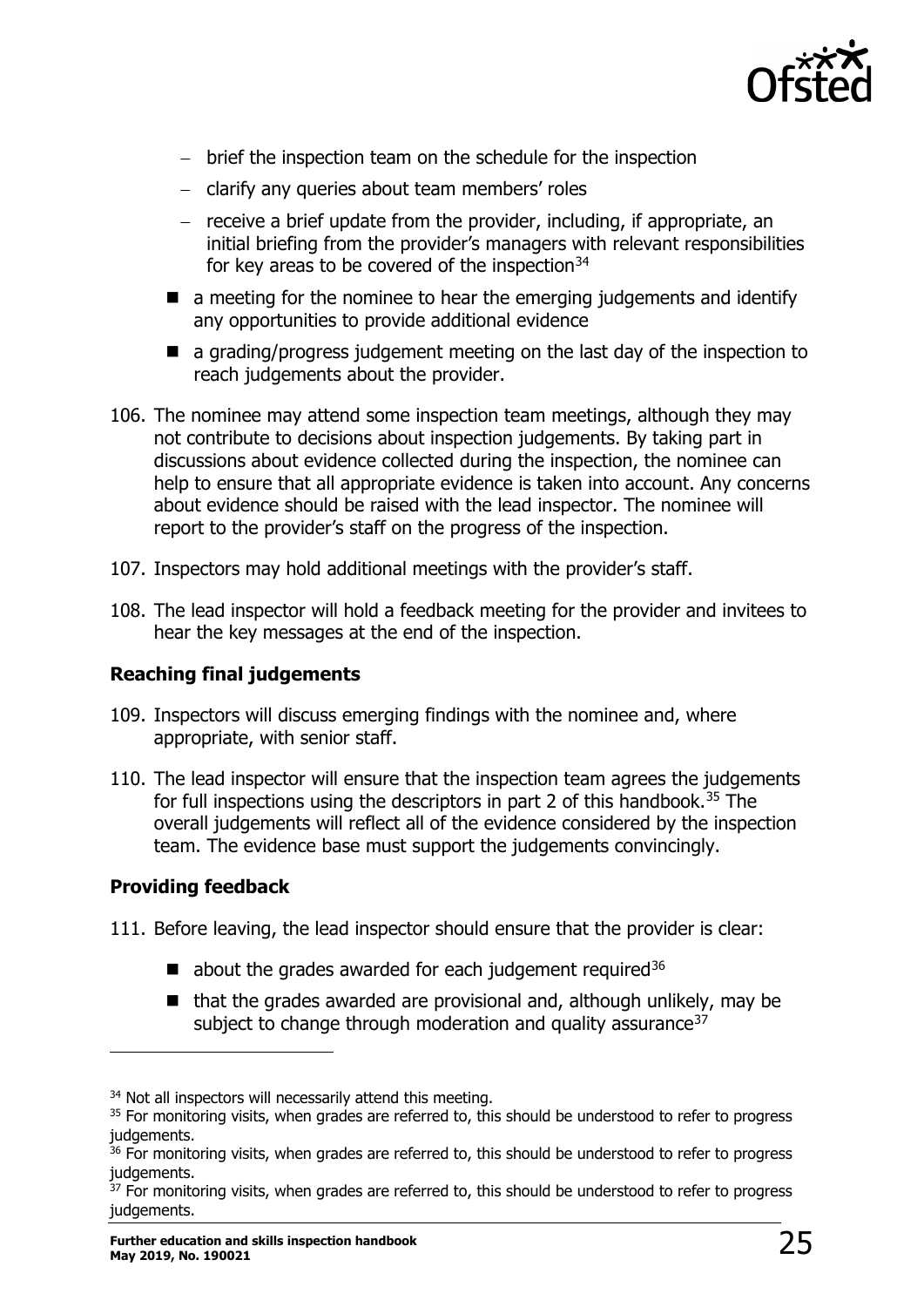

- $\blacksquare$  that the points provided in the feedback, subject to any change, will be generally reflected in the report, although the text of the report may differ slightly from the oral feedback
- $\blacksquare$  about the main findings and areas for improvement
- $\blacksquare$  that inspection findings may be shared with the Further Education Commissioner, ESFA, DfE, Ofqual and/or Office for Students (OfS) before the publication of the report
- about the procedures that will lead to the publication of the report
- about the complaints procedure
- where relevant, about the implications of the provider being judged as requires improvement or inadequate overall<sup>[38](#page-25-1)</sup>
- $\blacksquare$  that, if the overall effectiveness or the leadership and management of a sixth-form college, further education college or designated institution are judged inadequate, this has implications for the college in relation to appointing newly qualified staff in future years.<sup>[39](#page-25-2)</sup>

## <span id="page-25-0"></span>**After the inspection**

#### **Arrangements for publishing the report**

- 112. The lead inspector is responsible for writing the inspection report and submitting the evidence to Ofsted shortly after the inspection ends. The text of the report should reflect the evidence. The findings in the report should be consistent with the feedback given to the provider at the end of the inspection.
- 113. Inspection reports will be quality assured before we send a draft copy to the provider. The draft report is restricted and confidential and should not be shared externally or published. The inspection process is not complete until the provider receives the final version of the report. We may share the findings of the inspection with the Further Education Commissioner, ESFA, DfE, Ofqual and OfS as necessary (that might entail sharing the draft report in whole or in part).
- 114. We will inform the provider of the timescale for commenting about factual inaccuracies in the draft report. The lead inspector will consider any factual inaccuracies identified by the provider and will make changes as appropriate.

<span id="page-25-1"></span><sup>&</sup>lt;sup>38</sup> Note the references to inadequate judgements on inspections and insufficient progress judgements on monitoring visits with respect to ESFA intervention in this guidance:

<span id="page-25-2"></span>[www.gov.uk/government/publications/removal-from-register-of-apprenticeship-training-providers](https://www.gov.uk/government/publications/removal-from-register-of-apprenticeship-training-providers) <sup>39</sup> See 'Induction for newly qualified teachers (England)', Department for Education, 2018; [www.gov.uk/government/publications/induction-for-newly-qualified-teachers-nqts.](https://www.gov.uk/government/publications/induction-for-newly-qualified-teachers-nqts)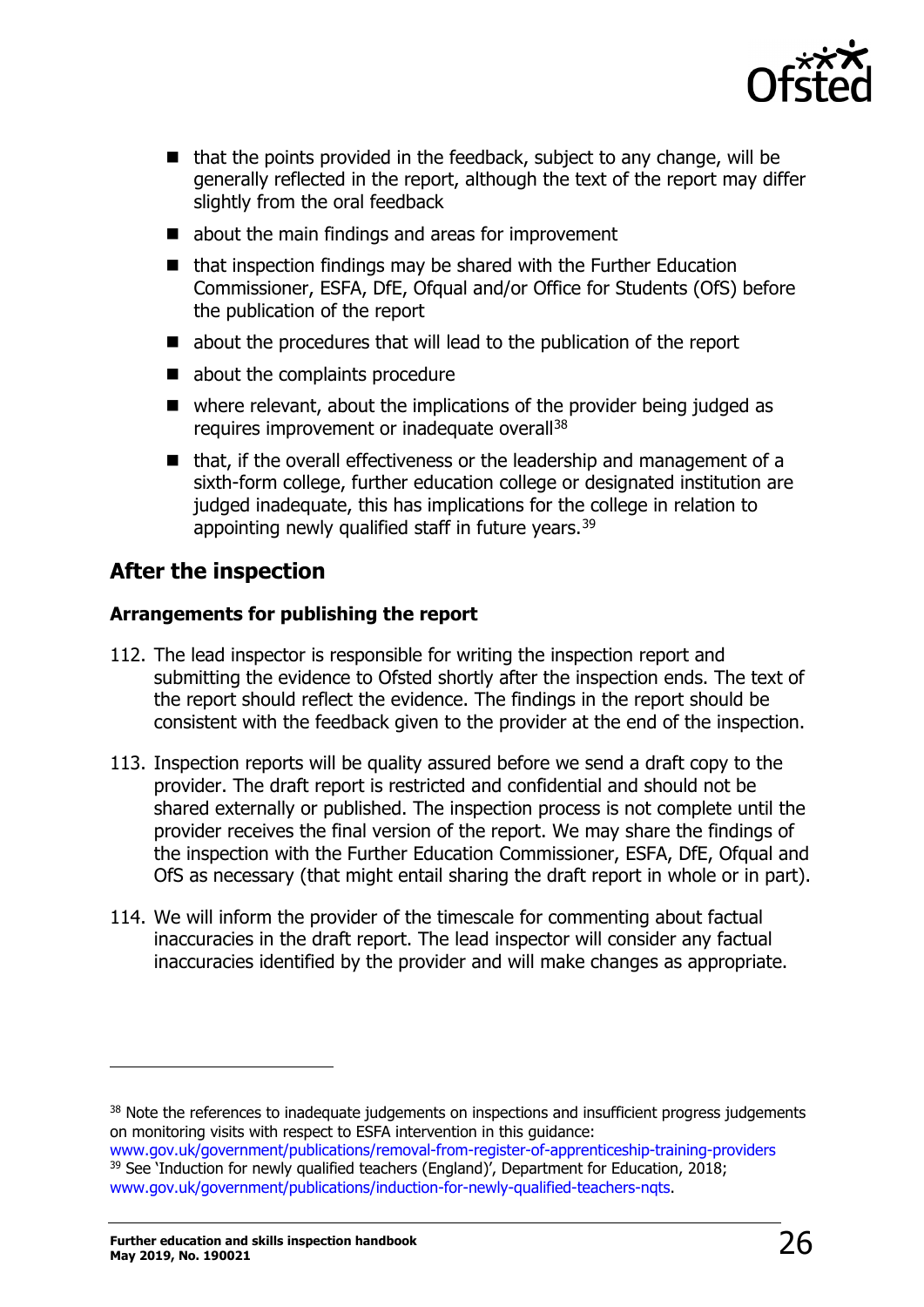

115. Typically, providers will receive an electronic version of the final report before we publish the report. In most circumstances, we publish the final report on our website within four to six working weeks.

#### **The inspection evidence base**

116. The evidence base for the inspection must be retained for the time specified in our quidance.<sup>[40](#page-26-2)</sup> This is normally six years from the publication of the report. Information must not be disposed of if we still require it.

## <span id="page-26-0"></span>**Quality assurance and complaints**

#### **Quality assurance of inspection**

- 117. All inspectors are responsible for the quality of their work. The lead inspector must ensure that inspections are carried out in accordance with the principles of inspection and the code of conduct (set out in the EIF).
- 118. We monitor the quality of inspections through a range of formal processes. Senior HMI or HMI may visit some providers to quality assure inspections. Inspection evidence bases and reports are subject to quality assurance monitoring and moderation within Ofsted. The lead inspector will be responsible for feeding back to the team inspectors about the quality of their work and their conduct.
- 119. All providers are invited to take part in a post-inspection evaluation in order to contribute to inspection development.

#### **Handling concerns and complaints**

- 120. The great majority of Ofsted's work is carried out smoothly and without incident. If concerns arise during an inspection visit, they should be raised with the lead inspector as soon as possible in order to resolve issues before the inspection is completed. The lead inspector should seek advice where necessary. Inspectors should note any concerns raised, and actions taken, in the inspection evidence.
- 121. If it is not possible to resolve concerns during the inspection, the provider may wish to lodge a formal complaint. The lead inspector should ensure that the provider is informed of the procedures for making a formal complaint. Information about how to complain is available on our website.<sup>[41](#page-26-3)</sup>

<span id="page-26-2"></span><span id="page-26-1"></span><sup>&</sup>lt;sup>40</sup> 'Retention and disposing of information'. Inspectors can access this through the Ofsted engagement hub (internal only).

<span id="page-26-3"></span><sup>&</sup>lt;sup>41</sup> 'Raising concerns and making a complaint about Ofsted', Ofsted, 2018; [www.gov.uk/government/publications/complaints-about-ofsted.](http://www.gov.uk/government/publications/complaints-about-ofsted)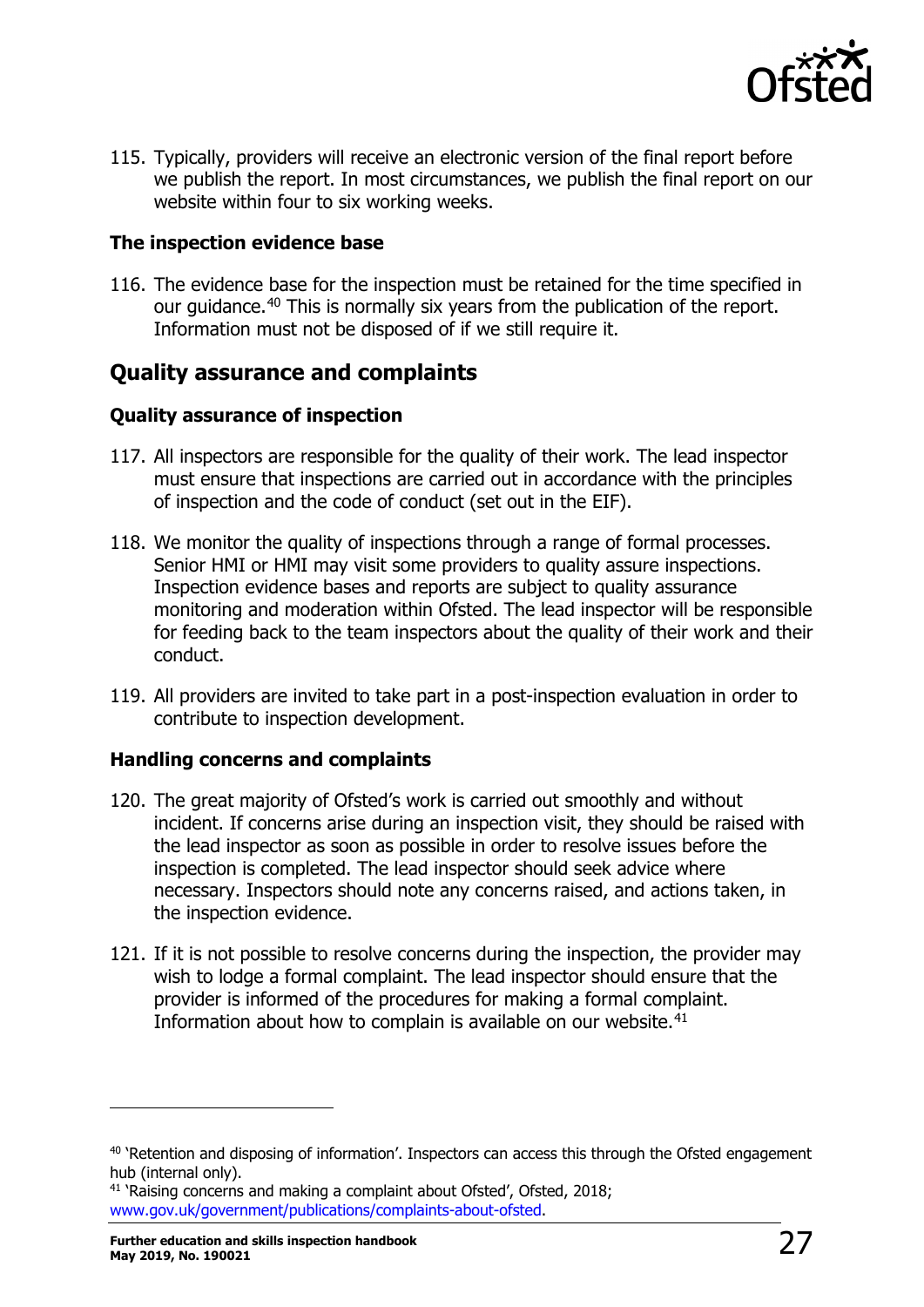

## **Short inspections**

- 122. Providers graded good for overall effectiveness at their previous inspection will usually be inspected within five years of the publication of that inspection report. Most will receive a short inspection (see paragraph 11).
- 123. A short inspection will determine primarily whether the quality of education/training that learners receive is good. Inspectors will consider the provider's quality of education and/or training and the effectiveness of leadership and management. They will assess whether safeguarding measures are effective and if learners benefit from good-quality careers advice and guidance. Short inspections may also cover any areas particular to a provider that the lead inspector judges necessary.
- 124. In order to confirm whether the provider remains good, inspectors will use the criteria set out in part 2 of this handbook. They will not be expected to carry out a full inspection within a reduced timeframe but to arrive at sufficient evidence to demonstrate that the provider remains good overall.
- 125. A short inspection report will not give graded judgements for provision types. It will not change the provider's overall effectiveness grade.
- 126. Once a provider has received its first short inspection and is confirmed to be good, we will usually carry out a further short inspection within five years of the publication of the previous report. If risk assessment identifies any decline in performance or if there are any safeguarding or other concerns about the provider, we may carry out a full inspection.<sup>[42](#page-27-0)</sup> Ofsted reserves the right to carry out a full inspection to any provider at any reasonable time.
- 127. As with all other inspections under the EIF, the model of short inspections is designed to encourage constructive, challenging professional conversation between inspectors, leaders, managers and governors.

#### **The purpose of a short inspection**

- 128. The main purpose of short inspections is to evaluate sufficiently whether the provider remains good and in particular:
	- whether the provider's quality of education/training is good
	- whether safeguarding arrangements are effective
	- $\blacksquare$  whether careers education and quidance are of a good quality<sup>[43](#page-27-1)</sup>

<span id="page-27-0"></span><sup>42</sup> As at paragraph 11.

<span id="page-27-1"></span><sup>&</sup>lt;sup>43</sup> Section 41 of the Technical and Further Education Act 2017 requires that Ofsted 'comment[s]' on careers guidance provided to students in further education colleges, sixth-form colleges and designated institutions. The Act defines students for this purpose as those aged 16 to 18 and those up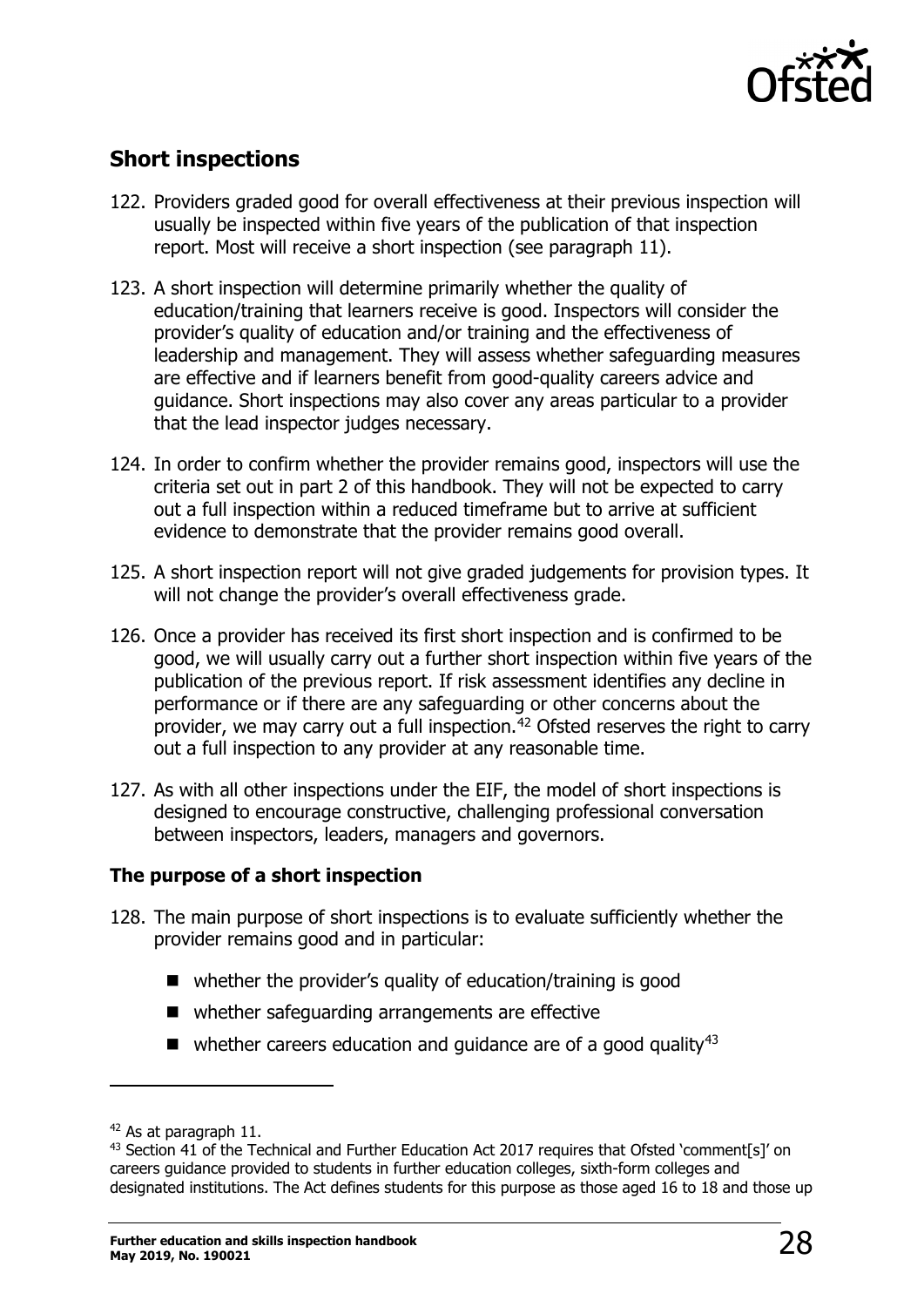

■ whether leaders, managers and governors have the capacity to make continued improvement and manage change well.

A short inspection will also take into account: any other aspect that the lead inspector considers particularly relevant given the findings of the last inspection report; issues identified at the planning stage; and the particular nature of the provider.

- 129. Inspectors will focus primarily on the quality of education during a short inspection. They will not expect to cover the criteria within the quality of education judgement in Part 2 of this handbook to the same extent as on a full inspection. They will focus on a number of key curriculum areas using deepdive focused curriculum reviews to provide sufficient evidence that the provider remains good. This will follow the same approach as set out in the sections above: 'gathering and recording evidence', 'observations of teaching and training', 'work scrutiny' and 'use of data'.
- 130. A short inspection will be carried out by one or more inspectors over one or two days, depending on the size and type of provider.<sup>[44](#page-28-0)</sup>

#### **Outcomes of a short inspection**

- 131. A short inspection has three possible outcomes.
	- $\blacksquare$  Outcome 1 the provider continues to be a good provider. In these cases, it will receive a short inspection report following the report publication process).
	- $\blacksquare$  Outcome 2 the provider is at least good and there is sufficient evidence of improvement to suggest that the provider may be judged outstanding. In these cases, the short inspection will be extended to a full inspection.
	- $\blacksquare$  Outcome 3 the inspection team has insufficient evidence to satisfy itself that the provider remains good, or there are concerns arising from evidence gathered that the provider may not be good. In these cases, the short inspection will be extended to a full inspection.
- 132. Inspectors will always report on whether safeguarding is effective. If safeguarding is not effective, inspectors will extend the short inspection to a full inspection.

to the age of 25 who have an education, health and care (EHC) plan. While the statutory duty applies only to the inspection of the above institutions, inspectors will inspect and comment in similar fashion on careers advice on short and full inspections of all further education and skills providers as appropriate. If there are no 16- to 19-year olds or those with EHC plans, the inspection may not cover careers guidance.

<span id="page-28-0"></span><sup>&</sup>lt;sup>44</sup> This is one or two days on site. Additional time is also allocated for the lead inspector to plan the inspection and write the inspection report, some of this work may be completed on site.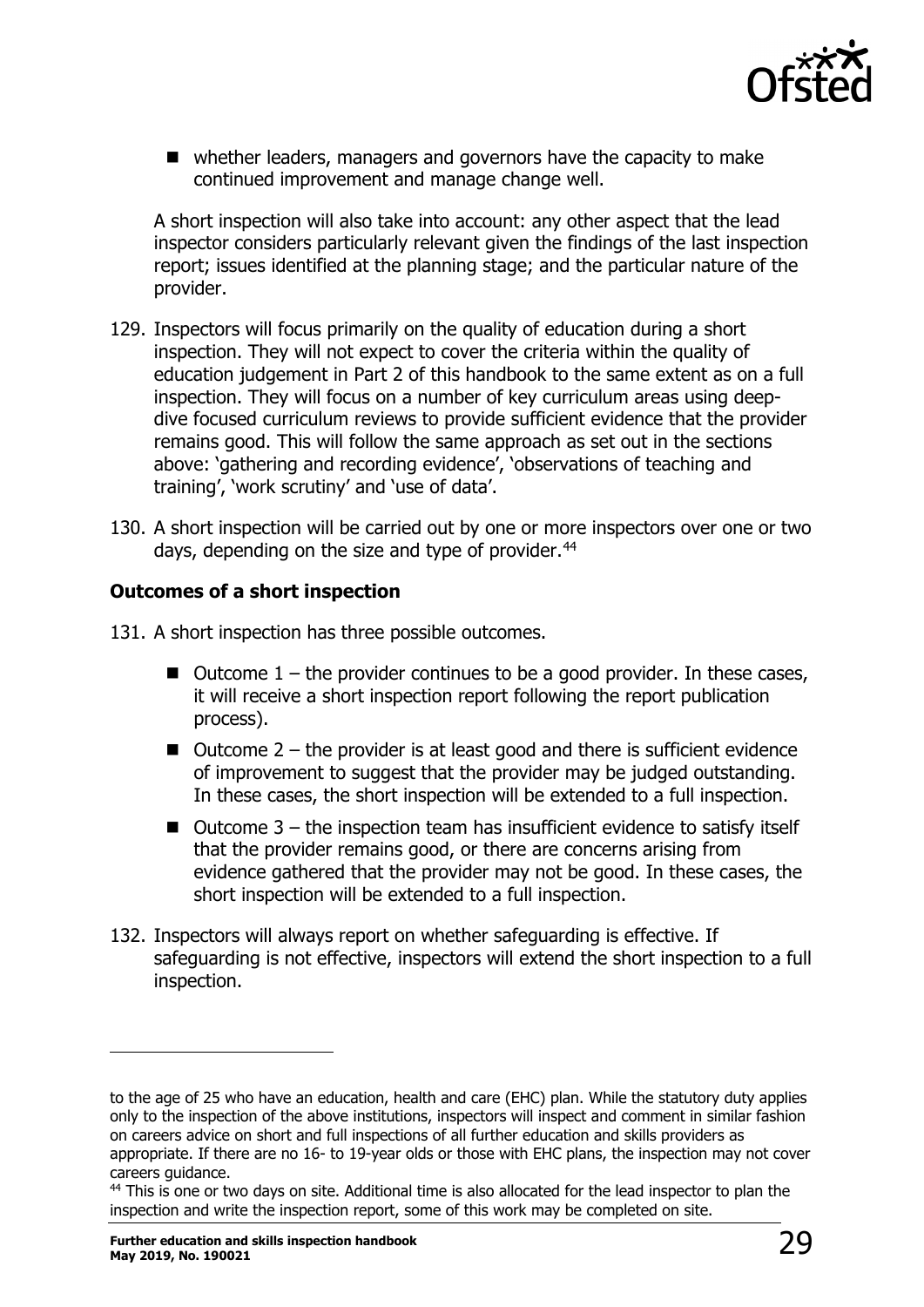

#### **Providers that remain good (outcome 1)**

133. If inspectors judge that a provider remains good (outcome 1), they will confirm this judgement in the final feedback at the end of the short inspection.

#### **Extending short inspections to full inspections (outcomes 2 and 3)**

- 134. If there is sufficient evidence of improved quality to suggest that the provider may be judged outstanding, the short inspection will be extended to a full inspection (outcome 2).
- 135. If the lead inspector has insufficient evidence to confirm that the provider remains good **or** if there is evidence that the provider may no longer be good (which may include concerns about safeguarding), the short inspection will be extended to a full inspection (outcome 3).
- 136. In the cases of outcomes 2 or 3, the lead inspector will inform the provider by the end of the short inspection of the decision to extend the inspection to a full inspection.
- 137. For outcomes 2 and 3, the short inspection will be extended to a full inspection as soon as possible. This will usually be completed within 15 working days of the short inspection. More inspectors may join the lead inspector on site. This may include HMI and/or OIs. The inspection team will gather and evaluate evidence to make a full set of graded judgements against the EIF. The lead inspector from the short inspection will usually continue the full inspection.
- 138. A decision to extend the inspection does not predetermine the outcome of the full inspection. At the end of the full inspection, the provider may receive any grade on the four-point grading scale.
- 139. The lead inspector of the full inspection will contact the nominee and tell them when the full inspection will start. The lead inspector will share the team composition and deployment. The inspector may request further evidence and information for planning before the on-site stage of the inspection begins.
- 140. Between the end of the short inspection and the beginning of the full inspection following extension, evidence from the short inspection will be shared with the new team. The lead inspector and that team will build on the evidence to complete the full inspection, avoiding repetition or duplication.
- 141. The full inspection may move straight to evidence gathering, without an initial team meeting.
- 142. A short inspection report will not be produced when the short inspection converts to a full inspection. Instead, the provider will receive a full inspection report.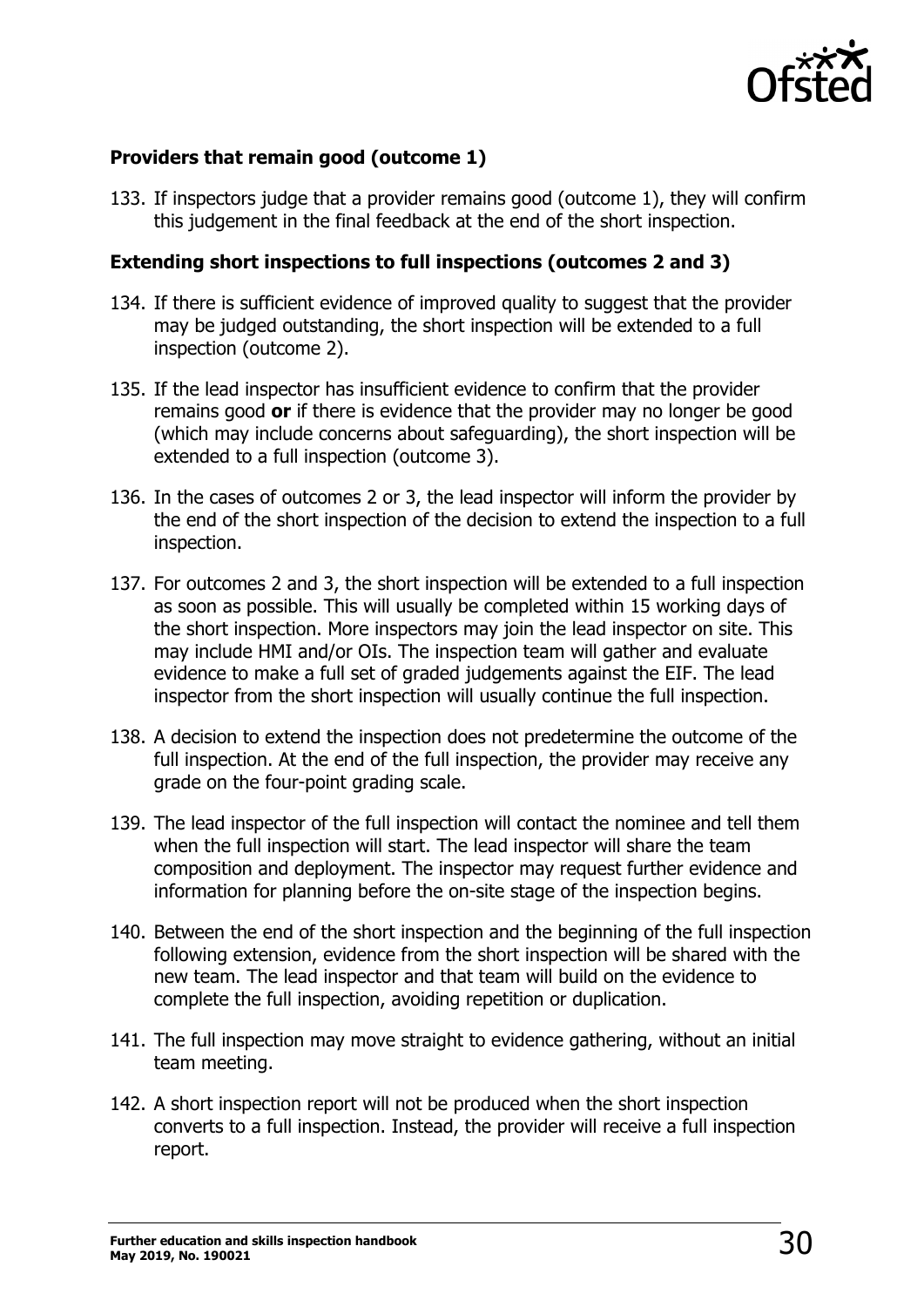

#### **Inspectors' planning and preparation**

143. The lead inspector will share with the inspection team:

- $\blacksquare$  essential information about the provider and the timings for the inspection
- a short summary of any areas to be focused on, based on a brief analysis of the pre-inspection information
- a brief outline of inspection activity, including planned 'deep dive' curriculum reviews. This will be finalised on site.

#### **Notification and introduction**

- 144. We will normally notify the provider up to two working days before the inspection, unless the inspection is unannounced. Ofsted reserves the right to carry out unannounced inspections or visits. We will notify the provider in the morning of the notification day and will email the notification letter. The lead inspector will then contact the provider as soon as possible.
- 145. Leaders, managers and governors are not required to prepare documents or other materials for inspection. Inspectors will review documents and other materials that leaders, staff and governors use for normal day-to-day business. Any assessment should be part of the provider's usual evaluation work and not generated solely for inspection purposes. Inspectors will use what the provider has.
- 146. During the initial telephone call to a provider selected for short inspection, the lead inspector will:
	- $\blacksquare$  establish contact with the provider's nominee
	- confirm the date of the inspection
	- $\blacksquare$  explain the purpose of the inspection, including the different possible outcomes of the short inspection
	- $\blacksquare$  indicate the likely format and timings of the short inspection
	- $\blacksquare$  request that the provider alerts learners, employers, parents and carers (where appropriate) and provider staff about the inspection. These groups will be invited to give their views by means of online questionnaires
	- make initial arrangements for meeting or interviewing governors, managers, staff, learners, employers and others
	- make arrangements to visit employers or subcontractors as necessary.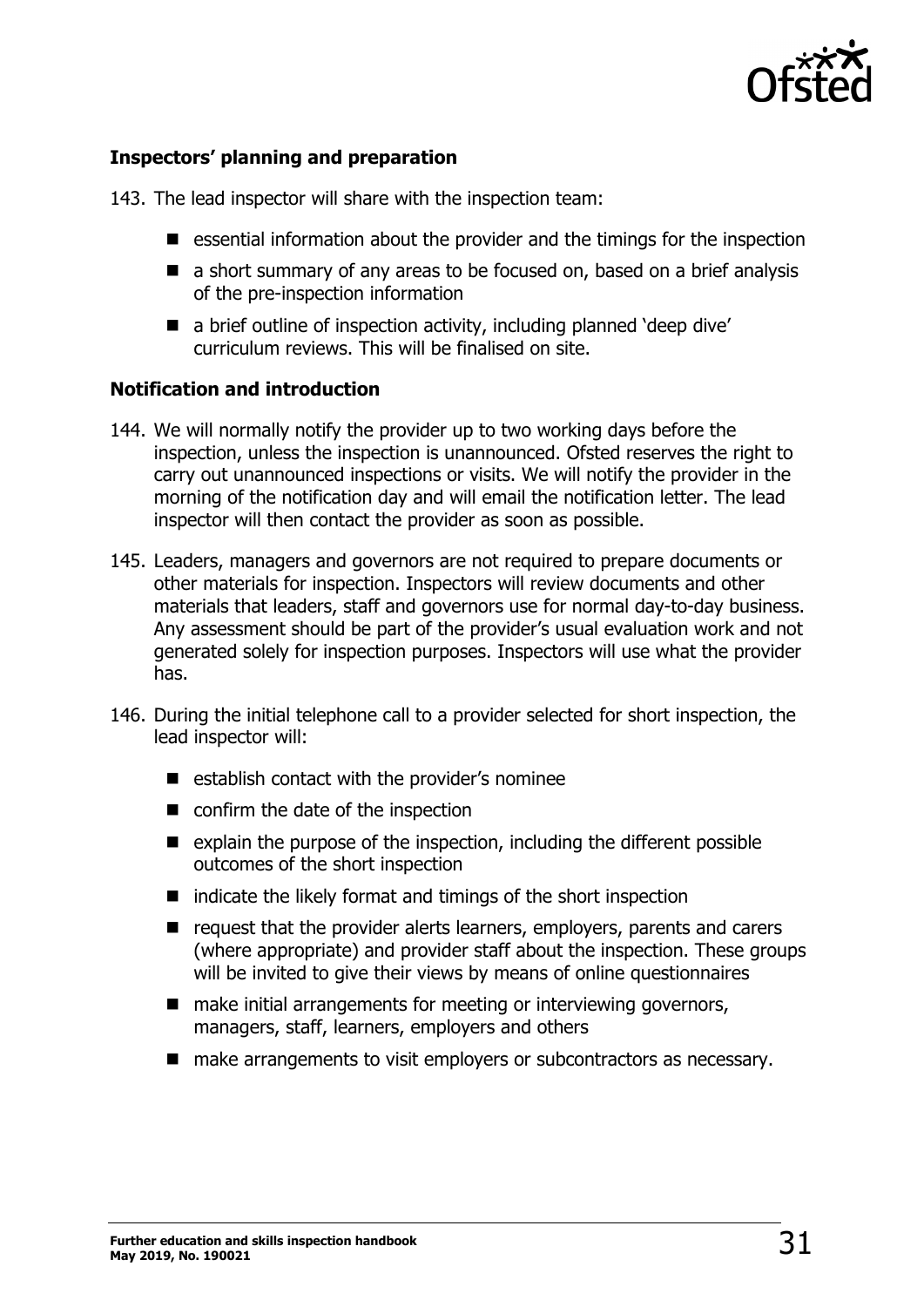

- 147. Inspectors may also request further information during the initial telephone call, by subsequent email or at the first opportunity on site. This information may include:
	- $\blacksquare$  information about learners, their types of provision, courses/programmes, subject areas and locations
	- timetables for lessons/sessions/workshops or other learning activities
	- a list of provider staff and/or a diagram of the organisational structure and key staff contact information
	- the current self-assessment report or equivalent and any evaluation of the impact of actions taken to date
	- recent data on learners' outcomes, performance, progress and destinations (but note paragraph 97 above about internal progress and attainment data on GCSE and A-level courses where fixed-time terminal examinations comprise the entire assessment of the course)
	- lists of employers and subcontractors and their locations.

148. Requests for a deferral will be handled in accordance with Ofsted's policy.<sup>[45](#page-31-0)</sup>

#### **Feedback at the end of a short inspection**

149. The lead inspector will give oral feedback at the end of the short inspection. The lead inspector is responsible for managing this meeting and agreeing attendance with the nominee.

150. The lead inspector will:

- $\blacksquare$  state whether the provider continues to be a good provider or
- $\blacksquare$  state that there is evidence that the provider may no longer be good or there is insufficient evidence to conclude that the provider is a good provider; if either is the case, they will explain that the inspection will be extended into a full inspection and the process for this

or

 $\blacksquare$  state that there is sufficient evidence of improved quality to extend the inspection to a full inspection

and

<span id="page-31-0"></span><sup>45</sup> 'Deferring Ofsted inspections', Ofsted, 2016; [www.gov.uk/government/publications/deferring](http://www.gov.uk/government/publications/deferring-ofsted-inspections)[ofsted-inspections.](http://www.gov.uk/government/publications/deferring-ofsted-inspections)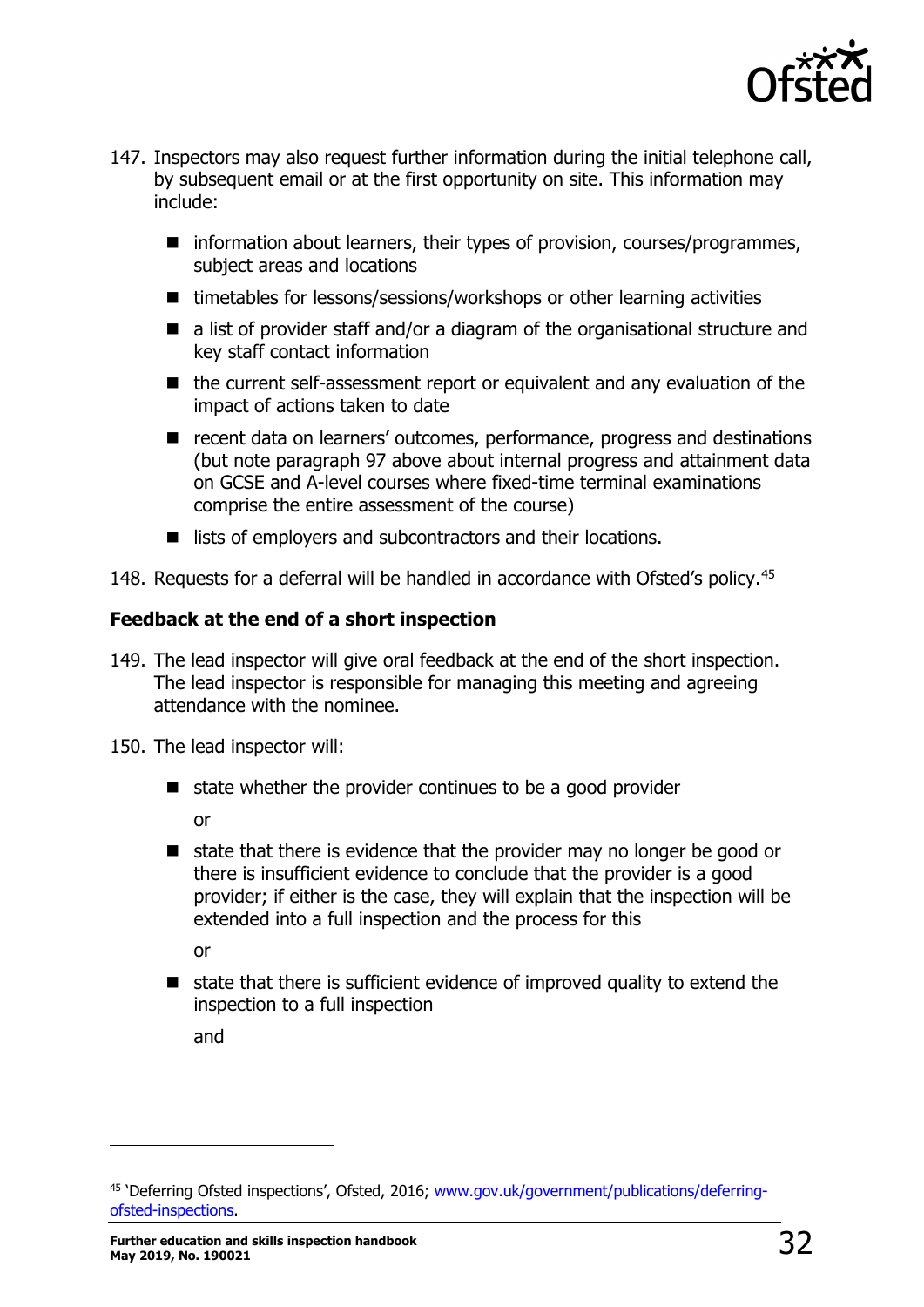

■ make clear whether the provider's safeguarding arrangements are judged to be effective and provide feedback on other relevant areas covered in the short inspection (as outlined in paragraph 128).

#### **Reporting on the short inspection**

151. If the quality of provision is good, the provider will receive a short inspection report setting out the inspection findings. These will include statements that the provider is good, a judgement on whether safeguarding arrangements are effective, and a summary of what the provider does well and what it can do better. If the short inspection is extended to become a full inspection, the provider will receive a full inspection report as outlined above and not a short inspection report.

#### **Quality assurance and publication of the short inspection letter**

152. The short inspection report will be published on our website. Quality assurance and publication processes are the same as those for full inspection reports (see paragraphs 112 to 121).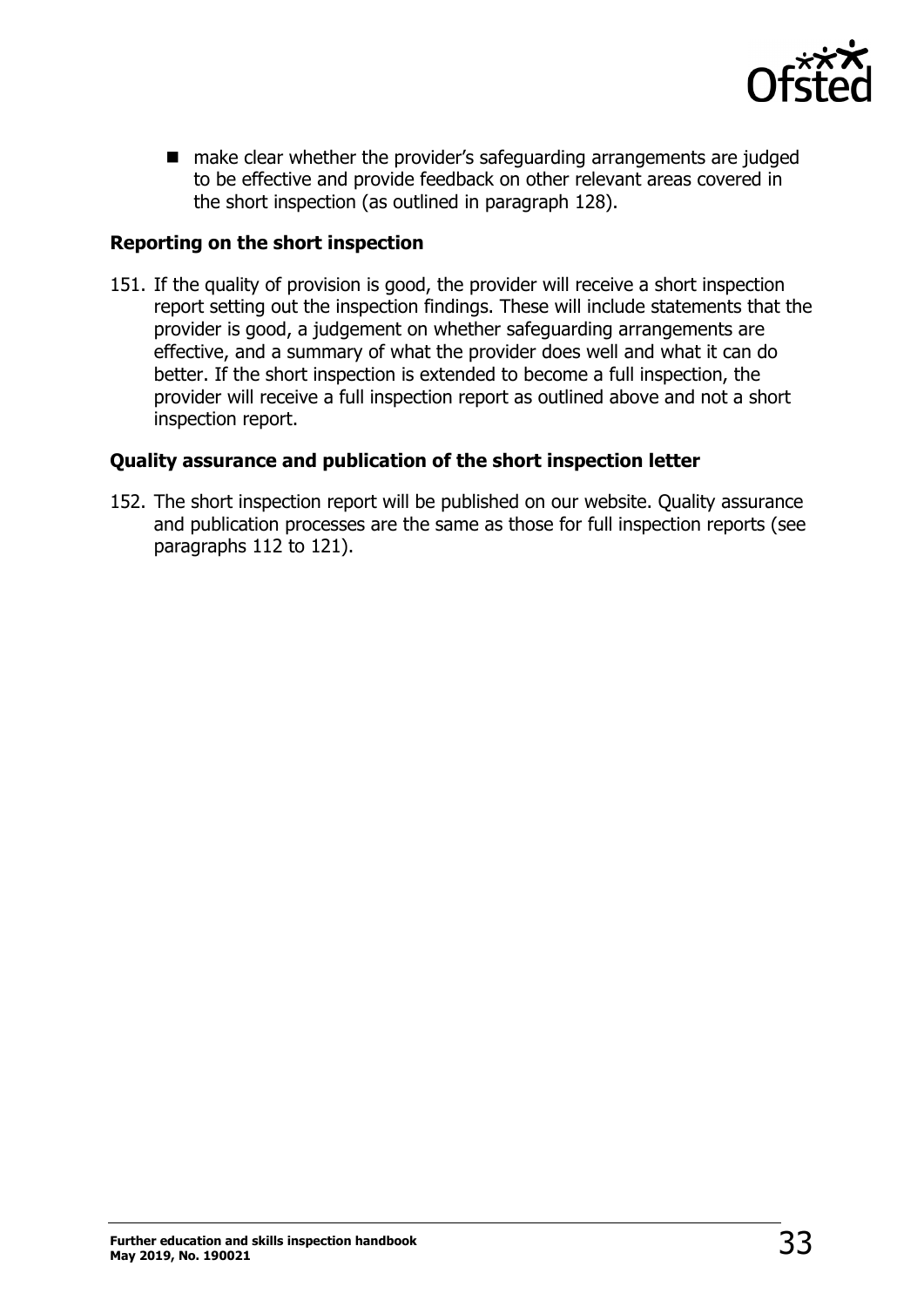

## **Is the provider a good provider? Is safeguarding effective?**

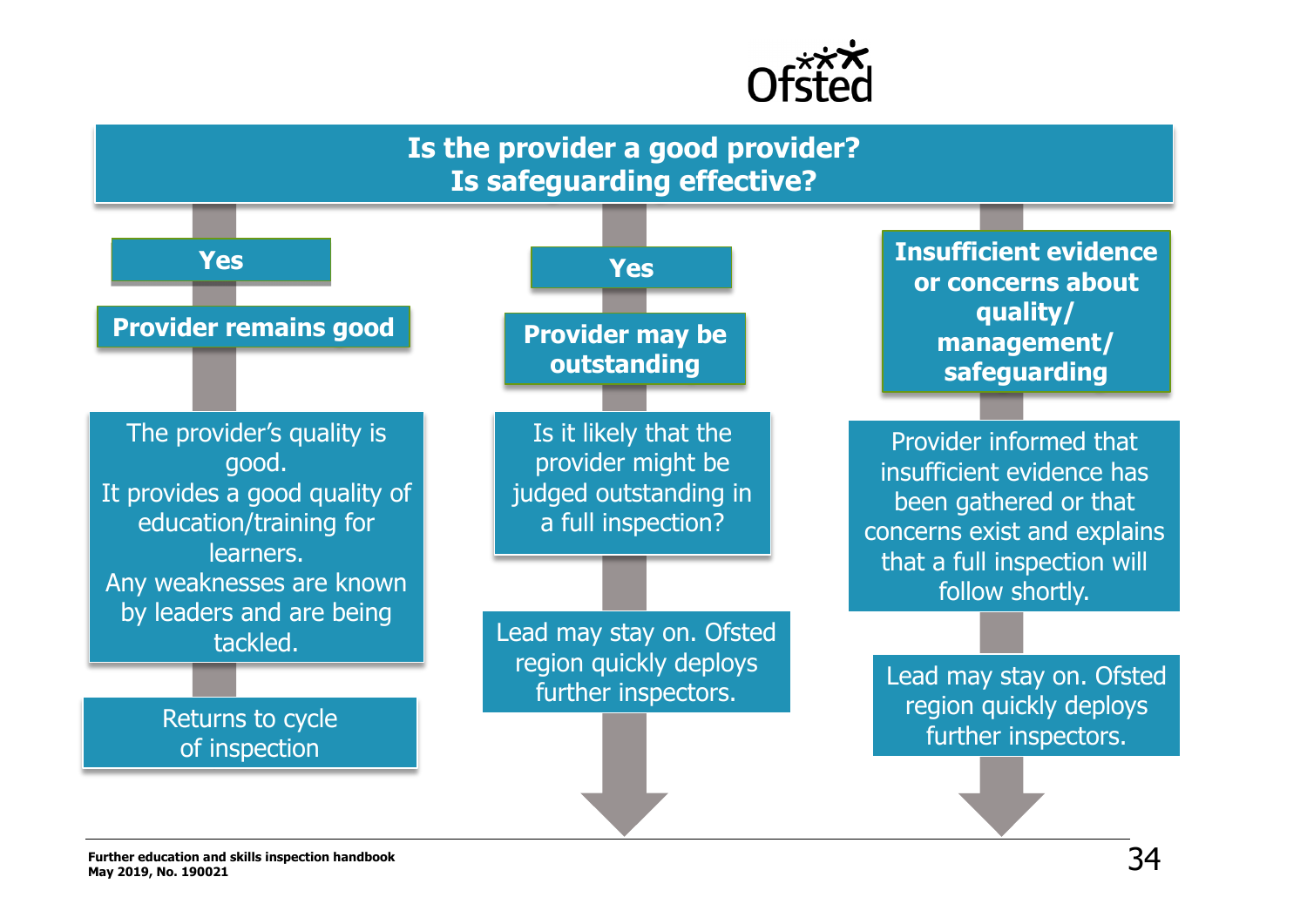

## <span id="page-34-0"></span>**Part 2. The evaluation schedule: how further education and skills providers will be judged**

## <span id="page-34-1"></span>**Background to the evaluation schedule**

- 153. Inspectors must use the evaluation schedule alongside the guidance set out in part 1 of this handbook and the EIF.
- 154. The evaluation schedule is not exhaustive. It does not replace the professional judgement of inspectors. Inspectors must interpret grade descriptors in relation to the type(s) of provision inspected and context of the provider.
- 155. In line with the EIF, inspectors will make judgements on the following areas:
	- overall effectiveness

and the four key judgements:

- quality of education
- **D** behaviour and attitudes
- personal development
- eladership and management.
- 156. We have created the criteria for each of these judgements using inspection experience, areas of consensus in academic research and our own research. You can find a full note of how the judgement criteria relate to the available research in our commentary.[46](#page-34-3)
- 157. Inspectors use the following four-point scale to make all judgements, including, where applicable, on the effectiveness of the different types of provision offered:
	- qrade 1: outstanding
	- qrade 2: good
	- qrade 3: requires improvement
	- grade 4: inadequate.

## <span id="page-34-2"></span>**The evaluation schedule and grade descriptors**

#### **Overall effectiveness**

ł

158. Inspectors must use all their evidence to evaluate what it is like to be a learner at the provider. In making their judgements about a provider's overall

<span id="page-34-3"></span><sup>46</sup> 'Education inspection framework: overview of research', Ofsted, January 2019; [www.gov.uk/government/publications/education-inspection-framework-overview-of-research.](http://www.gov.uk/government/publications/education-inspection-framework-overview-of-research)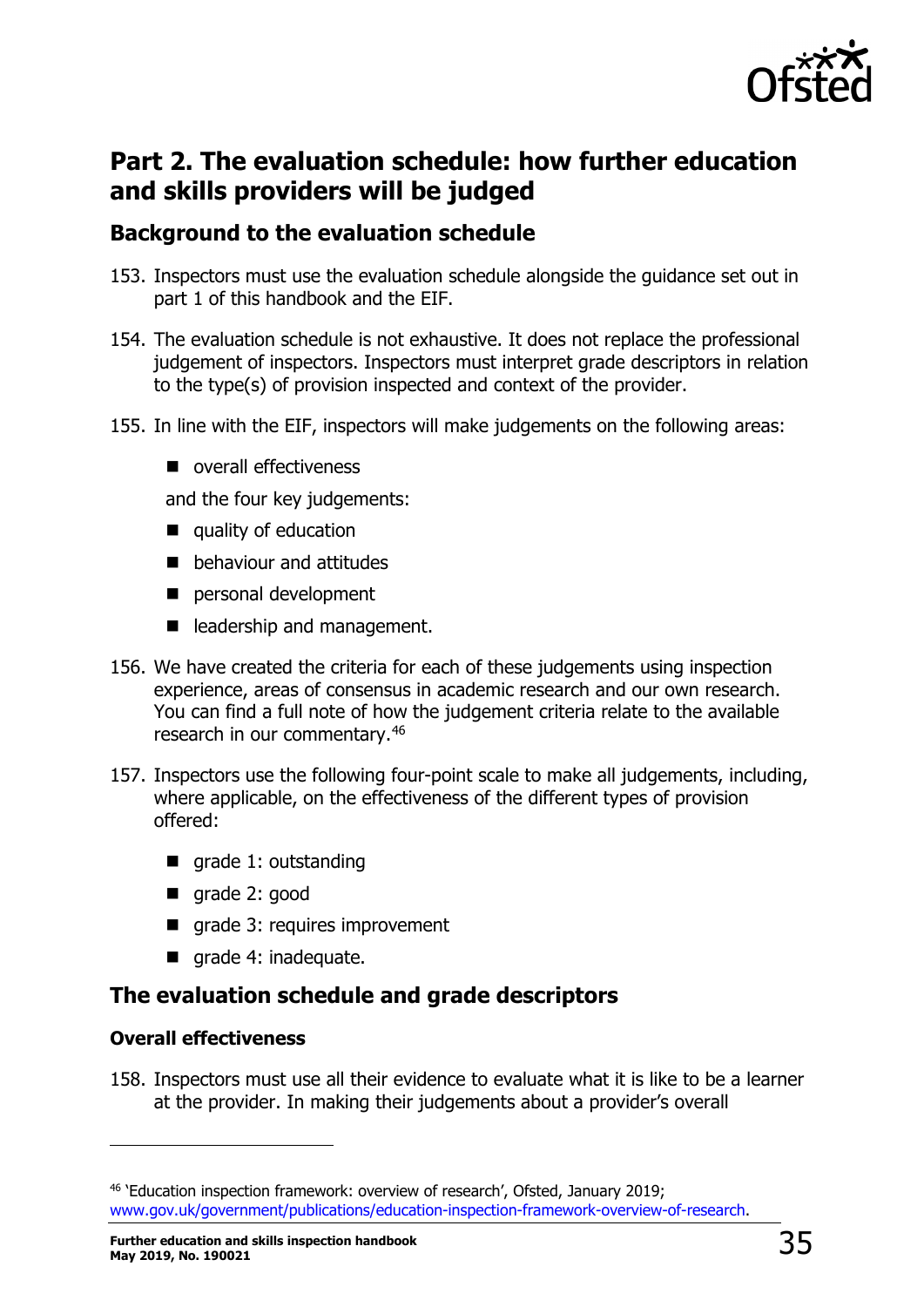

effectiveness, inspectors will consider whether the quality of provision is good or whether it exceeds good and is therefore outstanding. If it is not good, inspectors will consider whether it requires improvement or is inadequate.

- 159. In judging the overall effectiveness, inspectors will take account of:
	- $\blacksquare$  the overall effectiveness judgement for each type of provision inspected
	- $\blacksquare$  the four key judgements.
- 160. Inspectors will first judge the overall effectiveness of each type of provision inspected. To do this, they will apply the grading criteria set out in the EIF. The section 'Evaluating types of provision' in this handbook sets out how inspectors will evaluate the overall effectiveness of each type of provision. The inspection report will include a numerical grade for each type of provision inspected. Inspectors will then grade the four key judgements. Where there are differences in grades given for a type of provision, inspectors will consider the following when awarding the grade for overall effectiveness:
	- $\blacksquare$  the number of learners in/the funding value of the relevant provision
	- the impact of the weaker areas on learners' overall experience and quality of education received.
- 161. Inspectors will always make a written judgement about the effectiveness of the arrangements for safeguarding learners.
- 162. Before making the final judgement on overall effectiveness, inspectors must evaluate the extent to which the education and training provided meets the needs of all learners. This includes learners with SEND and those who have high needs.

#### **Grade descriptors for overall effectiveness**

#### **Outstanding (1)**

- $\blacksquare$  The quality of education is outstanding.
- All types of provision offered are likely to be outstanding. In exceptional circumstances, a type of provision may be good, as long as there is convincing evidence that the provider is improving this provision rapidly and securely towards it being outstanding.
- All key judgements are likely to be outstanding. In exceptional circumstances, one of the key judgements may be good, as long as there is convincing evidence that the provider is improving this area rapidly and securely towards it being outstanding.
- Safeguarding is effective.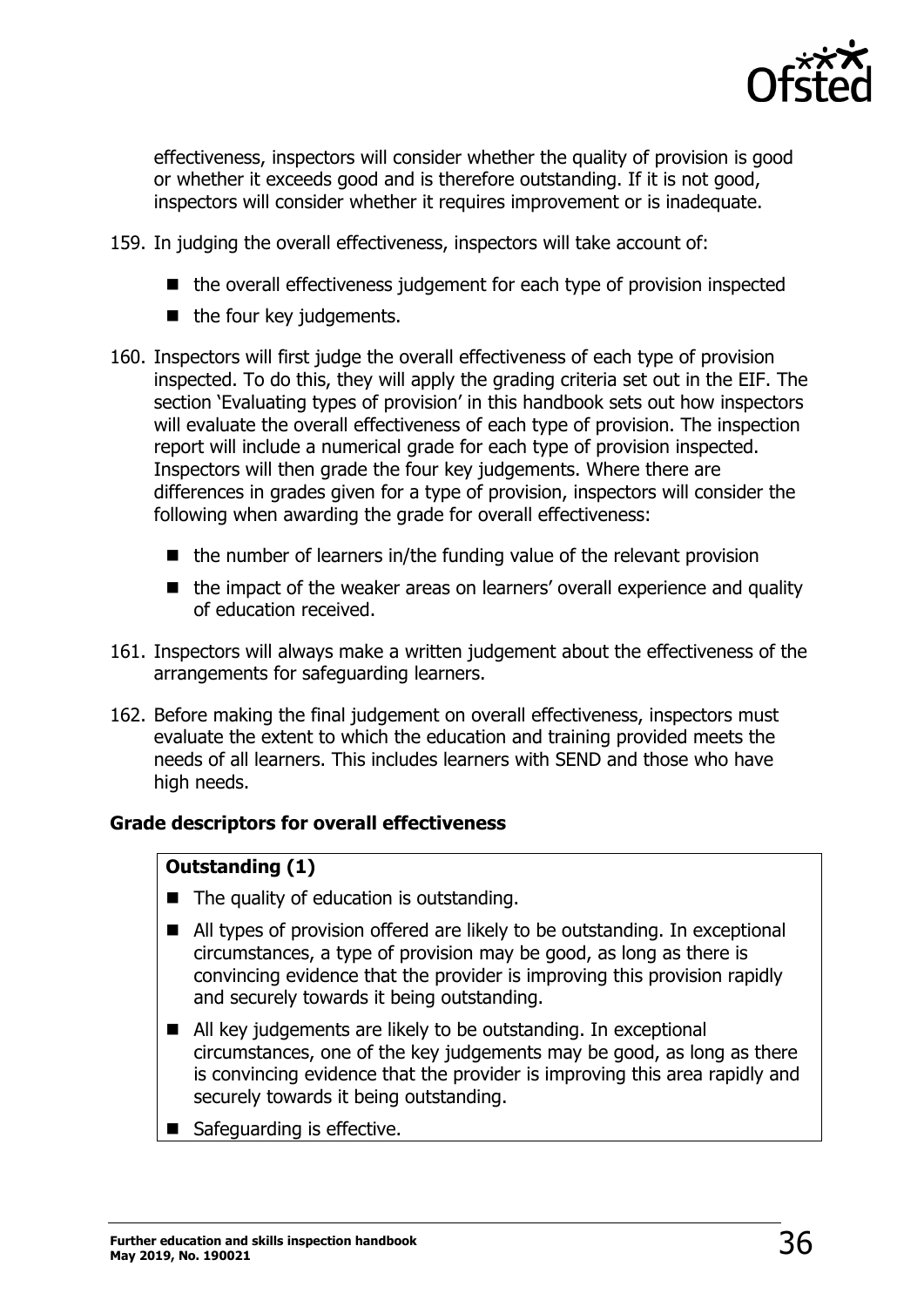

163. To judge whether a provider is **good**, **requires improvement** or is **inadequate**, inspectors will use a 'best fit' approach, relying on the professional judgement of the inspection team.

### **Good (2)**

- The quality of education is at least good.
- All types of provision offered are likely to be good or outstanding. In exceptional circumstances, a type of provision may require improvement, if there is convincing evidence that the provider is improving this provision rapidly and securely towards it being good.
- All key judgements are likely to be good or outstanding. In exceptional circumstances, one of the key judgement areas may require improvement, as long as there is convincing evidence that the provider is improving it rapidly and securely towards it being good.
- Safeguarding is effective.

#### **Requires improvement (3)**

- Other than in exceptional circumstances, it is likely that, where the provider requires improvement in any of the key judgements, the provider's overall effectiveness will require improvement.
- Safeguarding is effective, or, if there are any weaknesses in safeguarding, they are not difficult to rectify, and there are no serious failings that leave learners being harmed or at risk of harm.

#### **Inadequate (4)**

<span id="page-36-0"></span> $\blacksquare$  The judgement on the overall effectiveness is likely to be inadequate when any one of the key judgements is inadequate and/or safeguarding is ineffective.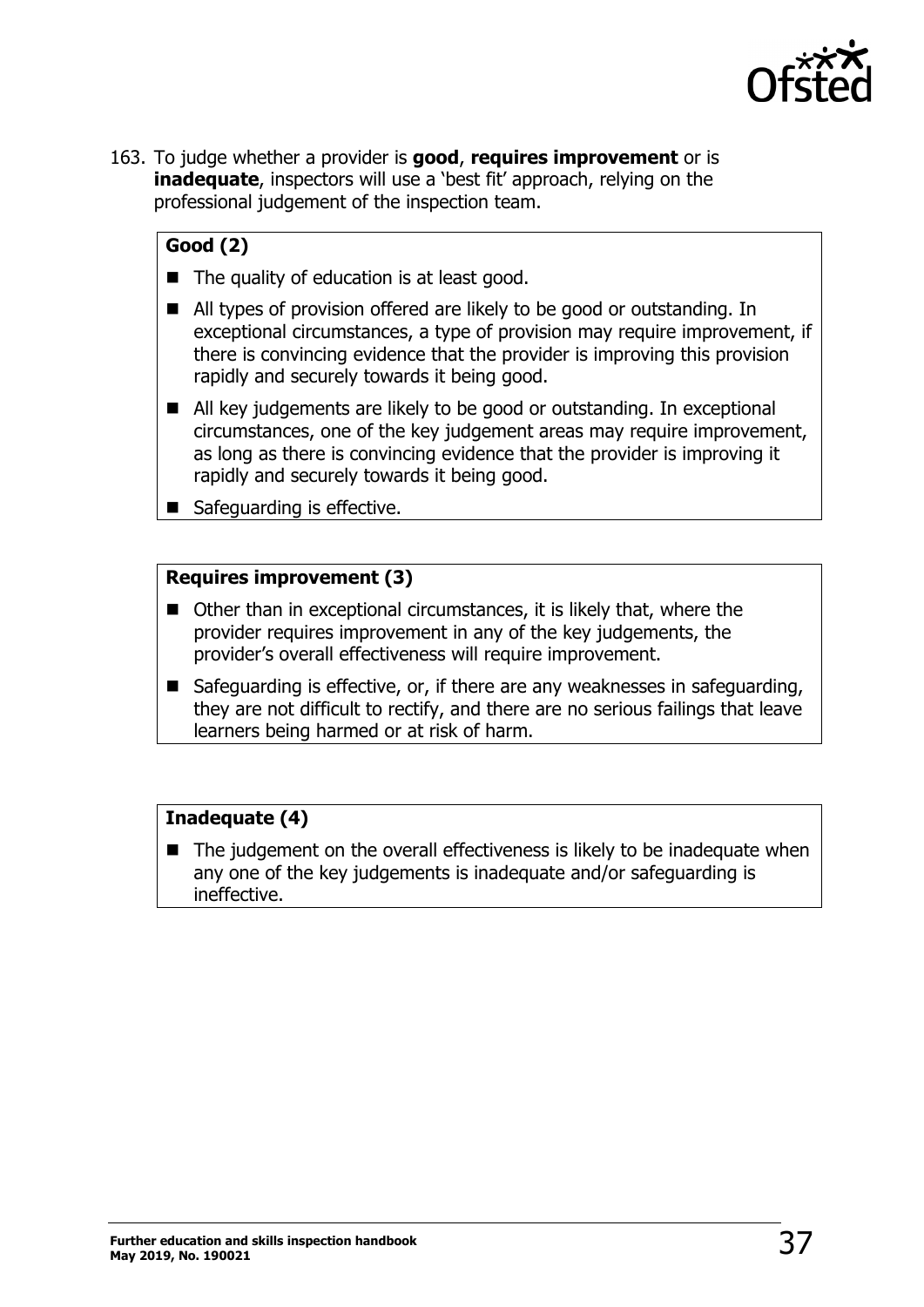

## **Evaluating types of provision**

164. The following section outlines what inspectors will look for to demonstrate how the grade descriptors for each key judgement apply to each type of provision.

#### **Education programmes for young people**

- 165. To achieve comparability with the way in which we inspect and judge 16 to 19 provision in schools and academies under the EIF, the considerations below align with those in the school inspection handbook.
- 166. Inspectors will review provision for learners aged 14 to 16 enrolled full time at a college and provision for learners on traineeships aged 16 to 19 as part of this judgement.
	- Inspectors will consider how well leaders and teachers promote high expectations for achievement and progress through the systems they use to monitor and develop the quality of provision for learners, including the most disadvantaged, those with SEND and those with high needs.
	- Inspectors will consider how leaders and teachers develop or take on a purposeful curriculum that provides progression and stretch, as well as mathematics and English for all learners, including those without GCSE legacy grades A\* to C (reformed grades 9 to 4), and also, where relevant, work experience or industry placements and non-qualification activities.<sup>47</sup>
	- **I** Inspectors will review how well high-quality impartial careers quidance enables learners to make progress and move on to a higher level of qualification, employment, further training or independent living when they are ready to do so.
	- Inspectors will use observations of teaching and training activities, and discussions with learners, teachers, support staff and, where relevant, employers, to consider how well learners develop personal, social and independent learning skills.
	- Inspectors will judge how well learners achieve high levels of punctuality and attendance, and how well their conduct and attitudes, including in non-qualification or enrichment activities and/or work experience, prepare them for employment or to progress to higher levels of study and/or independence.
	- Inspectors will also consider whether arrangements for safeguarding learners are appropriate and effective.

<span id="page-37-0"></span><sup>&</sup>lt;sup>47</sup> Non-qualification activities may include tutorials, work to develop study, leadership teamwork, selfmanagement skills and volunteering.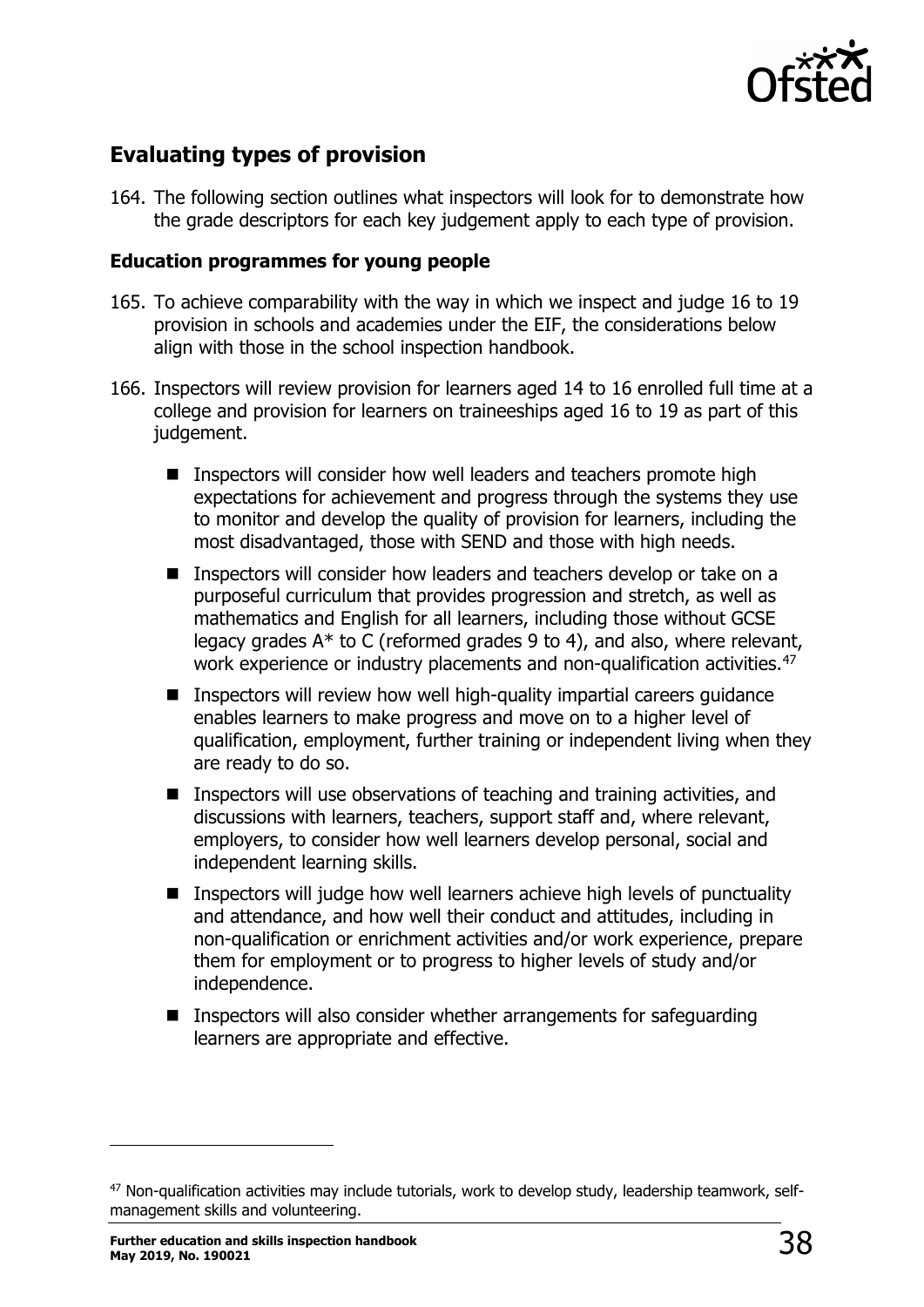

#### **Adult learning programmes**

- 167. Adult learning comprises a rich variety of learning and training, such as programmes for those with SEND, vocational training, employability training and community learning.
	- **I** Inspectors will judge, where appropriate, how well the curriculum, including the wider curriculum, for each strand of a provider's adult learning programme has a clearly defined purpose that is relevant to the education and training needs and interests of learners, and to local employment opportunities, and supports local and national priorities.
	- Inspectors will judge how effectively leaders, managers and governors focus public funding on people who are disadvantaged and least likely to participate in education and training, and work with other partners to widen participation and support learners' progression to further learning and/or employment relevant to their personal circumstances.
	- **IF** Inspectors will assess how well leaders and managers use community learning funding to develop learning programmes and projects that develop stronger communities, where appropriate.
	- **Inspectors will judge how effectively staff work with learners, employers** and other partners such as Jobcentre Plus, to ensure that teaching, learning and assessment enable learners to develop personal, social and employability skills that prepare them well for their intended job role, career aims and/or personal goals.
	- Where appropriate, inspectors will judge how well providers record and recognise learners' progress and achievements to inform teaching and support programmes to help learners reach their goals.
	- **IF** Inspectors will also consider whether arrangements for safeguarding young people and vulnerable learners are appropriate and effective.

#### **Apprenticeships**

- 168. Inspectors will consider how well leaders and managers ensure that the apprenticeship curriculum meets the principles and requirements of an apprenticeship.
	- Evidence will include the extent to which the provider's staff engage with employers to:
		- − complete the apprenticeship commitment statement
		- − plan the initial assessment, training, assessments, review points and milestones throughout
		- − agree any additional qualifications to be included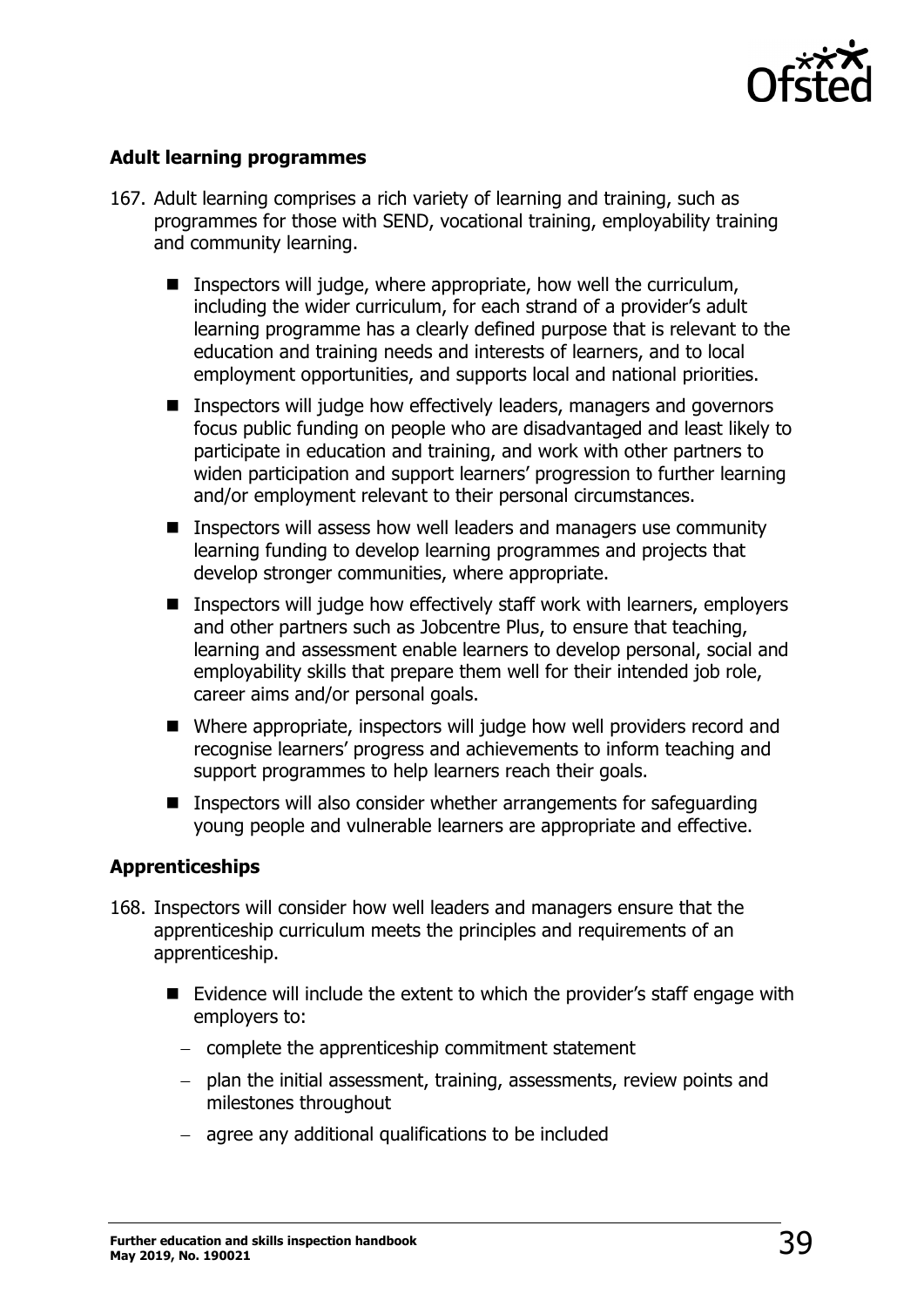

- − monitor and support apprentices, including those with SEND and those who have high needs, to progress quickly, gain new knowledge, skills and behaviours and achieve to their full potential.
- Inspectors will judge how well trainers, assessors, coaches and mentors communicate up-to-date vocational and technical subject knowledge that reflects expected industry practice and meets employers' needs.
- **I** Inspectors will determine whether apprentices acquire that knowledge effectively so that they demonstrate the required skills and behaviours that enable them to complete their apprenticeships, contribute to their workplace and fulfil their career aims by progressing to their intended job roles or other sustained employment, promotion or, where appropriate, moving to a higher level of apprenticeship or qualification.
- Inspectors will also consider whether arrangements for safeguarding young people and vulnerable learners are appropriate and effective.

#### **Provision for learners with high needs**

- 169. Part 3 of the Children and Families Act 2014 explains the current arrangements for young people with learning difficulties and/or disabilities.<sup>[48](#page-39-0)</sup> The Act aims to encourage education, health and social care services to work together. Local authorities must describe the provision available to young people in the area by publicising the 'local offer'. A young person has a learning difficulty or disability if he or she has:
	- $\blacksquare$  a significantly greater difficulty in learning than most others of the same age
	- $\blacksquare$  a disability that prevents or hinders him or her from using the kind of facilities generally provided for others of the same age in general post-16 institutions.
- 170. Inspectors will consider the extent to which leaders, managers and governors use the funding for learners with high needs so that their individual learning programmes challenge learners to: develop their independence; improve their communication skills; make relevant personal choices and decisions; and prepare themselves for adult life.
- 171. Inspectors will judge how successfully learners participate in good-quality and individually tailored learning programmes that lead to paid or voluntary employment where appropriate (including to supported internships, traineeships and apprenticeships) and/or to greater independence in their everyday lives.

<span id="page-39-0"></span><sup>48</sup> [www.legislation.gov.uk/ukpga/2014/6/part/3/enacted.](http://www.legislation.gov.uk/ukpga/2014/6/part/3/enacted)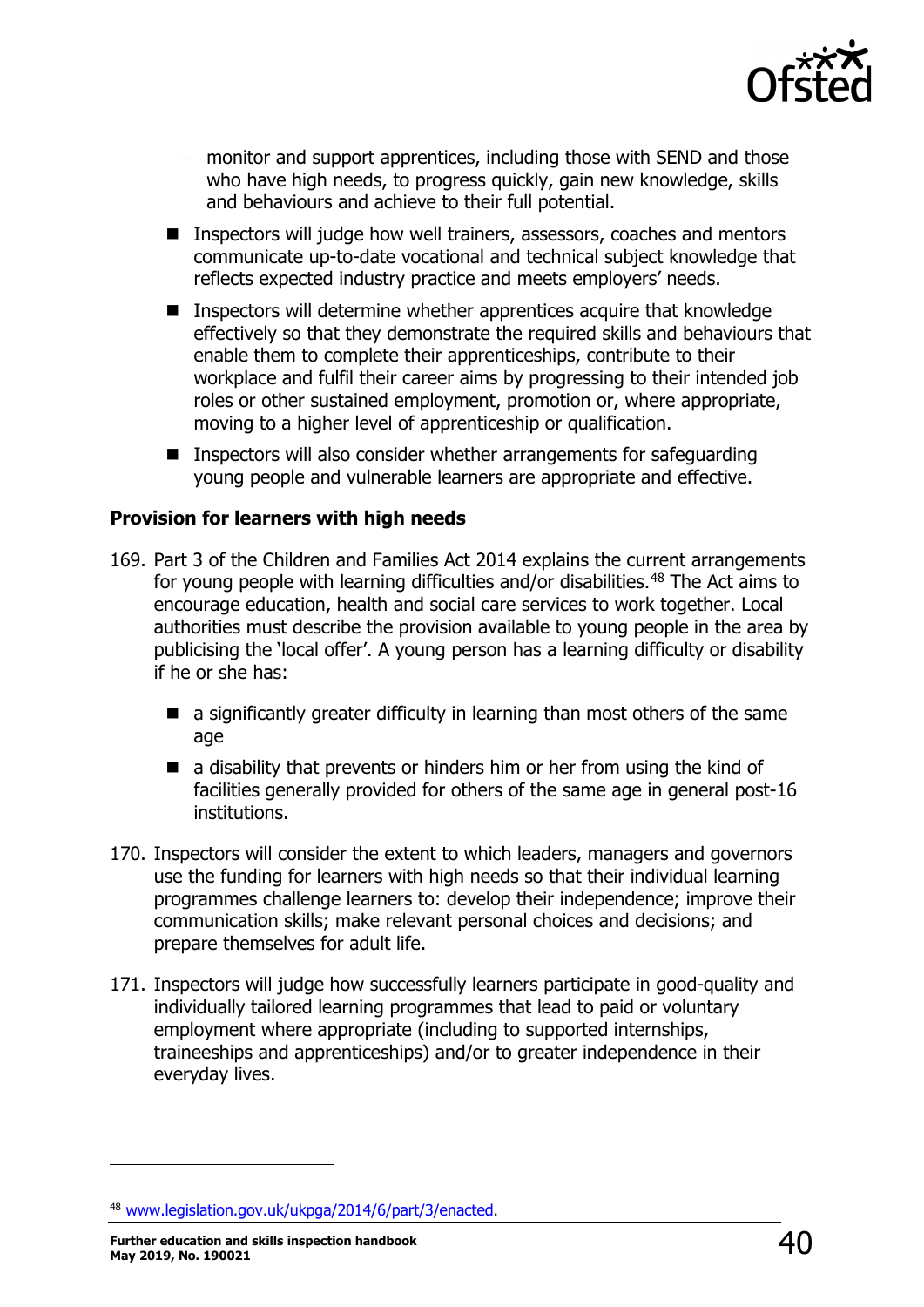

- 172. Inspectors will evaluate how effectively leaders and managers coordinate all specialist support, including speech and language development, behaviour management, occupational therapy and physiotherapy, so that learners develop the skills they need.
- 173. Where appropriate, inspectors will determine the extent to which the choice of accreditation helps learners progress towards further learning, vocational training, employment and independent living.
- 174. Inspectors will judge whether procedures for recognising and recording learners' progress and achievement are rigorous and purposeful and support the achievement of all learners.
- 175. Inspectors will determine whether staff are suitably qualified and/or have appropriate expertise to support learners or specific groups of learners. They will determine whether learning resources, including assistive technology, are to the required standard and specification and whether they are used effectively to support learners to overcome their barriers to achieving their challenging learning goals.
- 176. Inspectors will judge how successfully learners develop skills to enhance their employment opportunities and independence in their everyday lives in real-life situations, including meaningful work experience, and how well they take an active part in their local communities.
- 177. Inspectors will judge how well learners following academic or vocational qualifications make progress and achieve, compared with all learners on the same programme. They will also judge whether learners progress into appropriate paid or voluntary employment, further learning or other activities.
- 178. Inspectors will also consider whether arrangements for safeguarding learners are appropriate and effective.

## <span id="page-40-0"></span>**Quality of education[49](#page-40-1)**

- 179. Inspectors will take a rounded view of the quality of education that a provider delivers to its learners.
	- **I** Inspectors will consider the provider's curriculum, which embodies the decisions the provider has made about the knowledge, skills and behaviours its learners need to acquire to fulfil their aspirations for learning, employment and independence.
	- They will also consider the way teachers teach and assess to support learners to build their knowledge and to apply that knowledge as skills.

<span id="page-40-1"></span><sup>&</sup>lt;sup>49</sup> This covers the quality of education and training. Where teachers and teaching are referred to, this should be understood to cover trainers and training too.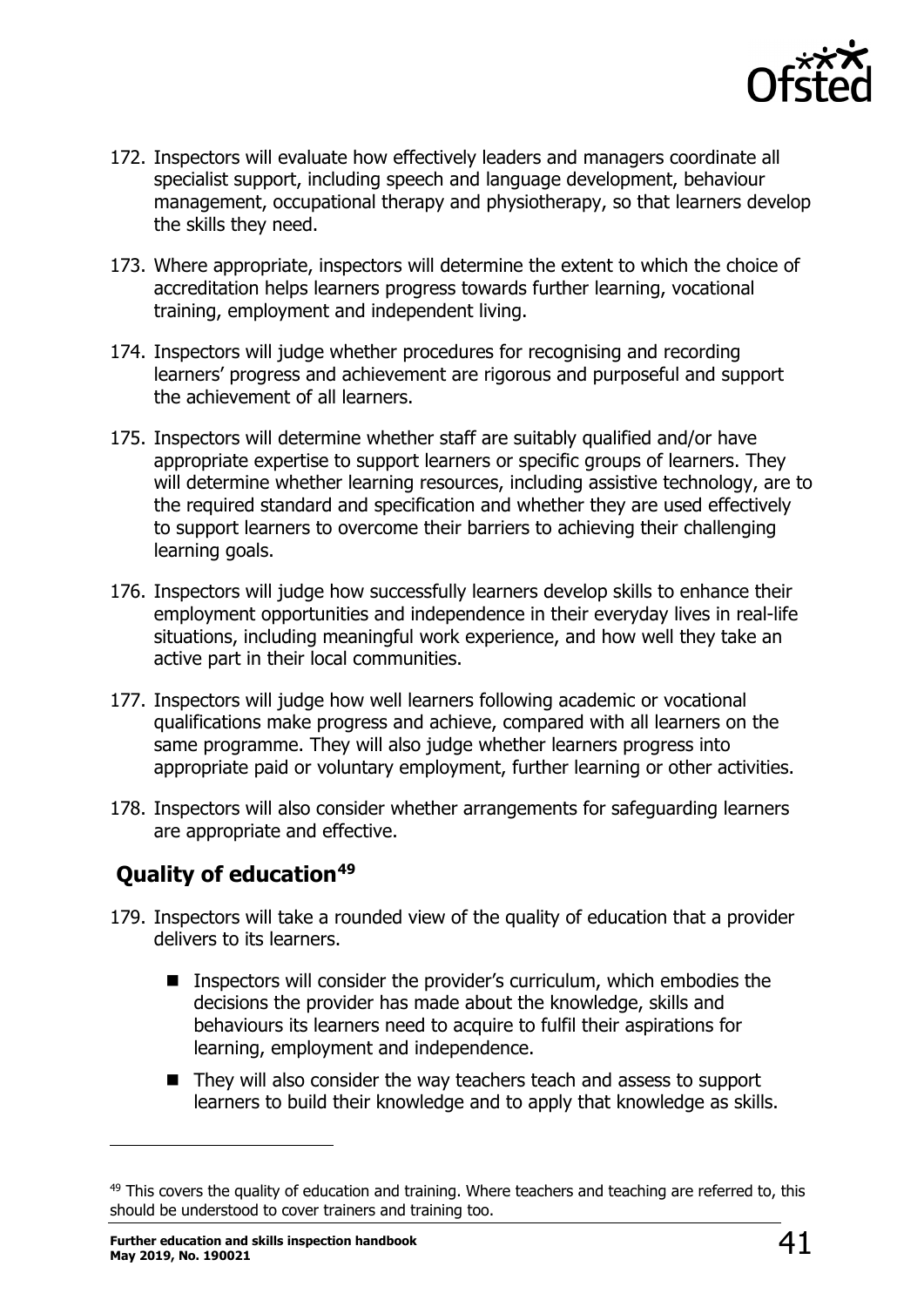

 $\blacksquare$  Finally, inspectors will consider the outcomes that learners achieve as a result of the education they have received.

#### **Intent**

- 180. In evaluating the provider's educational intent, inspectors will primarily consider the curriculum leadership provided by senior and subject leaders.
- 181. The evaluation focuses on factors that contribute to learners receiving education and training that enables them to achieve highly. These factors are listed below.
	- Leaders and managers have selected and developed a curriculum that develops the knowledge, skills and behaviours that learners need in order to take advantage of the opportunities, responsibilities and experiences that prepare them for their next stage in education, training or employment. In this way, it can powerfully address social disadvantage.
	- $\blacksquare$  It is clear what the curriculum is preparing learners for. It is also clear what learners will need to be able to know and do at the end of their learning or training programmes.
	- Leaders, managers and teachers have planned and sequenced the curriculum so that learners can build on previous teaching and learning and develop the new knowledge and skills they need.
	- The curriculum offers learners the knowledge and skills that reflect the needs of the local and regional context.
	- $\blacksquare$  The curriculum intent takes into account the needs of learners, employers, and the local, regional and national economy, as necessary.
	- $\blacksquare$  The curriculum ensures that all learners benefit from high academic, technical and vocational ambitions. This means that the curriculum should be ambitious for disadvantaged learners or those with SEND, including those who have high needs, and should meet those needs.

#### **The curriculum**

- 182. The curriculum sets out the aims of a programme of education and training. It also sets out the structure for those aims to be implemented, including the knowledge, skills and behaviours to be gained at each stage. It enables the evaluation of learners' knowledge and understanding against those expectations.
- 183. We will judge providers taking radically different approaches to the curriculum fairly. We recognise the importance of providers' autonomy to choose their own curriculum approaches. If leaders are able to show that they have thought carefully, that they have built a curriculum with appropriate coverage, content, structure and sequencing, and that it has been implemented effectively, then inspectors will assess a provider's curriculum favourably.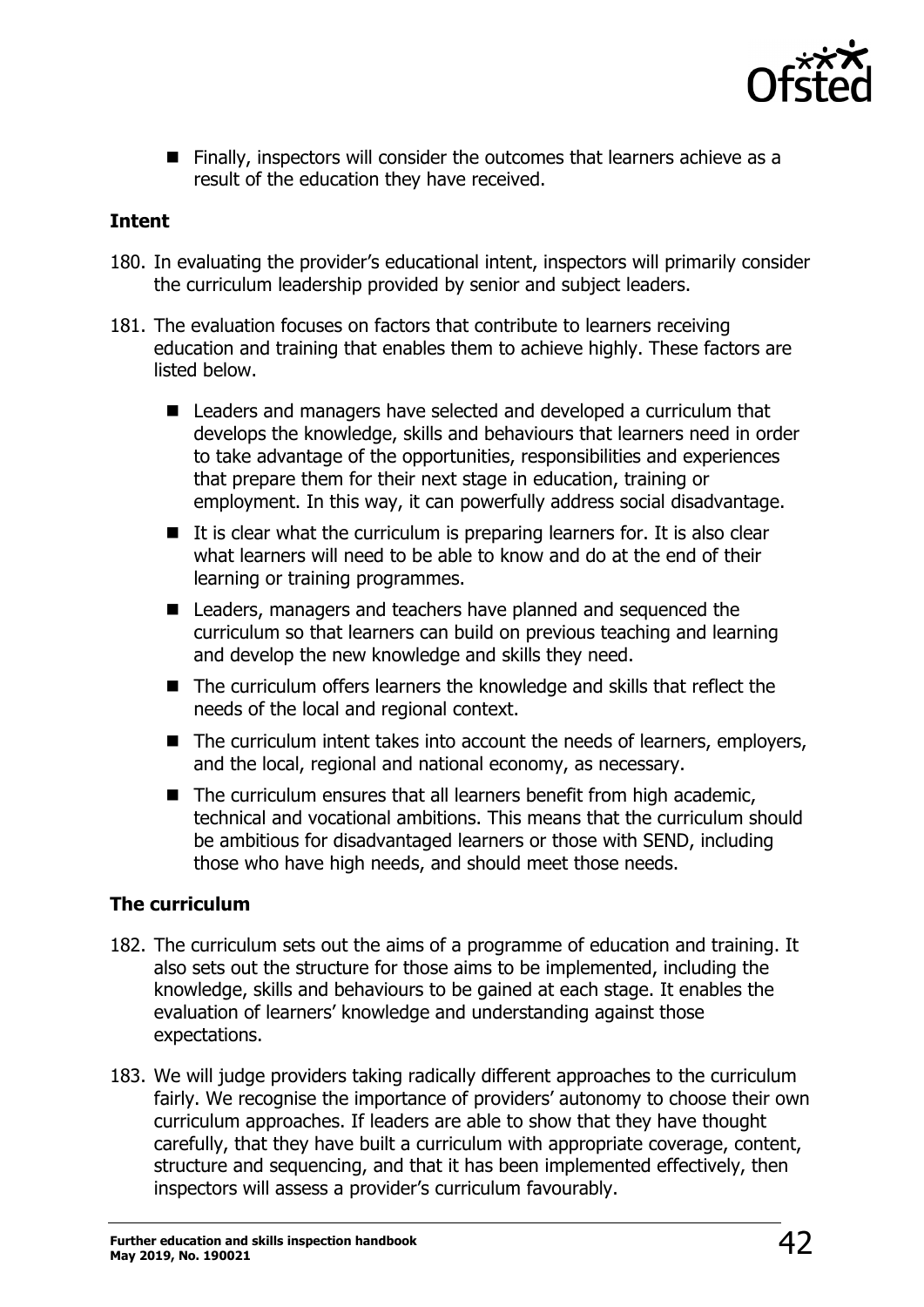

#### **Sources of evidence specific to curriculum intent**

- 184. Inspectors will draw evidence about leaders' intent for the curriculum principally from discussion with senior and subject leaders. Inspectors will explore:
	- how leaders have ensured that a subject curriculum includes content that has been identified as most useful and that this content is taught in a logical progression, systematically and explicitly for all learners to acquire the intended knowledge, skills and behaviours
	- **n** how leaders ensure that the curriculum supports learners' progression and provides knowledge and/or skills for the future (including non-qualification activity, where relevant)
	- how learners see links between different areas of knowledge and skills and recognise that some knowledge and skills are transferable
	- how carefully leaders have thought about the sequence of teaching knowledge and skills to build on what learners already know and can do.

Inspectors will also consider any documentary evidence that leaders wish to provide in the format that the provider normally uses. Inspectors will not request materials to be produced or provided in any specific format for inspection.

#### **Implementation**

- 185. In evaluating the implementation of the curriculum, inspectors will focus on how the curriculum is taught at subject, classroom or workshop level.
- 186. We will focus on the following factors.
	- $\blacksquare$  Teachers having expert knowledge of the subjects that they teach. If they do not, they are supported to address gaps so that learners are not disadvantaged by ineffective teaching.
	- Teachers enable learners to understand key concepts, presenting information clearly and promoting discussion.
	- Teachers check learners' understanding effectively, and identify and correct misunderstandings.
	- Teachers ensure that learners embed key concepts in their long-term memory and apply them fluently and consistently.
	- Leaders and teachers have designed and they deliver the subject curriculum in a way that allows learners to transfer key knowledge to longterm memory. The curriculum is sequenced so that new knowledge and skills build on what learners know and can do and learners can work towards defined end points.
	- Teachers use assessment to check learners' understanding in order to inform teaching.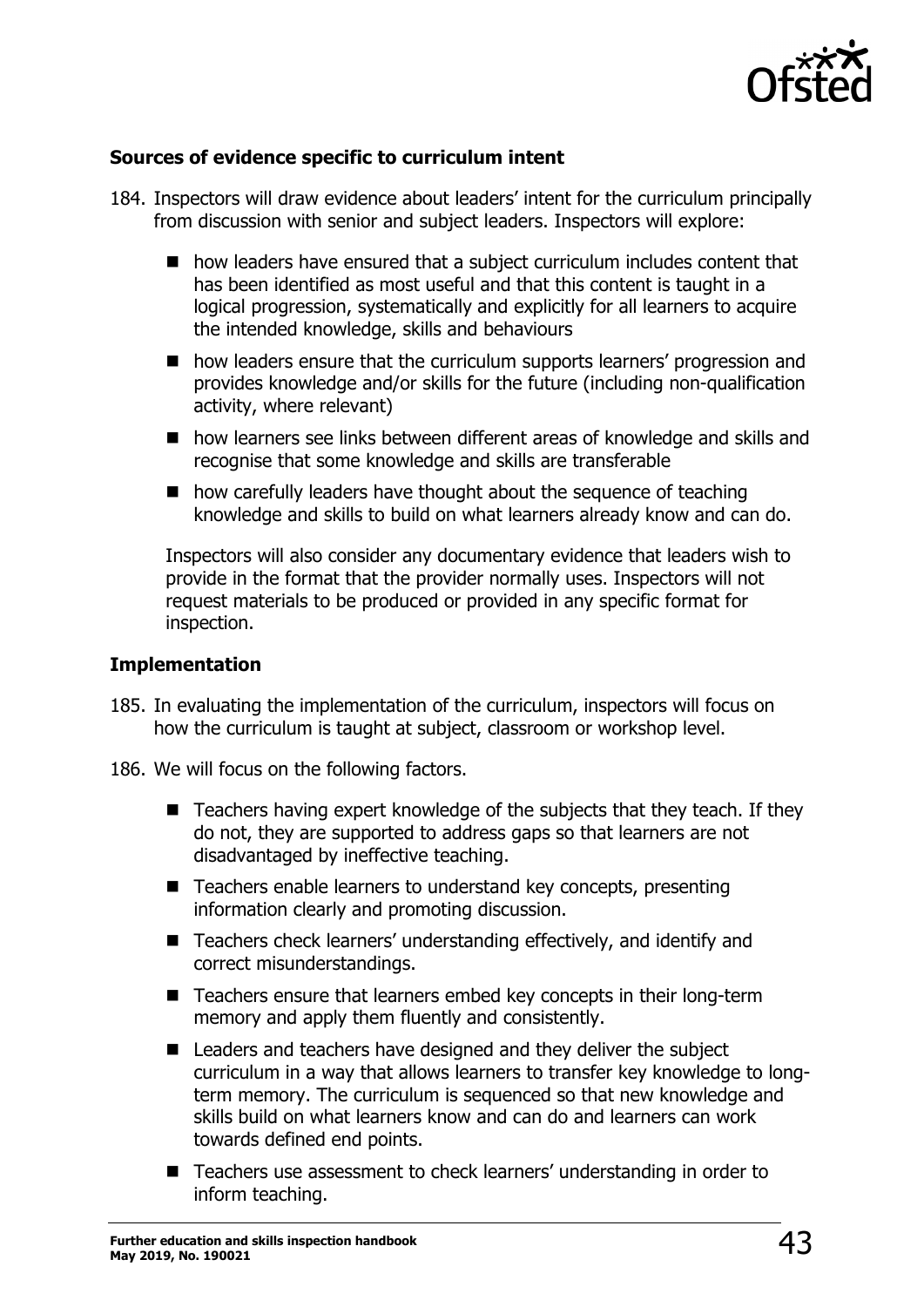

■ Teachers use assessment to help learners to embed and use knowledge fluently, to develop their understanding, and to gain, extend and improve their skills and not simply memorise disconnected facts.

#### **The use of assessment**

- 187. When used effectively, assessment can help learners to embed and use knowledge fluently and to show that they are competent in applying their skills. The results of effective assessment assist teachers to produce clear and achievable next steps for learners. However, assessment is too often carried out in a way that creates unnecessary burdens for staff and learners. It is therefore important that leaders and teachers understand its limitations and avoid misuse and overuse.
- 188. Inspectors will evaluate how assessment supports the teaching of the curriculum, while not driving teachers towards excessive individualisation, differentiation or interventions that are almost impossible to deliver without lowering expectations of some learners and/or driving up teachers' workload.

#### **Sources of evidence specific to curriculum implementation**

- 189. The following activities will provide inspectors with evidence about the provider's implementation of its intended curriculum:
	- discussions with subject specialists, subject leaders and teachers about:
		- − the curriculum that learners follow
		- − the intended end points towards which those learners are working
		- − their view of how those learners are progressing through the curriculum
	- $\blacksquare$  reviews of curriculum plans or other long-term planning (in whatever form teachers and/or subject leaders usually produce and use them)
	- visits to classes, workshops and other activities, including observations of teaching and training
	- scrutinising work produced by learners
	- $\blacksquare$  interviews with learners
	- $\blacksquare$  discussions with teachers about how often they are expected to record, upload and review data
	- discussions with subject specialists and leaders about the content and pedagogical content knowledge of teachers, and what is done to support them
	- discussions with staff, including specialist staff, who support learners in developing their knowledge, skills and behaviours.
- 190. In order to triangulate evidence effectively, inspectors will ensure that they gather a variety of these types of evidence in relation to the same sample of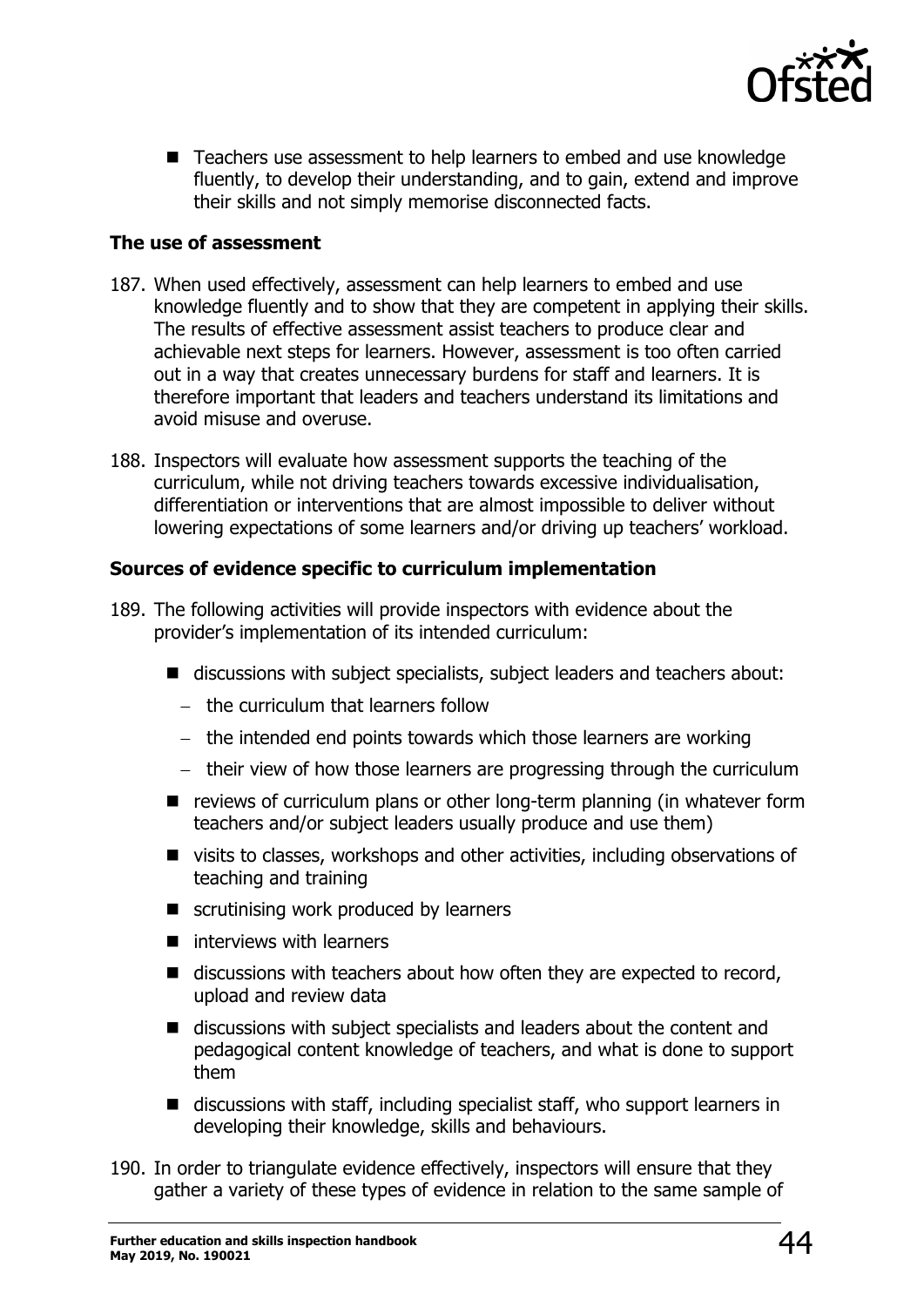

learners. Inspectors will also ensure that the samples of learners they choose are sufficient to allow them to reach a valid and sufficiently reliable judgement on the quality of education offered by the provider overall.

#### **Impact**

- 191. When inspectors evaluate the impact of the education provided by the provider, they will focus on what learners have learned, and the skills they have gained and can apply.
- 192. Inspectors will focus on the following factors.
	- A well-constructed, well-taught curriculum will lead to good results because those results will reflect what learners have learned. There need be no conflict between teaching a broad, rich curriculum and achieving success in examinations and tests.
	- Disadvantaged learners and learners with SEND acquire the knowledge and skills they need to succeed in life.
	- End-point assessments and examinations are useful indicators of learners' outcomes, but they only represent a sample of what learners have learned. Inspectors will balance this with their first-hand assessment of learners' work.
	- All learning builds towards an end point. Learners are being prepared for their next stage of education, training or employment at each stage of their learning. Inspectors will consider whether learners are ready for their next steps.
	- **IF Inspectors will also consider whether learners are ready for the next stage** and are going to appropriate, high-quality destinations.

#### **Sources of evidence specific to curriculum impact**

- 193. Inspectors will gather evidence of the impact of the education offered by the provider from the following sources:
	- nationally generated and validated performance information about learners' progress and attainment
	- **F** first-hand evidence of the progress learners are making, drawing together the evidence from the interviews, observations, work scrutiny and documentary review, described above (see 'sources of evidence specific to curriculum implementation')
	- $\blacksquare$  any information provided by the provider about the destinations to which their learners progress when they leave the provider
	- telephone conversations or other similar discussions with a selection of learners about their destinations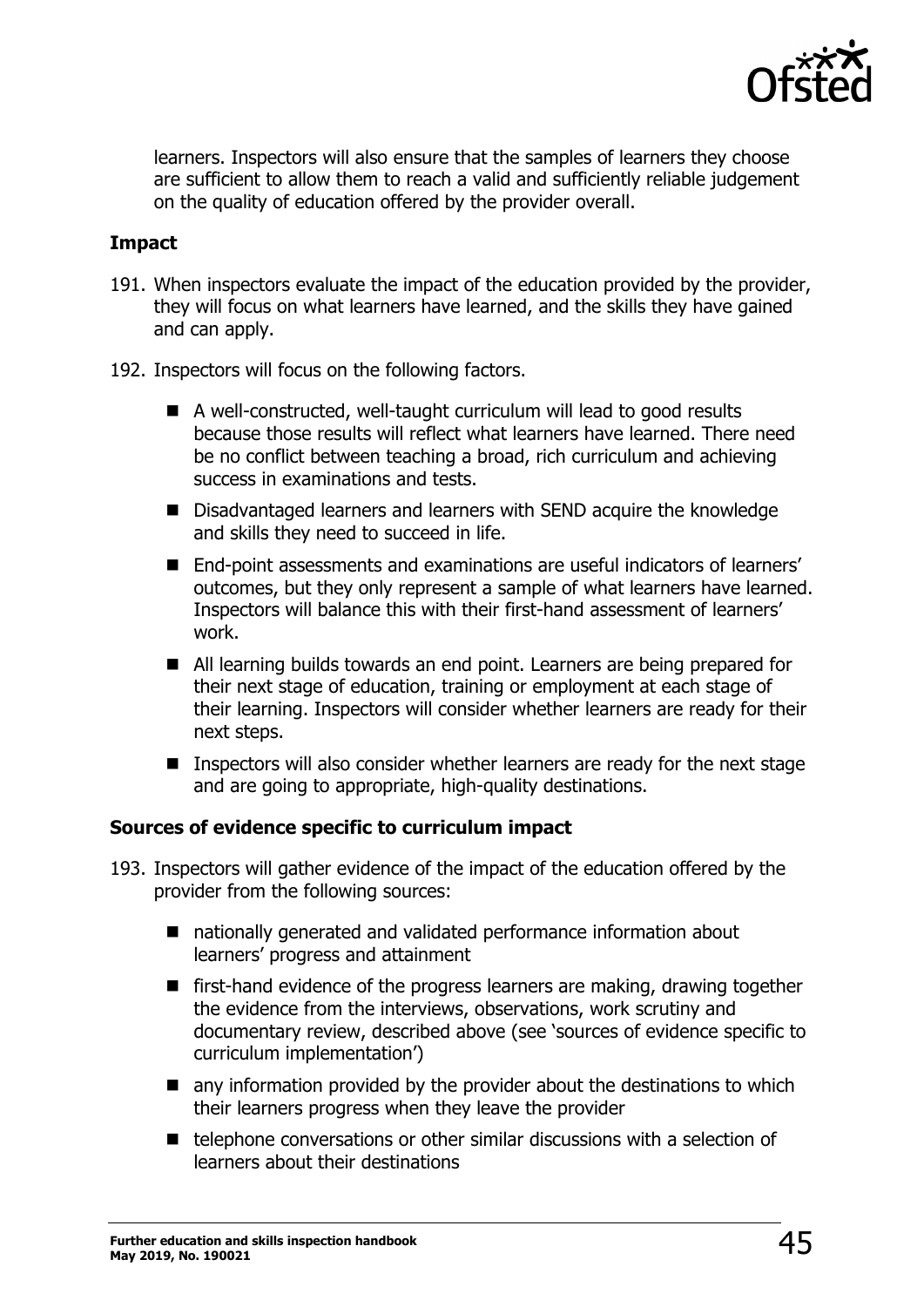

- discussions with learners, for instance about what they have remembered about the knowledge and skills they have acquired and how their learning enables them to connect ideas.
- 194. Inspectors will evaluate learners' progress in relation to their starting points, based on their rate of learning, acquisition of knowledge, skills and behaviours and whether they have achieved their individual, challenging targets.
- 195. Inspectors will not look at internal progress and attainment data on GCSE and A-level courses where fixed-time terminal examinations comprise the entire assessment of the course. Similarly, inspectors will not normally look at predicted in-year achievement and attainment data more generally.
- 196. That does not mean providers cannot use this data if they consider it appropriate. However, inspectors will put more focus on the curriculum and less on providers' generation, analysis and interpretation of performance data. Inspectors will be interested in the conclusions drawn and actions taken from any internal assessment information but they will not examine or verify that information first hand.

#### **Balancing intent, implementation and impact to reach a quality of education judgement**

197. Inspectors will **not** grade intent, implementation and impact separately. Instead, inspectors will reach a single graded judgement for the quality of education and training, drawing on all the evidence they have gathered and using their professional judgement.

#### **Grade descriptors for quality of education**

For the quality of education provided to be judged outstanding, it must meet the following criteria.

## **Outstanding (1)**

- The provider meets **all** the criteria for a good quality of education securely and consistently.
- The quality of education is exceptional.

In addition, the following apply.

#### **Intent**

■ The provider's curriculum intent is strong. Throughout the provider and its subcontractors, teachers have a firm and common understanding of the intended curriculum and what it means for their practice.

#### **Implementation**

■ The provider's implementation of the curriculum is consistently strong. Across all parts of the provider, including in subcontracted provision and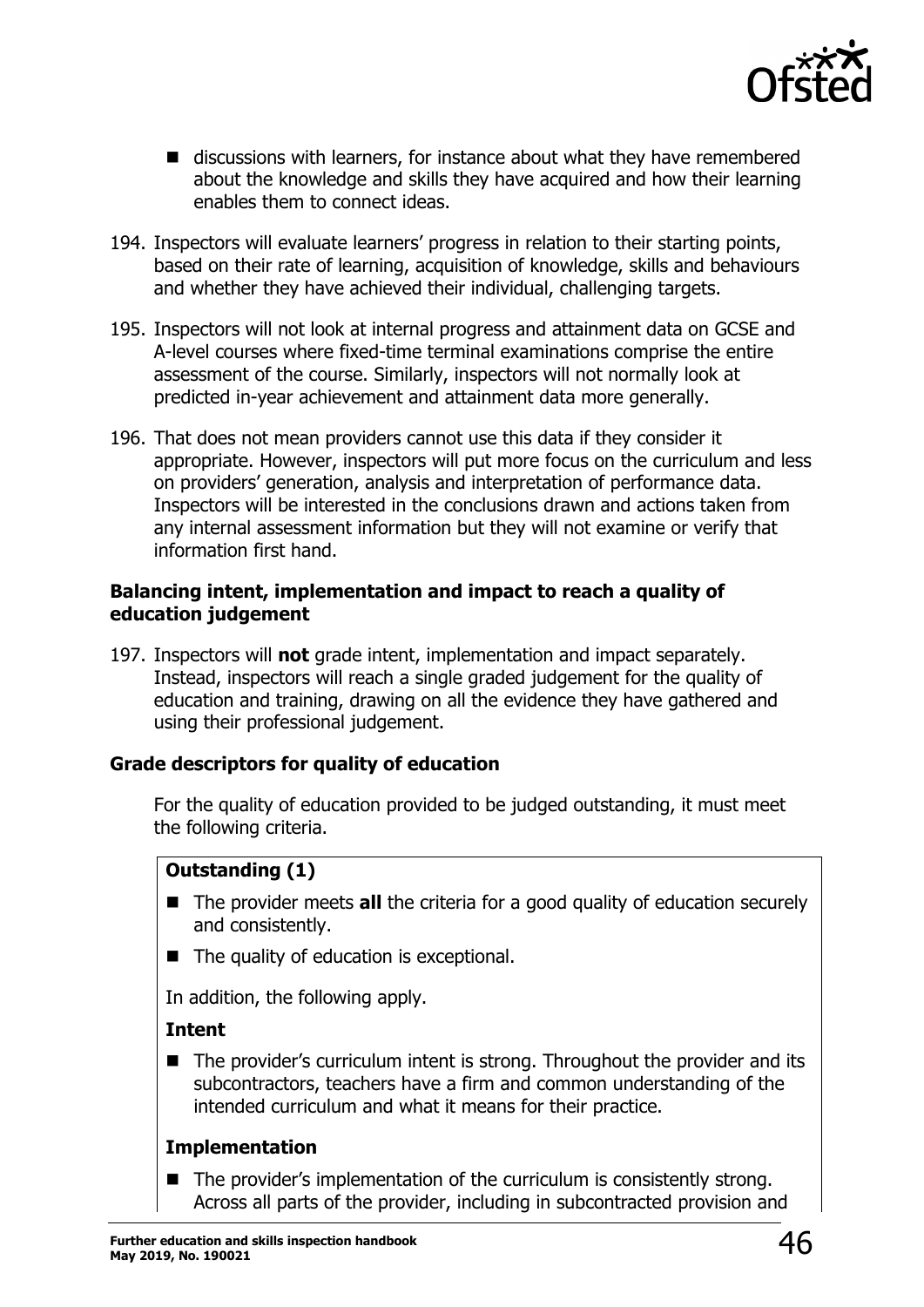

for learners with SEND and those with high needs, teaching and training are of a high quality. Training activities contribute well to delivering the curriculum intent.

■ The work that learners do over time embodies consistently demanding curriculum goals. It matches the aims of the curriculum in being coherently planned and sequenced towards cumulatively sufficient knowledge and skills for future learning and employment.

#### **Impact**

- The impact of the taught curriculum is strong. Learners acquire and develop high-quality skills and produce work of a consistently high standard.
- Learners consistently achieve highly, particularly the most disadvantaged. Learners with SEND achieve the best possible outcomes.
- 198. To judge whether the quality of education is **good**, **requires improvement** or is **inadequate**, inspectors will use a 'best fit' approach, relying on the professional judgement of the inspection team.
- 199. **Note:** Some sections of the criteria appear in [square brackets] below. This is to mark that they are transitional only, because we recognise that not all providers will have had the opportunity to complete the process of taking up or constructing their curriculum fully by September 2019. We will review these bracketed sections before September 2020 to decide whether they should be deleted.

## **Good (2)**

## **Intent**

- $\blacksquare$  Leaders adopt or construct a curriculum that is ambitious, appropriately relevant to local and regional employment and training priorities and designed to give learners, particularly the most disadvantaged, the knowledge and skills they need to succeed in life. [If this is not yet fully the case, it is clear from leaders' actions that they are in the process of bringing this about.]
- The curriculum is coherently planned and sequenced towards cumulatively sufficient knowledge and skills for future learning and employment. [If this is not yet fully the case, it is clear from leaders' actions that they are in the process of bringing this about.]
- $\blacksquare$  The provider is ambitious for all its learners, including those with SEND and those who have high needs, and this is reflected in the curriculum. The curriculum remains ambitious and is tailored, where necessary, to meet individual needs. [If this is not yet fully the case, it is clear from leaders' actions that they are in the process of bringing this about.]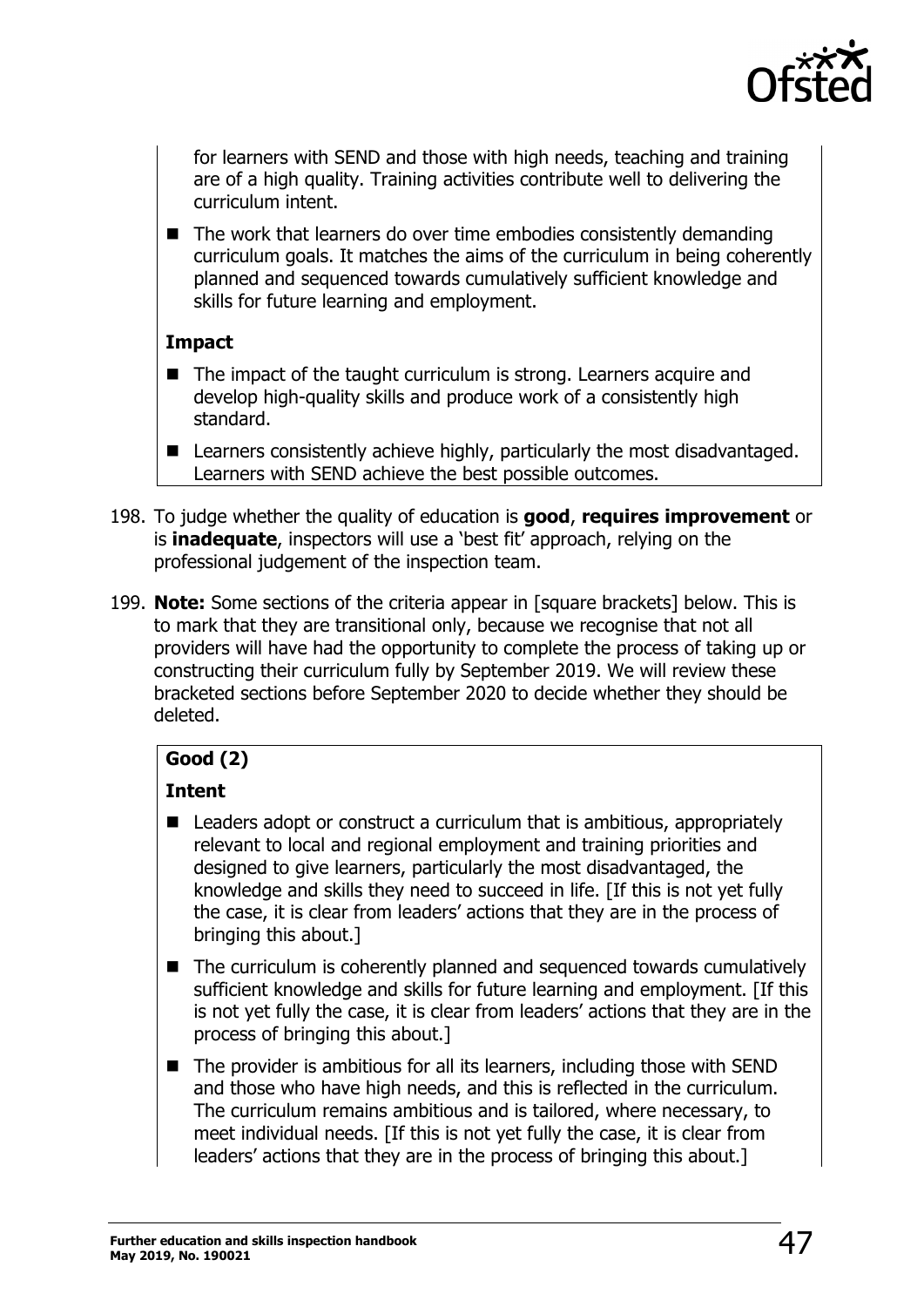

■ Learners study the intended curriculum. Providers ensure this by teaching all components of the full programmes of study.

#### **Implementation**

- $\blacksquare$  Teachers have expert knowledge of the subject(s) and courses they teach. Leaders provide effective support for those teaching outside their main areas of expertise. Where relevant, teachers have extensive and up-todate vocational experience.
- Teachers present information and/or demonstrate skills clearly, promoting appropriate consideration of the subject matter being taught. They check learners' understanding systematically, identify misconceptions and provide clear, direct feedback. In doing this, they respond and adapt their teaching as necessary, but without having to use unnecessary, time-consuming, individual approaches to presenting subject matter.
- The work that teachers give to learners is demanding and ensures that learners build knowledge and acquire skills, improving on what they already know and can do.
- Teachers encourage learners to use subject-specific, professional and technical vocabulary well.
- Teachers work effectively with support staff to ensure that all learners achieve as they should.
- Over the course of study, teachers design and use activities to help learners remember long term the content they have been taught, to integrate new knowledge into larger concepts and to apply skills fluently and independently.
- Teachers and leaders use assessment well, for example to help learners embed and use knowledge fluently and flexibly, to evaluate the application of skills, or to check understanding and inform teaching. Leaders understand the limitations of assessment and do not use it in a way that creates unnecessary burdens for staff or learners.
- Teachers create an environment that allows the learner to focus on learning. The resources and materials that teachers and trainers select and produce – in a way that does not create unnecessary workload for staff – reflect the provider's ambitious intentions for the course of study and clearly support the intent of a coherently planned curriculum, sequenced towards cumulatively sufficient knowledge and skills for future learning, independent living and employment.

#### **Impact**

■ Learners develop detailed knowledge across the curriculum and, as a result, achieve well across all areas of their study. Learners make substantial and sustained progress from their identified and recorded starting points in each of their courses and, where applicable, across the curriculum. Where appropriate, this is reflected in results from national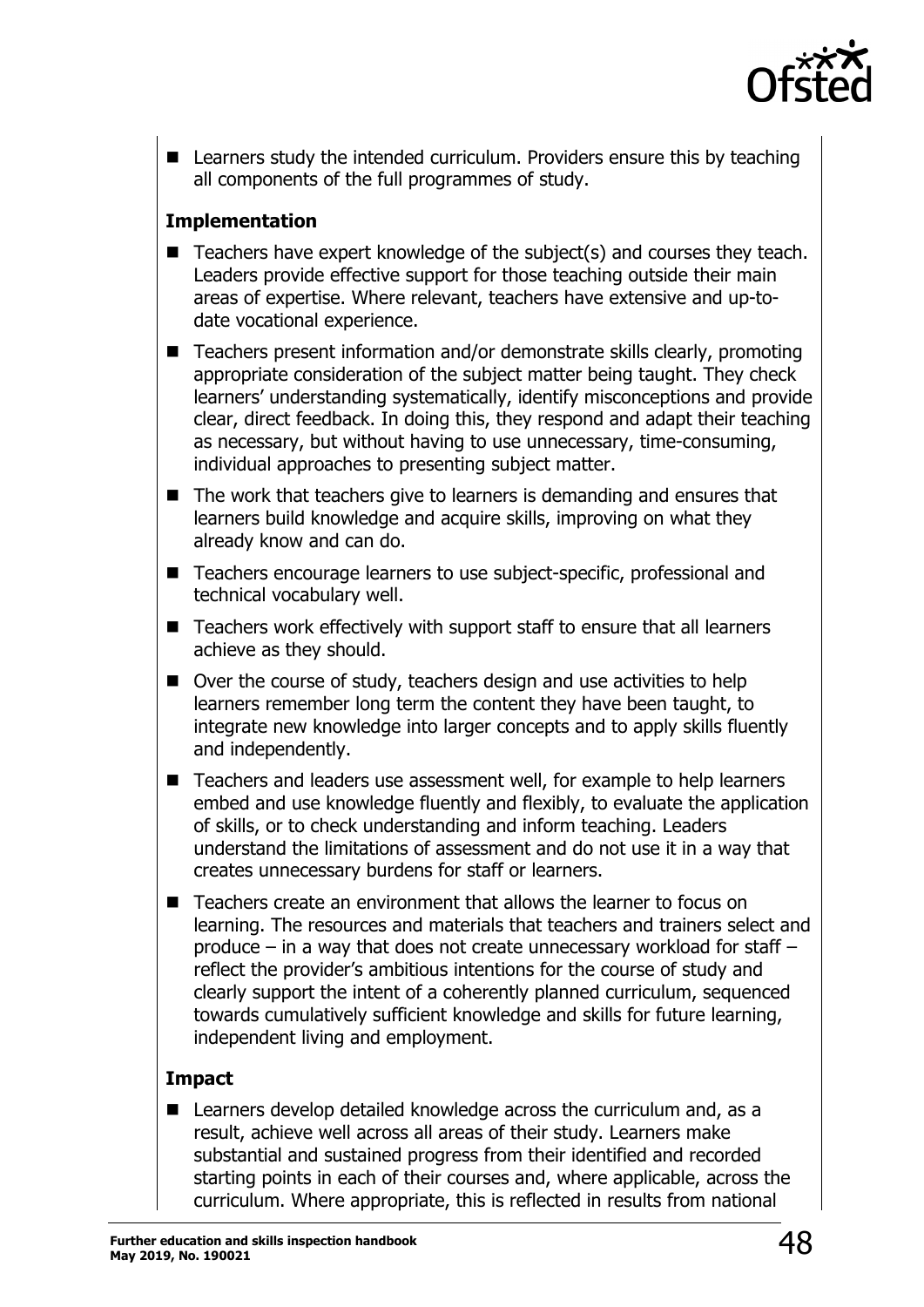

examinations, which meet government expectations, or in the qualifications or apprenticeship standards obtained.

■ Learners are ready for the next stage of education, employment or training. They have gained qualifications or have met the standards to go on to destinations that meet their interests and aspirations and the goal of their course of study. Learners with SEND/high needs have greater independence in making decisions about their lives.

#### **Requires improvement (3)**

 $\blacksquare$  The quality of education is not yet good.

#### **Inadequate (4)**

- The quality of education is likely to be inadequate if any one of the following applies:
- The curriculum has little or no structure or coherence, and leaders have not appropriately considered sequencing. Learners experience a jumbled, disconnected series of lessons/training that do not build their knowledge, skills or understanding.
- Learners' experiences in lessons or sessions contribute weakly to their learning of the intended curriculum.
- $\blacksquare$  The curriculum does not prepare learners for the opportunities, responsibilities and experiences of life in modern Britain.
- Weak assessment practice results in teaching that fails to meet learners' needs.
- **E** Learners do not develop or improve the English and mathematical skills they need to succeed in their next stage, whether that is in education, training or employment or in greater independence.
- The attainment and progress of learners are consistently low and show little or no improvement over time, indicating that learners are underachieving considerably.
- Learners with SEND do not benefit from a good-quality education. Staff's expectations of them are low. Staff do not identify learners' needs accurately, and are therefore unable to support learners' development effectively.
- Learners have not attained the qualifications, skills or behaviours appropriate for them to progress to their next stage of education, training or employment.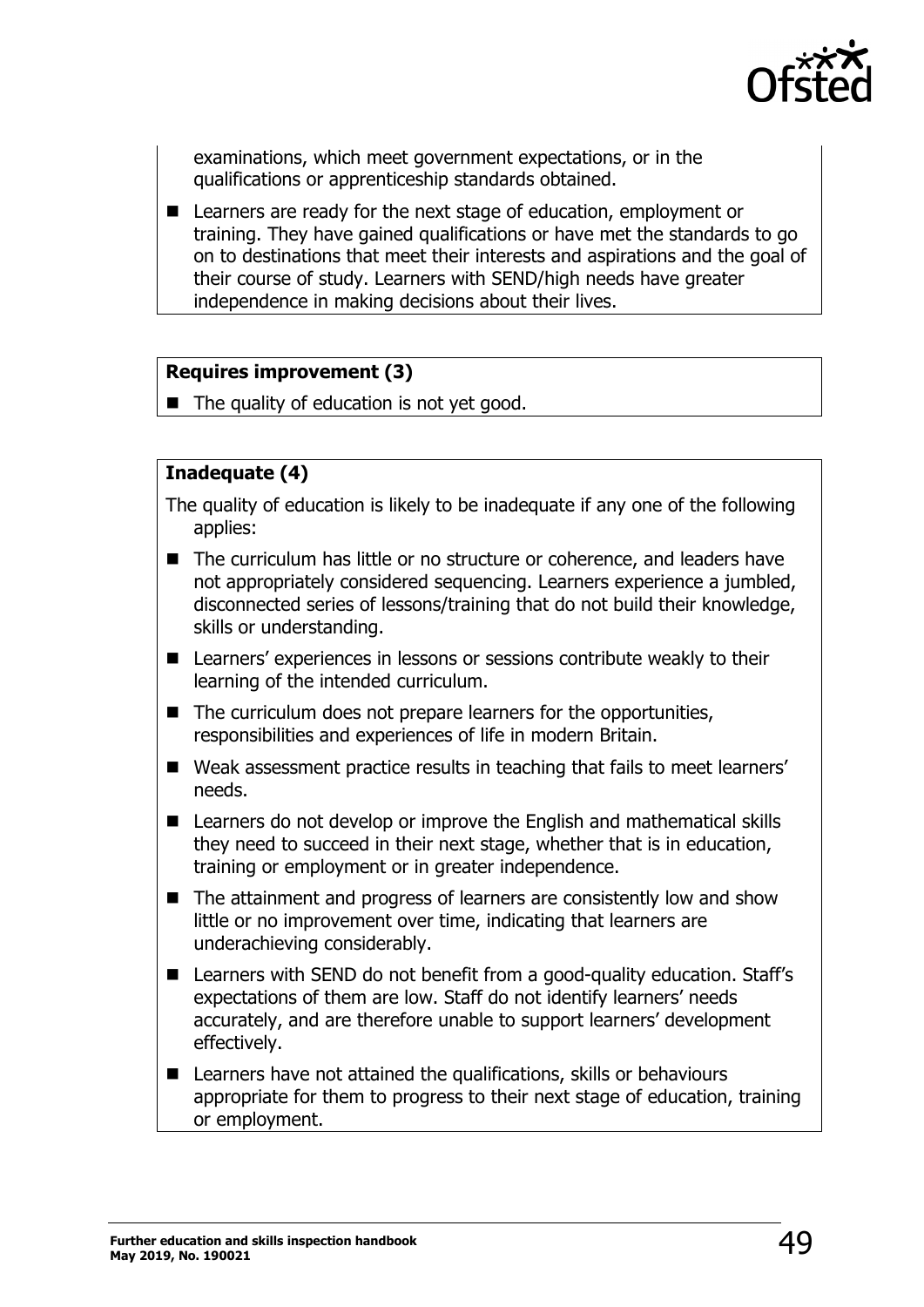

## <span id="page-49-0"></span>**Behaviour and attitudes**

- 200. This judgement considers how leaders and staff create a safe, disciplined and positive environment within the provider and the impact this has on the behaviour and attitudes of learners.
- 201. The judgement focuses on the factors that research and inspection evidence indicate contribute most strongly to learners' positive behaviour and attitudes, thereby giving them the greatest possible opportunity to achieve positive outcomes. These factors are:
	- A calm and orderly environment in the provider, classroom, workshop and workplace, as this is essential for learners to be able to learn.
	- The setting of clear expectations for behaviour across all aspects of provider life, including at work.
	- A strong focus on attendance at and punctuality to learning and work settings to minimise disruption, and so that learners gain valuable employability skills.
	- Learner motivation and positive attitudes to learning are important predictors of attainment.
	- A positive and respectful provider culture in which staff know and care about learners.
	- An environment in which learners feel safe because staff and learners do not accept bullying, harassment or discrimination. Staff deal with any issues quickly, consistently and effectively.

#### **Learners with particular needs**

- 202. The provider may be working with learners with particular needs to improve their behaviour or their attendance. When this is the case, 'behaviour and conduct that reflect the provider's high expectations and their consistent, fair implementation' are likely to indicate improvement in the attendance, punctuality and conduct of these learners.
- 203. Some learners, or groups of learners, who have particular needs may have weak attendance or display challenging behaviour. When this is the case, inspectors will evaluate the impact of the provider's high expectations, the consistent, fair implementation of policies, the support given by the provider to the learners, and the impact on the marked and sustained improvement of the attendance and behaviour of these learners.

#### **Sources of evidence specific to behaviour and attitudes**

204. Inspectors will use evidence gathered during the inspection as well as evidence of trends in learners' behaviour and attitudes over time. Inspectors will use first-hand evidence from visits to learning sessions and training workshops, including visits to learners at work or on work placements. Inspectors will also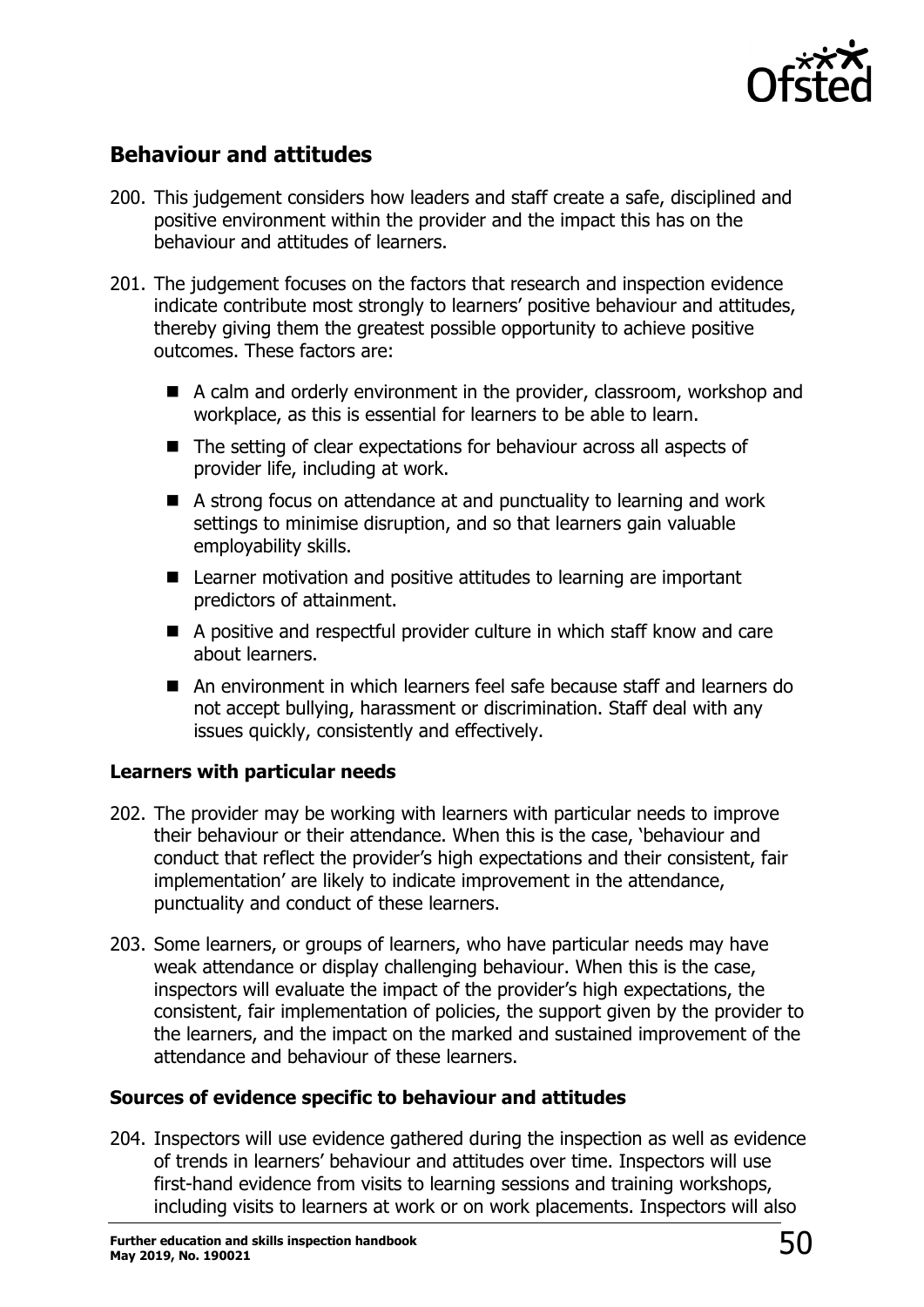

gather evidence from interviews with learners, staff, employers and other partners, for which documents such as attendance registers may also be used.

- 205. Inspectors' judgements about learners' behaviour and attitudes are concerned with their attitudes to learning and, where appropriate, to work, and the development of the skills relevant to their learning programme. Inspectors' judgements also take account of learners' ability to demonstrate appropriate behaviour for the learning and the work environments. Inspectors will consider the main purpose of the type of provision when they prioritise the impact that each of the criteria has on learners' behaviour and attitudes.
- 206. The learner and staff surveys used in inspection contain questions about safeguarding, how respondents feel about the provider and how well supported and respected they feel in the provider. Inspectors will meet leaders to account for the results of the learner and staff interviews and surveys.
- 207. Inspectors will carry out other evidence-gathering activities that include, but are not limited to:
	- observing learners' behaviour in a range of different classes/workshops at different times of the day
	- observing learners' punctuality in arriving at the provider, to classroom and workshop sessions and to work
	- observing learners' courtesy, respect for and good manners towards each other and adults, and pride in themselves and their provider and/or employer
	- $\blacksquare$  reviewing documentary evidence about behaviour, including how the provider tackles challenging behaviour
	- $\blacksquare$  gathering the views of learners, employers, parents, staff, those with responsibility for governance and other stakeholders
	- $\blacksquare$  gathering evidence about the typical behaviour of learners who are not on site during the inspection
	- balancing evidence seen during the inspection and evidence of trends over time.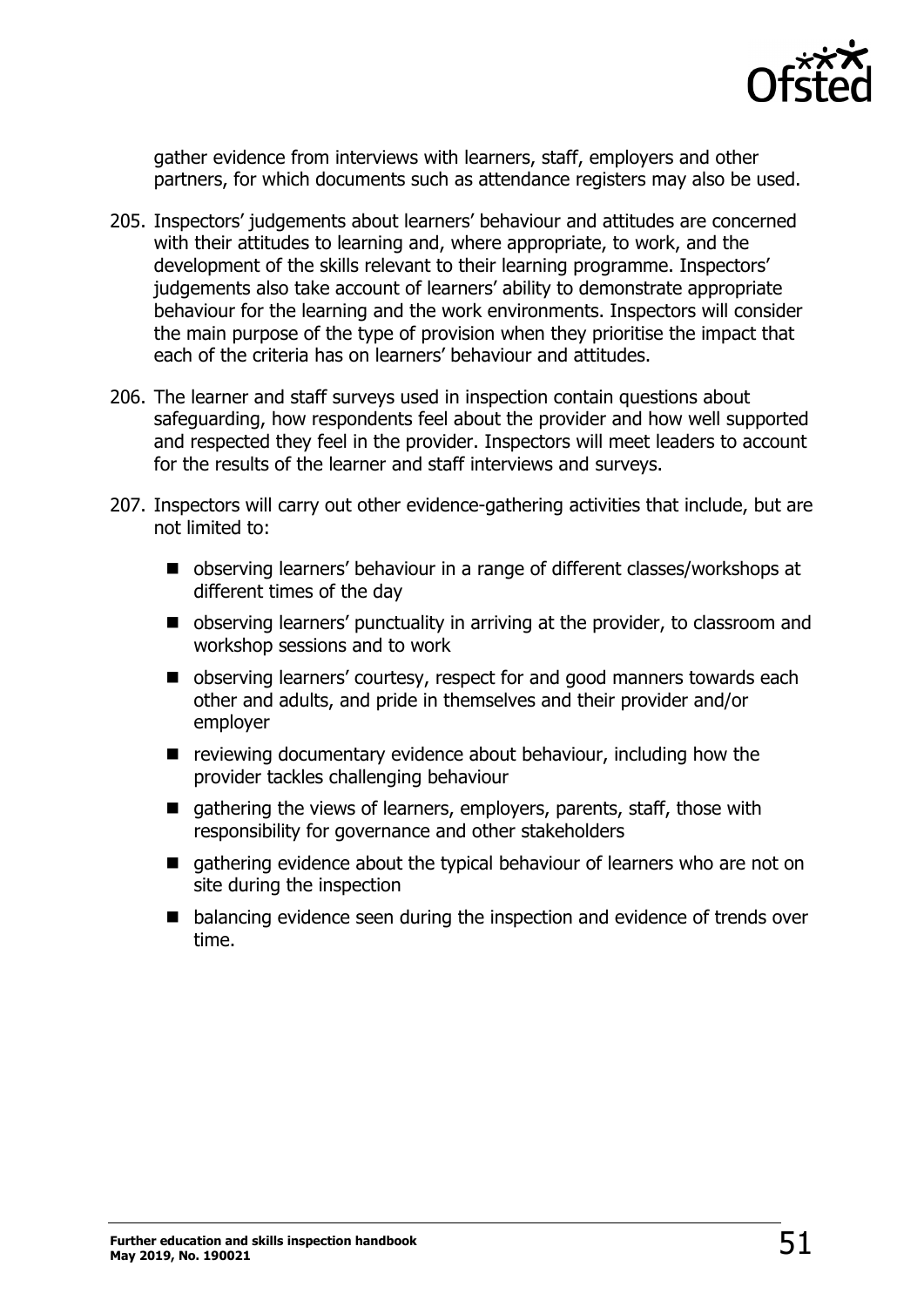

#### **Grade descriptors for behaviour and attitudes**

208. For the behaviour and attitudes of a provider to be judged outstanding, it must meet the following criteria:

#### **Outstanding (1)**

- The provider must meet **all** the criteria for good behaviour and attitudes, securely and consistently.
- Behaviour and attitudes are exceptional.

In addition, the following apply.

- Learners have consistently high levels of respect for others. They play a highly positive role in creating an environment that values and nurtures difference. Bullying and harassment are never tolerated.
- Learners demonstrate consistently highly positive attitudes and commitment to their education and/or training. They are persistent in the face of difficulties. If learners struggle with this, the provider takes intelligent, swift and highly effective action to support them.
- $\blacksquare$  There are many examples of commitment beyond the basics, for example high participation in skills competitions or social action projects.
- Learners behave consistently well, demonstrating high levels of self-control and consistently positive attitudes to their education and/or training. If learners struggle with this, the provider takes intelligent, fair and highly effective action to support them to succeed in their programme of learning.
- 209. To judge whether behaviour and attitudes are good, requires improvement or are inadequate, inspectors will use a 'best fit' approach, relying on the professional judgement of the inspection team.

#### **Good (2)**

- **Providers have high expectations of learners' behaviour and conduct and** these are applied consistently and fairly. This is reflected in learners' behaviours and conduct.
- Learners' attitudes to their education or training are positive. They improve their attitudes over time. They understand their rights and responsibilities as learners. They are committed to their learning, know how to study effectively, are resilient to setbacks and take pride in their achievements.
- Learners have high attendance and are punctual. This includes participating in any distance-learning activities, such as online learning and virtual learning environments.
- Relationships among learners and staff reflect a positive and respectful culture where the principles of equality and diversity are nurtured. Learners feel safe and rarely experience bullying, harassment or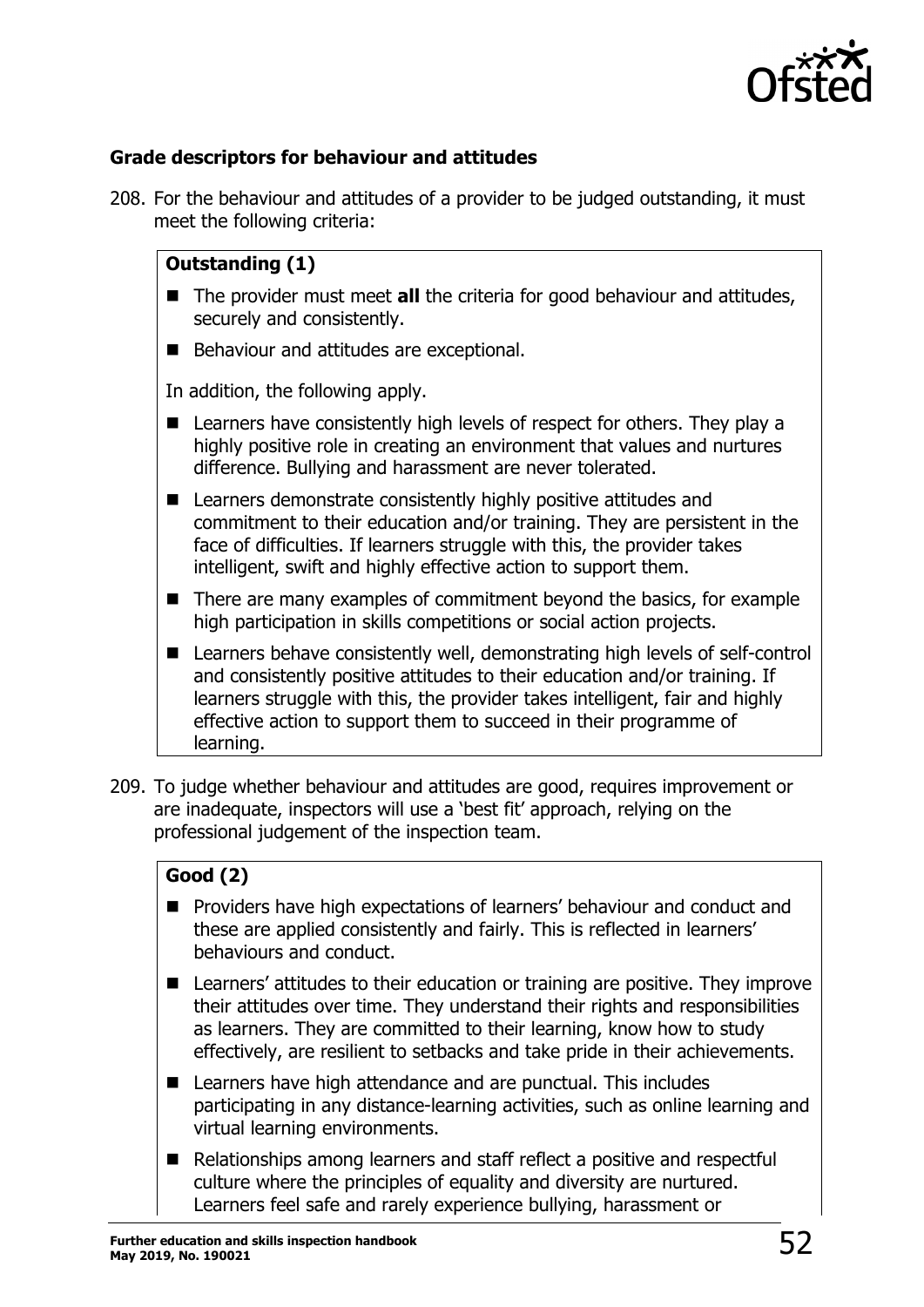

discrimination. If incidents occur, learners feel safe and confident to report them, knowing that staff will take swift and appropriate action.

#### **Requires improvement (3)**

- Behaviour and attitudes are not yet good.
- Learners feel safe and confident in reporting incidents of bullying, harassment or discrimination, knowing that staff will take swift and appropriate action.

#### **Inadequate (4)**

Behaviour and attitudes are likely to be inadequate if any one of the following applies.

- Learners' lack of engagement, motivation or enthusiasm inhibits their progress and development.
- A significant minority of learners show a lack of respect and self-discipline. Learners ignore or rebut requests to moderate their conduct and are not ready for progression or the world of work.
- Attendance is consistently low and shows little sign of sustained improvement.
- Incidents of bullying, harassment or prejudiced and discriminatory behaviour, both direct and indirect, are frequent.
- Learners have little confidence in the provider's ability to tackle bullying, harassment or discrimination successfully.
- Learners are not safe, or do not feel safe, at the provider or at work or subcontractor settings.

## <span id="page-52-0"></span>**Personal development**

- 210. The curriculum should support learners to develop their knowledge and skills beyond the purely academic, technical or vocational. This judgement evaluates the provider's intent to provide for the personal development of learners, and the quality of the way in which it does this.
- 211. As the provider is working with learners, those learners are also being influenced by other factors in their home environment, their community and elsewhere. Providers can teach and train learners how to build their confidence and resilience, for example, but they cannot determine how well young people and adult learners draw on this. Similarly, providers cannot make their learners active, engaged citizens, but they can help them understand how to engage with society and provide them with plentiful opportunities to do so. Providers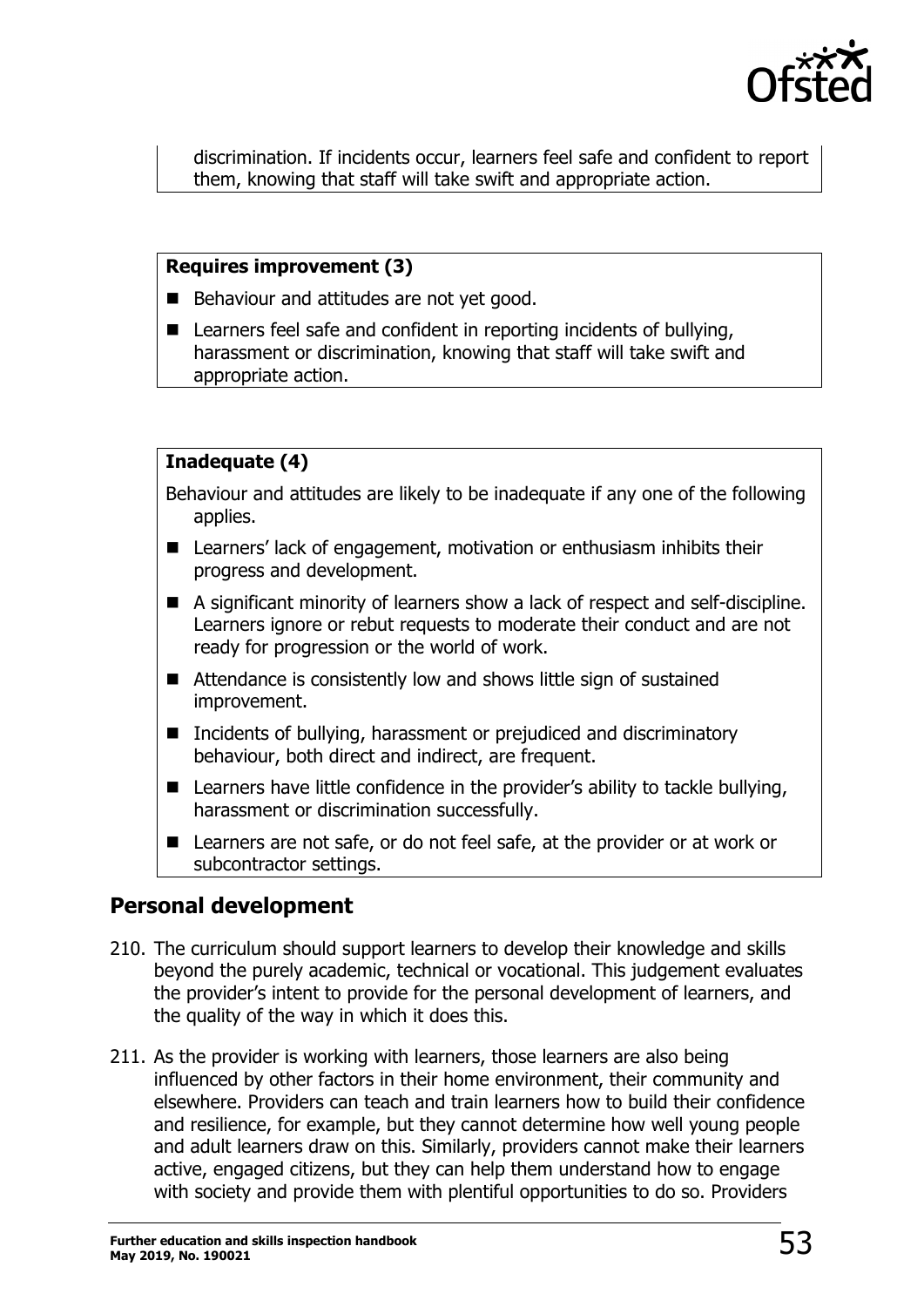

can take effective action to prepare learners for many aspects of life, but the impact of this work may not be seen until many years later. In this judgement, therefore, inspectors will seek to evaluate the quality and intent of what a provider offers and will look to see what learners know but will not attempt to measure the impact of the provider's work on the lives of individual learners.

- 212. The judgement focuses on the most significant dimensions of the personal development of learners that our education system has agreed, either by consensus or statute, are the most significant:
	- developing responsible, respectful and active citizens who are able to play their part and know how to become involved in public life
	- developing and deepening learners' understanding of the fundamental British values of democracy, individual liberty, the rule of law and mutual respect and tolerance
	- $\blacksquare$  promoting equality of opportunity so that all learners can thrive together, understanding that difference is a positive, not a negative, and that individual characteristics make people unique
	- **P** promoting an inclusive environment that meets the needs of all learners, irrespective of age, disability, gender reassignment, race, religion or belief, sex or sexual orientation, relationship status or pregnancy
	- developing learners' character, which we define as the set of positive personal traits, dispositions and virtues that informs their motivation and guides their conduct so that they reflect wisely, learn eagerly, behave with integrity and cooperate consistently well with others. This gives learners the qualities they need to flourish in our society
	- developing learners' confidence, resilience and knowledge so that they can keep themselves mentally healthy
	- developing learners' understanding of how to keep physically healthy and maintain an active lifestyle
	- developing an age-appropriate understanding of healthy relationships through appropriate relationship and sex education
	- $\blacksquare$  providing an effective careers programme that offers advice, experience and contact with employers to encourage learners to aspire, make good choices and understand what they need to do in order to reach and succeed in their chosen career
	- supporting readiness for the next phase of education, training or employment so that learners can make the transition to the next stage successfully.

#### **Sources of evidence specific to personal development**

213. To inform this judgement, inspectors will use evidence gathered during the inspection and evidence of trends in learners' personal development over time.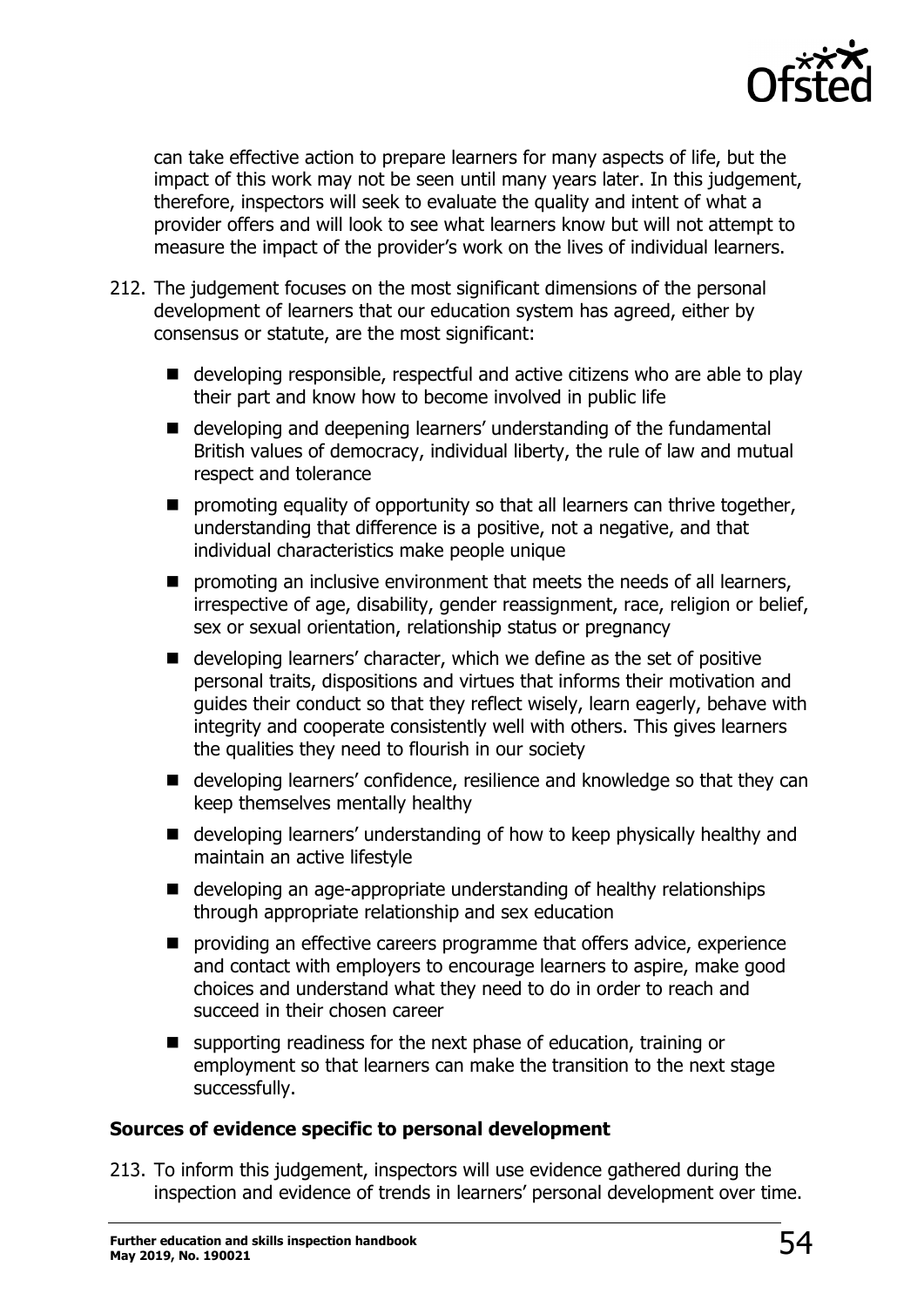

Inspectors will use first-hand evidence from visits to learning sessions and training workshops, including visits to learners at work or on work placements. Inspectors will gather evidence from interviews with learners, staff, employers and other partners. Evidence will also include information provided through learner, employer and parent questionnaires. Inspectors will use a range of evidence to evaluate personal development, including:

- the range, quality and take-up of extra-curricular activities offered
- how well leaders promote British values
- how well leaders develop learners' character through the quality of education that they provide
- where appropriate, the quality of debate and discussions that learners have
- learners' understanding of the protected characteristics and how they can promote equality and diversity, and how they celebrate the things we have in common
- $\blacksquare$  the quality of careers information, education, advice and guidance, and how well these benefit learners in choosing and deciding on their next steps.

#### **Grade descriptors for personal development**

214. For personal development to be judged outstanding, it must meet the following criteria.

#### **Outstanding (1)**

- The provider meets **all** the criteria for good in personal development securely and consistently.
- **Personal development is exceptional.**

In addition, the following applies.

- $\blacksquare$  The provider consistently and extensively promotes the personal development of learners. The provider goes beyond the expected, so that learners have access to a wide, rich set of experiences that teach them why it is important to contribute actively to society. Opportunities for learners to develop their talents and interests are of exceptional quality.
- $\blacksquare$  The provider ensures that participation in these activities is very high, particularly among those from disadvantaged backgrounds, and all benefit from these opportunities and experiences.
- 215. To judge whether personal development is good, requires improvement or is inadequate, inspectors will use a 'best fit' approach, relying on the professional judgement of the inspection team.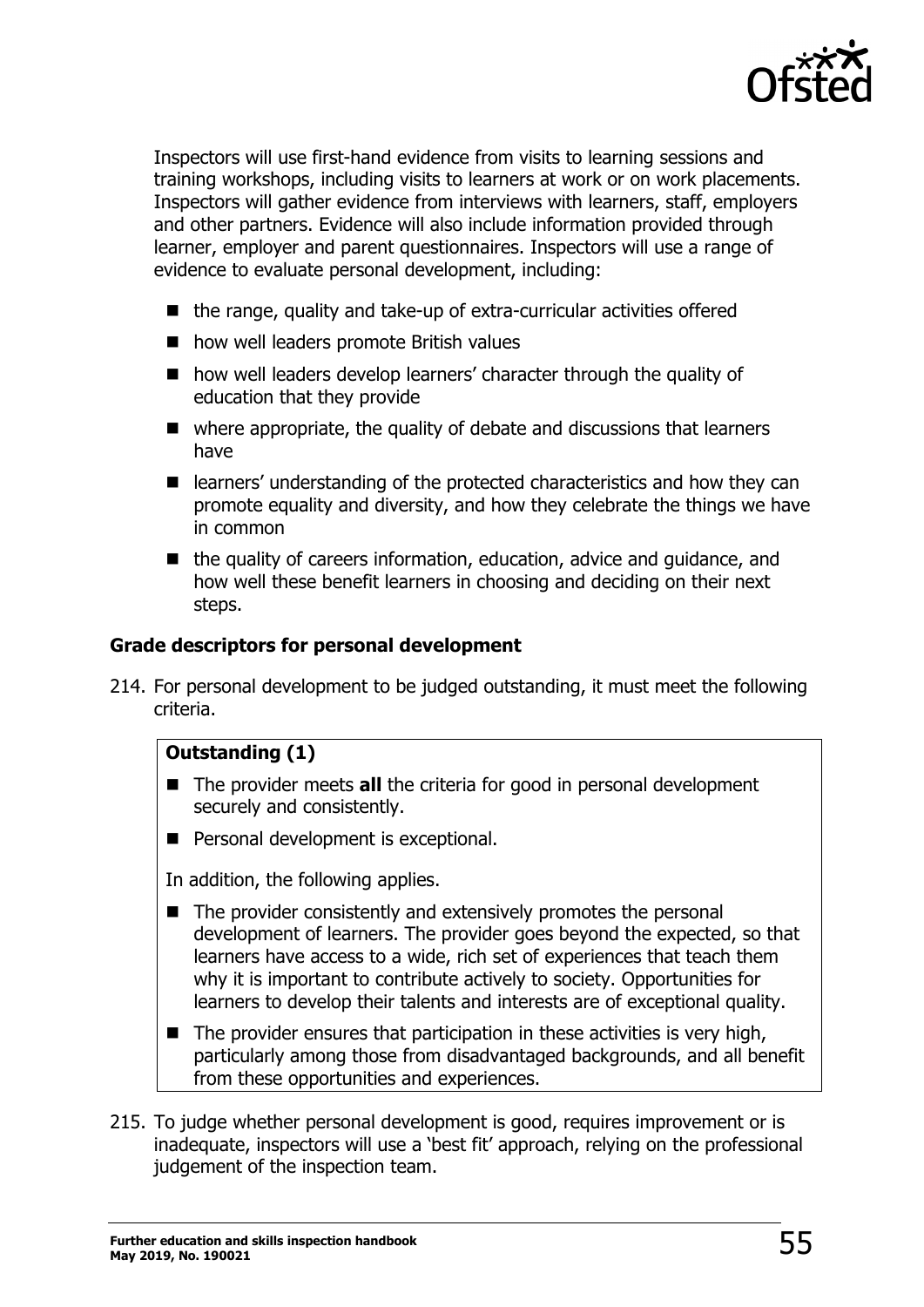

## **Good (2)**

- The curriculum extends beyond the academic/technical/vocational and provides for learners' broader development, enabling them to develop and discover their interests and talents
- The curriculum and the provider's wider work support learners to develop their character – including their resilience, confidence and independence – and, where relevant, help them know how to keep physically and mentally healthy.
- $\blacksquare$  The provider prepares learners for future success in education, employment or training by providing: unbiased information to all about potential next steps; high-quality, up-to-date and locally relevant careers guidance; and opportunities for encounters with the world of work.
- The provider prepares learners for life in modern Britain by: teaching them how to protect themselves from radicalisation and extremist views; helping to equip them to be responsible, respectful, active citizens who contribute positively to society; developing their understanding of fundamental British values; developing their understanding and appreciation of diversity; celebrating what we have in common; and promoting respect for the different protected characteristics as defined in law.

#### **Requires improvement (3)**

**Personal development is not yet good.** 

#### **Inadequate (4)**

Personal development is likely to be inadequate if any one of the following applies.

- A significant minority of learners do not understand how and why to live healthy, positive lives.
- Leaders and those responsible for governance, through their words, actions or influence, directly and/or indirectly, undermine or fail to promote equality of opportunity.
- Leaders and those responsible for governance do not protect learners from radicalisation and extremist views when learners are vulnerable to these. Policy and practice are poor, which means that learners are at risk.
- The provider does not ensure that learners have access to unbiased information about potential next steps, high-quality careers guidance, and opportunities to experience the world of work.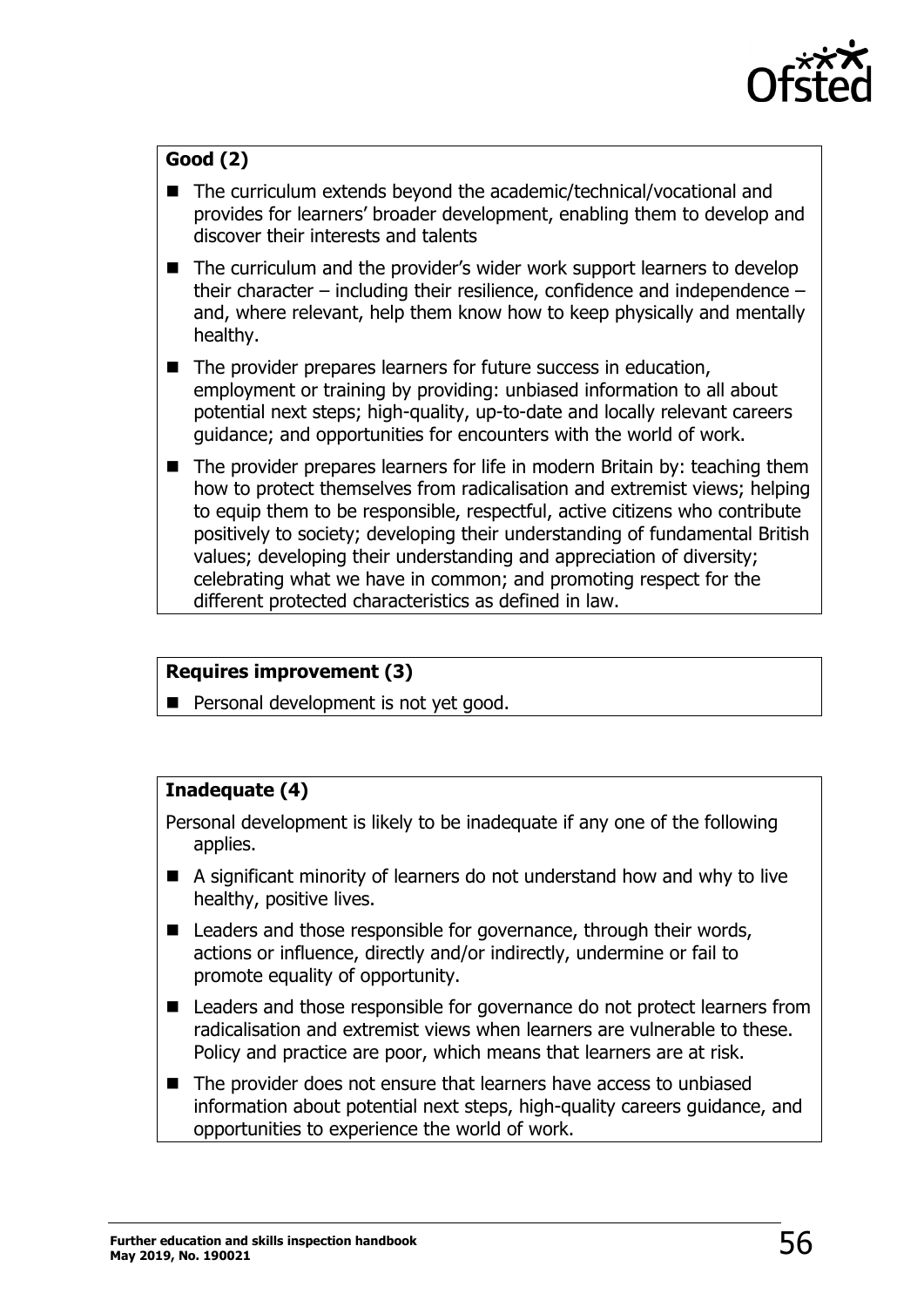

## <span id="page-56-0"></span>**Leadership and management**

- 216. Inspectors will look at the work of principals, chief executives, senior leaders, subject leaders and others with leadership and management roles when reaching this judgement.<sup>[50](#page-56-1)</sup>
- 217. This judgement is about how leaders, managers and those responsible for governance ensure that the education and training delivered by the provider have a positive impact on all learners, including those with SEND and those who have high needs. It focuses on the areas in which inspection evidence and research show that leaders and managers can have the strongest impact on the quality of education and training provided. Important factors include:
	- leaders' high expectations of all learners and the extent to which these are embodied in day-to-day interactions with and support for learners
	- the extent to which leaders focus their attention on the education and training they provide, leading to better outcomes for learners and continued and sustainable improvement
	- whether continuing professional development for teachers, trainers and other staff is aligned with the curriculum, and the extent to which this develops teachers' subject expertise and pedagogical knowledge over time, so that they deliver high-quality education and training
	- $\blacksquare$  the extent to which leaders ensure that learners benefit from effective teaching and high expectations in classrooms, in workshops, at work or with subcontractors
	- whether leaders engage with learners, parents, their community and employers to plan and support the education and training that learners get
	- $\blacksquare$  the extent to which leaders consider the workload and well-being of their staff, while also developing and strengthening the quality of the workforce
	- the extent to which leaders' and managers' high ambitions are for all learners, including those who are difficult to engage
	- whether leaders and those responsible for governance understand their respective roles and carry these out to enhance the effectiveness of the provider.

#### **Governance**

ł

218. Inspectors will seek evidence of the impact of those responsible for governance. They will determine whether they provide confident, strategic

<span id="page-56-1"></span><sup>&</sup>lt;sup>50</sup> Research suggests that leadership and management can be highly effective when it is shared by different individuals and distributed across different levels across a provider.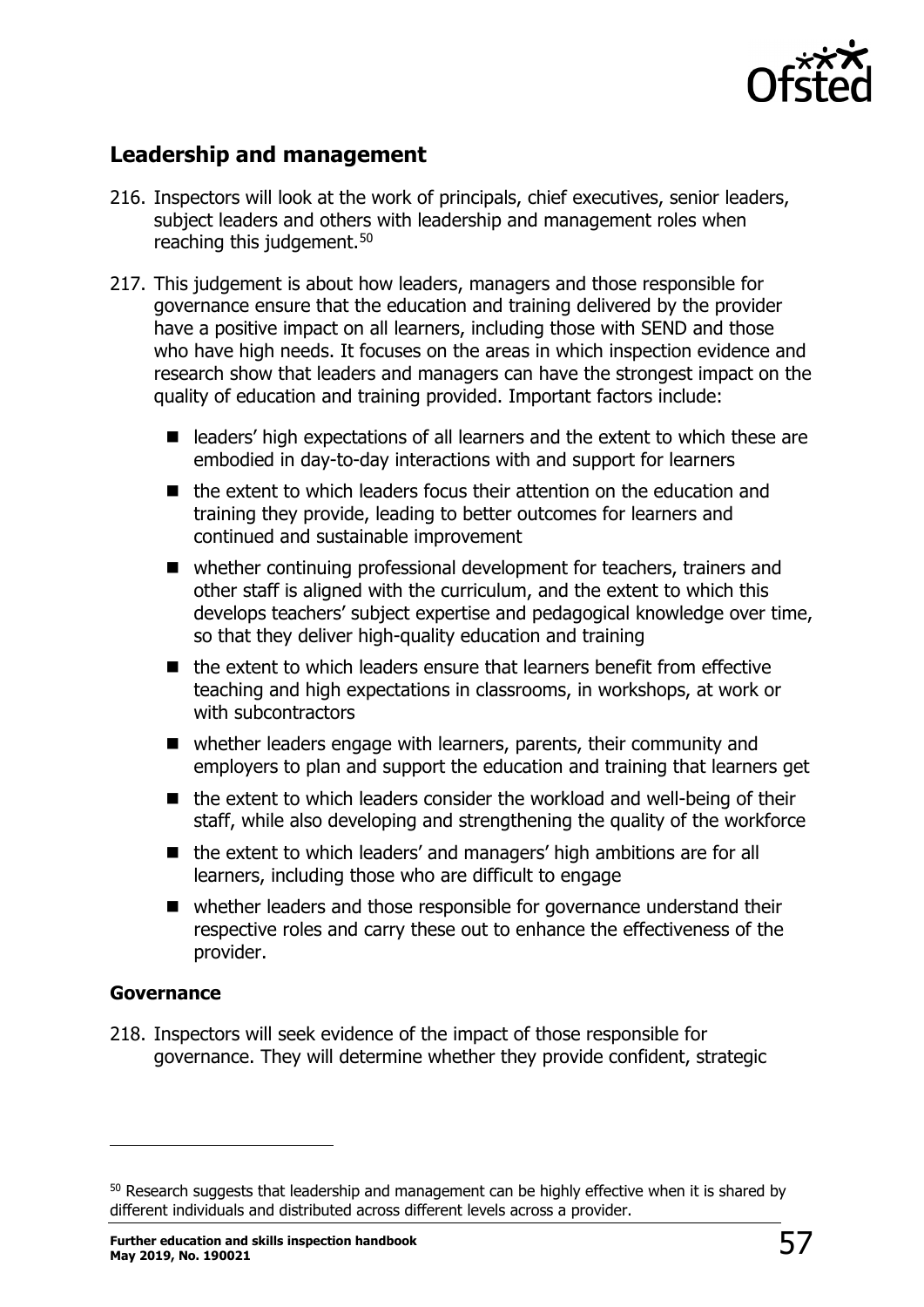

leadership and create strong accountability for, and oversight and assurance of, educational performance to ensure continuous and sustainable improvement.

- 219. Inspectors should consider whether those responsible for governance:
	- know the provider and understand its strengths and weaknesses
	- support and strengthen the provider's leadership and contribute to shaping its strategic direction
	- $\blacksquare$  ensure that the provider meets its statutory responsibilities
	- **P** provide challenge and hold senior leaders and managers to account for improving the quality of learning and the effectiveness of performance management systems.
- 220. Inspectors will satisfy themselves that those responsible for governance understand their responsibilities and are ensuring that these are carried out appropriately within the provider. They are not expected to review a list of duties with inspectors.

#### **College groups and governance arrangements**

221. Many providers cooperate as groups, with an overall board and chief executive officer, or similar arrangement. These assume some or all of the responsibilities formerly shouldered by the individual college's/provider's governing body. In these providers, inspectors will seek evidence of the impact of the overall board and its staff as well as the college's/provider's local board, committee or governing body, to which there are relevant delegated responsibilities.

#### **Safeguarding**

- 222. Inspectors will always take into account how well providers help and protect young people and learners so that they are kept safe.<sup>[51](#page-57-0)</sup> Although inspectors will not provide a separate numerical grade for this, they will always make a written judgement in the leadership and management section of the inspection report about whether the arrangements for safeguarding young people and learners are effective.
- 223. If safeguarding is ineffective, this is likely to lead to a judgement of inadequate leadership and management. Safeguarding is ineffective when:
	- learners' behaviour towards each other is unsafe, putting learners at risk of harm

<span id="page-57-0"></span><sup>51</sup> Inspectors should also take into account the provider's safeguarding of any young people below the age of 16 who may be on the premises of a provider, even when the quality of their education is not within the scope of inspection.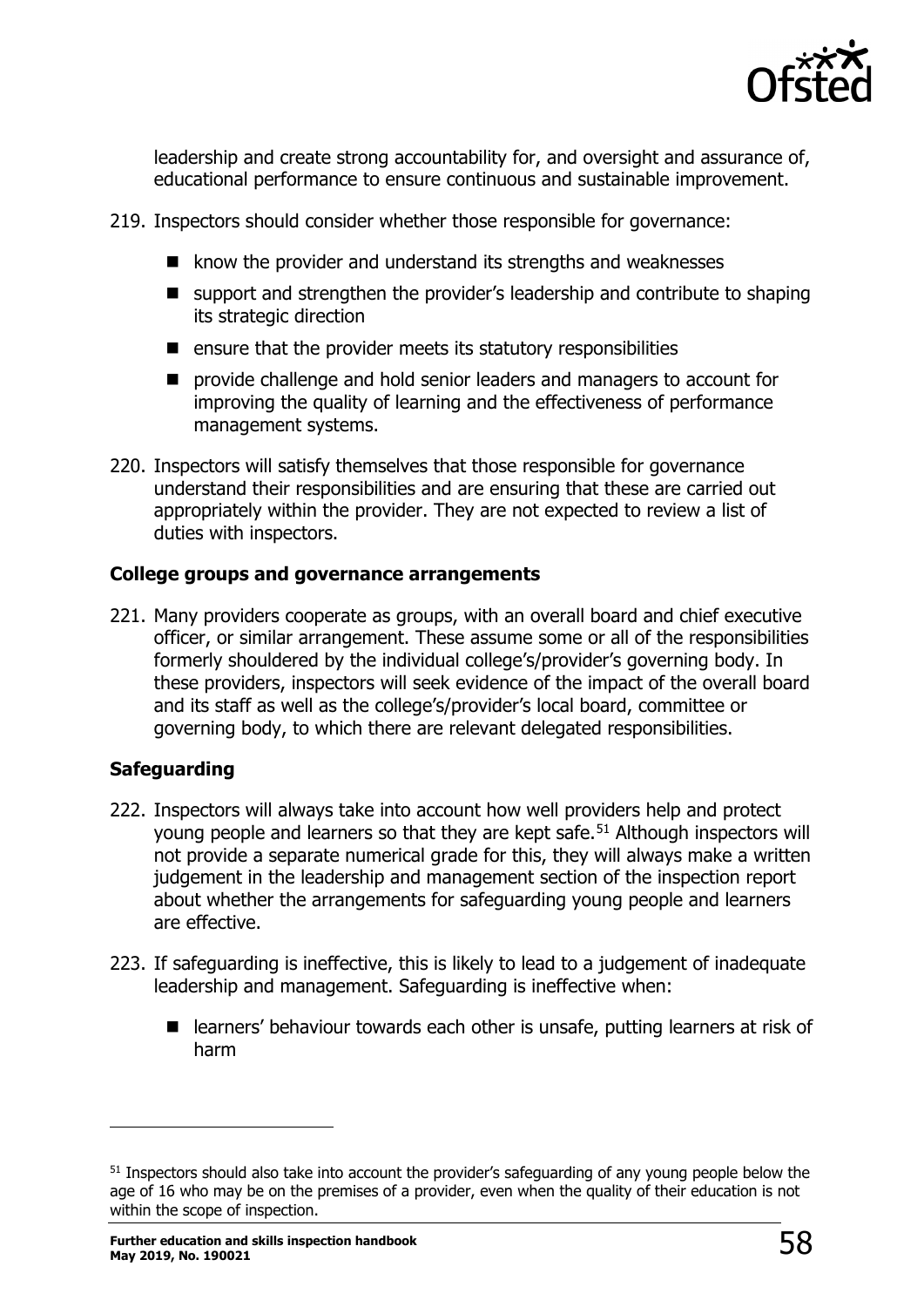

- incidents of bullying or prejudiced and discriminatory behaviour, either direct or indirect, are common
- $\blacksquare$  learners have little confidence that the provider will address concerns about their safety, including concerns about the risk of abuse
- $\blacksquare$  learners or particular groups of learners do not feel safe in the provider, the workplace or in a subcontractor's premises
- leaders and managers do not handle safeguarding allegations about staff members and learners appropriately
- $\blacksquare$  leaders fail to protect learners from the dangers of radicalisation and extremism in accordance with the 'Prevent' duty guidance.<sup>[52](#page-58-0)</sup>
- 224. However, there may be circumstances when it is appropriate to judge a provider as requires improvement, rather than inadequate, when there are minor weaknesses in safeguarding arrangements that are easy to put right.
- 225. 'Inspecting safeguarding in early years, education and skills settings<sup>'[53](#page-58-1)</sup> sets out the approach inspectors should take to inspecting safeguarding in all providers covered by the EIF. This should be read alongside the framework and this handbook.

#### **Sources of evidence specific to leadership and management**

- 226. Inspectors will gather a range of evidence from meetings with leaders, managers and governors and first-hand evidence of their work across the provider, including in subcontracted provision.
- 227. Inspectors will use documentary evidence that the provider supplies to evaluate the impact of the work of leaders, managers and governors, both currently and over time. They will use this in conjunction with first-hand evidence. This includes, but is not limited to:
	- meetings with leaders and those responsible for governance, to evaluate how well they fulfil their statutory duties, including, for example, the Equality Act 2010, safeguarding and the 'Prevent' duty and the Children and Families Act
	- documentary evidence that demonstrates the effectiveness of the provision for all learners and its continuous and sustainable improvement
	- $\blacksquare$  interviews with staff and learners to evidence how well leaders have created a positive culture
	- $\blacksquare$  first-hand evidence gathered during the inspection

<span id="page-58-1"></span><span id="page-58-0"></span> $52$  [www.gov.uk/government/publications/prevent-duty-guidance.](http://www.gov.uk/government/publications/prevent-duty-guidance)<br> $53$  'Inspecting safeguarding in early years, education and skills settings', Ofsted, August 2015; [www.gov.uk/government/publications/inspecting-safeguarding-in-early-years-education-and-skills](http://www.gov.uk/government/publications/inspecting-safeguarding-in-early-years-education-and-skills-from-september-2015)[from-september-2015.](http://www.gov.uk/government/publications/inspecting-safeguarding-in-early-years-education-and-skills-from-september-2015)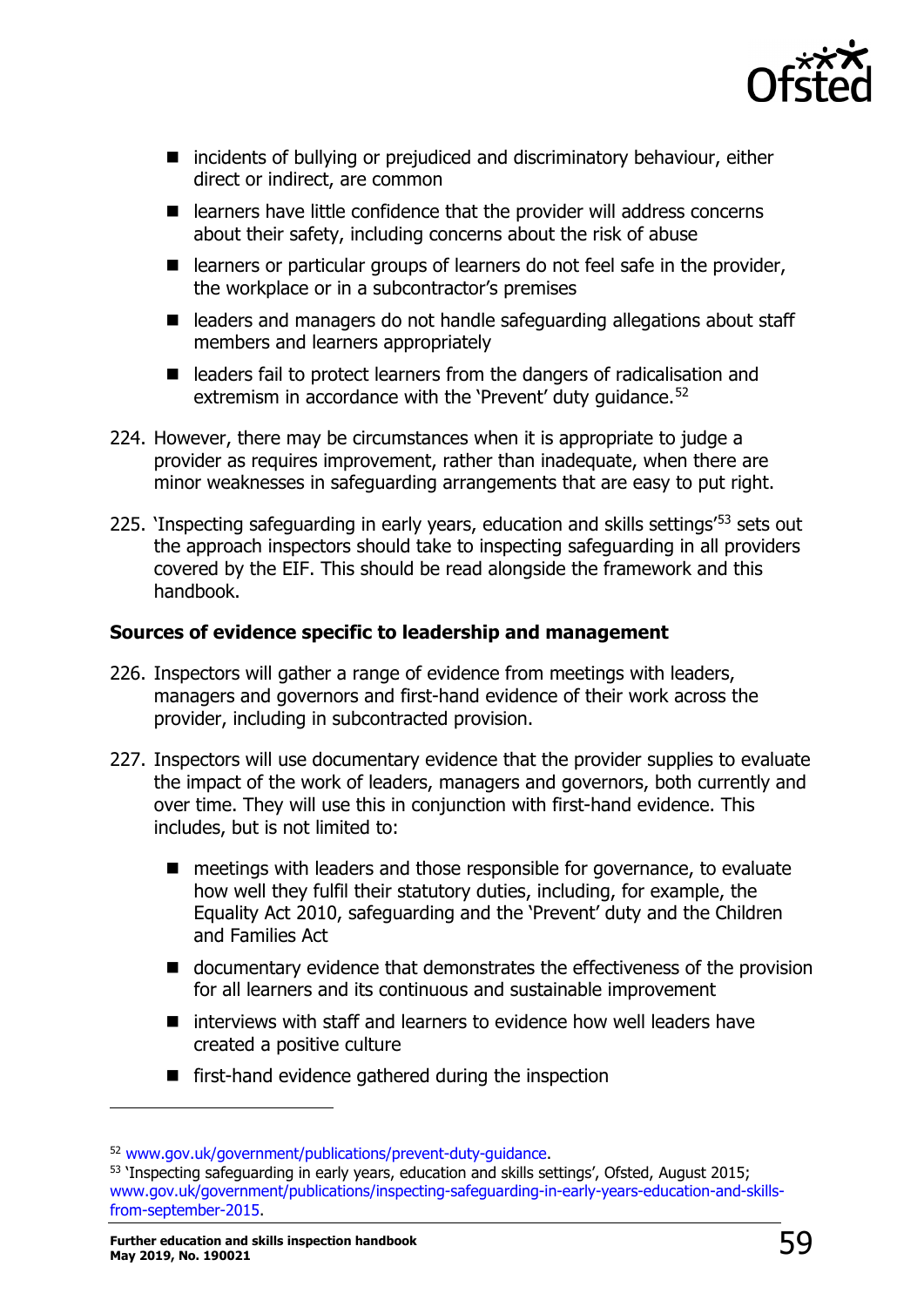

- **E** responses to the staff, learner, employer and parent/carer questionnaires. These will be particularly useful for judging the culture that leaders and managers have established
- $\blacksquare$  any evidence the provider has from regularly surveying the staff and the way in which leaders and managers have responded to concerns raised by staff, parents or employers
- considering the overall aims of bodies giving strategic direction to providers on skills and economic needs, such as mayoral and combined authorities for devolved adult education.

#### **Grade descriptors for leadership and management**

228. For the leadership and management of a provider to be judged outstanding, it must meet the following criteria.

#### **Outstanding (1)**

- The provider meets **all** the criteria for good leadership and management securely and consistently.
- The leadership and management are exceptional.

In addition, the following apply.

- Leaders ensure that teachers receive focused and highly effective professional development. Teachers' subject, vocational, technical, pedagogical and pedagogical content knowledge builds and develops consistently over time and improves the quality of education provided to learners.
- Leaders' engagement with learners, employers, parents and the local community/economy is very effective. They provide clear and direct evidence of the positive impact of how this engagement benefits learners and ensures continuous and sustainable improvement.
- Leaders ensure that regular, frequent and meaningful engagement takes place with staff at all levels, so that they can be confident that issues will be identified. When issues are identified – in particular about workload – leaders deal with them consistently, appropriately and quickly.
- Staff consistently report high levels of support for well-being issues.
- 229. To judge whether leadership and management are good, requires improvement or inadequate, inspectors will use a 'best fit' approach, relying on the professional judgement of the inspection team.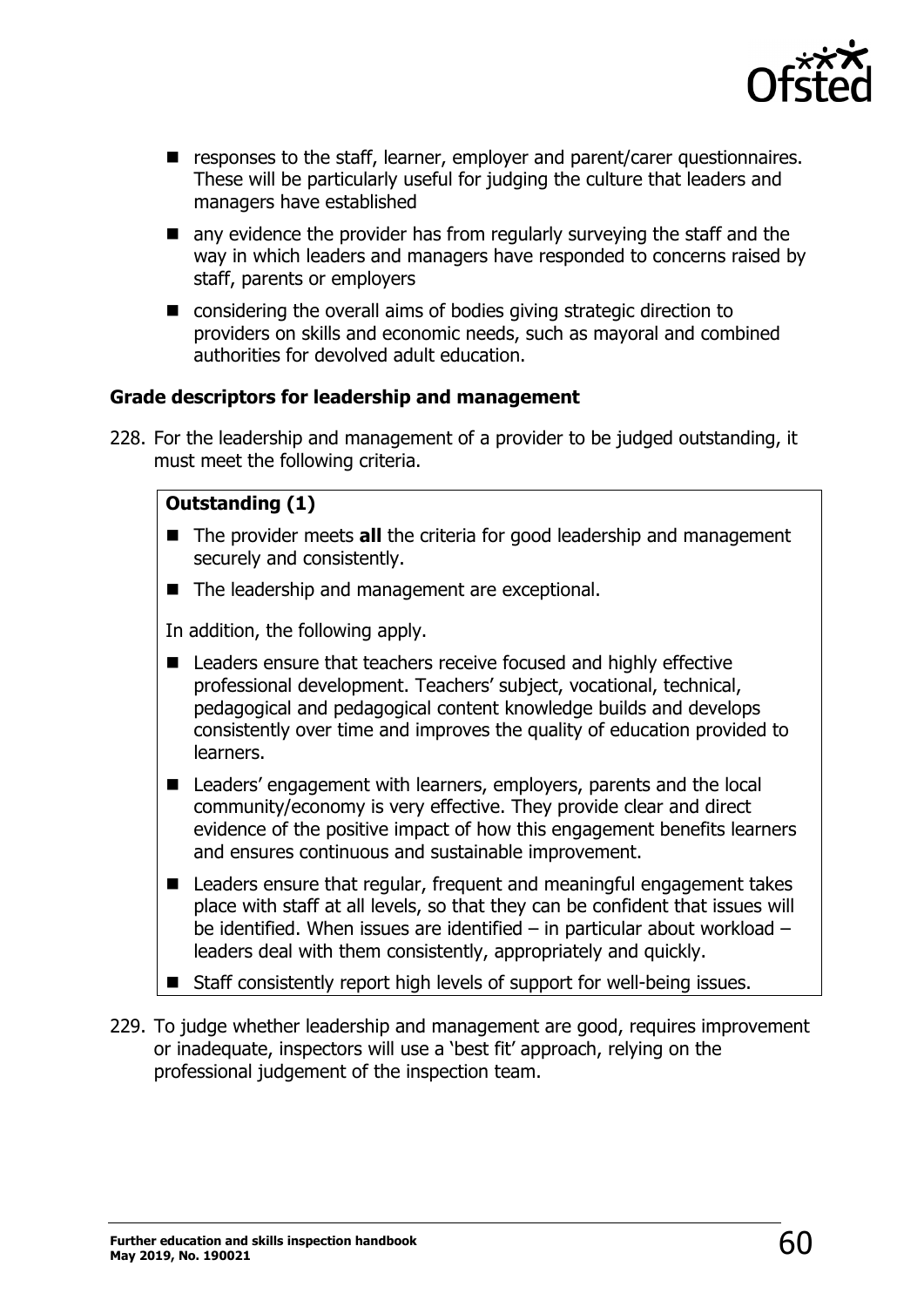

## **Good (2)**

- $\blacksquare$  Leaders have a clear and ambitious vision for providing high-quality, inclusive education and training to all. This is realised through strong, shared values, policies and practice.
- Leaders focus on improving teachers' subject and teaching knowledge to enhance the teaching of the curriculum and the appropriate use of assessment. The practice and subject knowledge and up-to-date vocational expertise of staff build and improve over time.
- Leaders ensure that all learners, including those with SEND and high needs, and disadvantaged learners, get the information, advice, guidance and support to achieve their next steps and progress to positive destinations. Leaders provide the support for staff to make this possible.
- $\blacksquare$  Leaders engage effectively with their community, including, where relevant, with parents/carers, employers, local services and organisations responsible for local and regional economic planning.
- Leaders engage with their staff and are aware and take account of the main pressures on them. They are realistic and constructive in the way they manage staff, including their workload
- Those responsible for governance understand their role and carry this out effectively. They ensure that the provider has a clear vision and strategy and that resources are managed well. They hold leaders to account for the quality of education and training and help to ensure continuous and sustainable improvement.
- Those responsible for governance ensure that the provider fulfils its legal duties and responsibilities. These include, for example, those under the Equality Act 2010, and those in relation to the 'Prevent' strategy and safeguarding.
- Leaders protect staff from harassment, bullying and discrimination.
- $\blacksquare$  The provider has an effective culture of safeguarding that enables staff to: identify, help and protect learners who may need early help or who are at risk of neglect, abuse, grooming, exploitation, radicalisation or extremism; help learners to reduce their risk of harm by securing the support they need, or referring in a timely way to those who have the expertise to help; and manage safe recruitment and allegations about adults and learners who may be a risk to other learners and vulnerable adults.

#### **Requires improvement (3)**

- Leadership and management are not vet good.
- $\blacksquare$  Safeguarding is effective. If any weaknesses in safeguarding exist, these are not difficult to rectify, and there are no serious failings that leave learners being harmed or at risk of harm.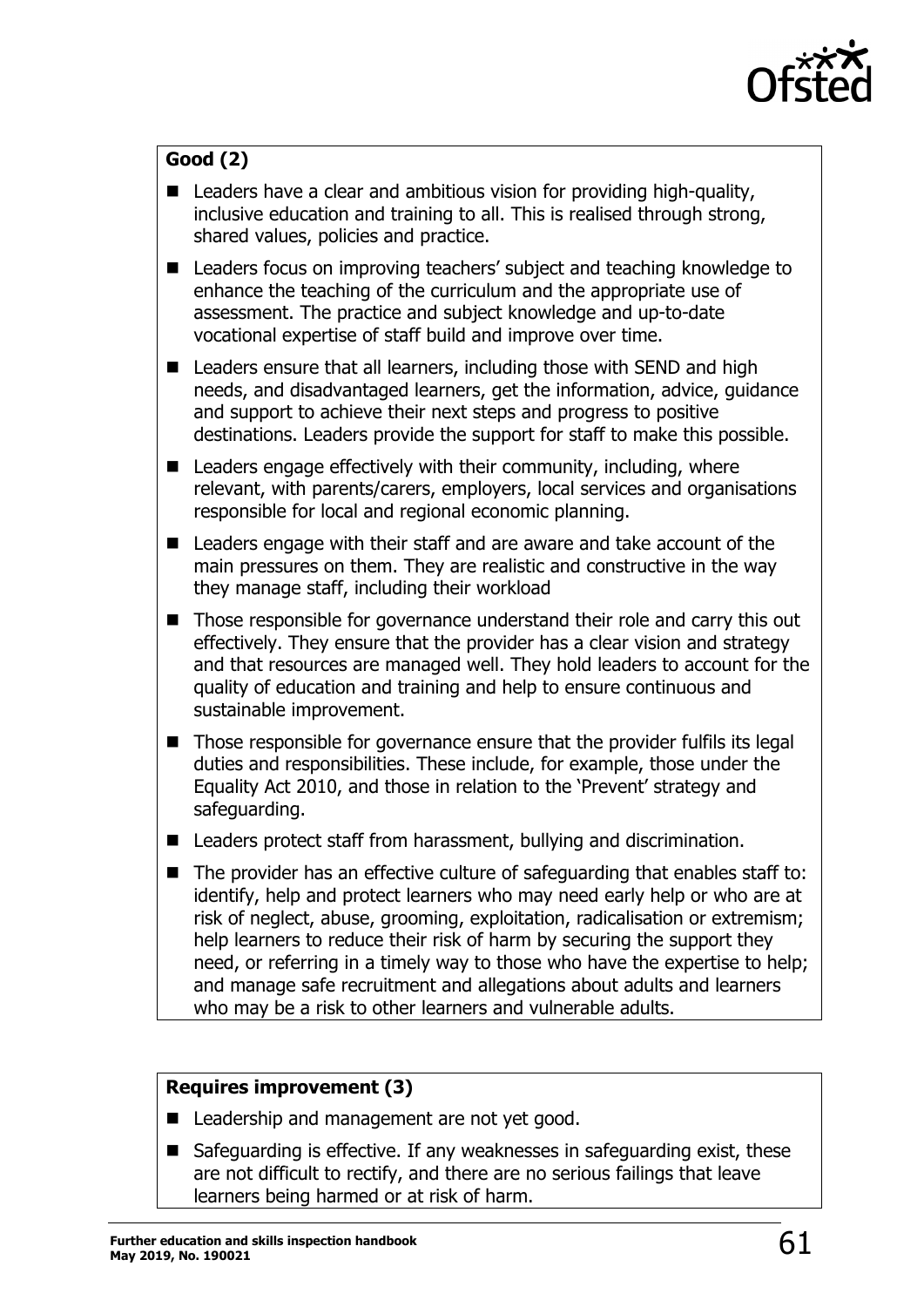

#### **Inadequate (4)**

Leadership and management are likely to be inadequate if any one of the following applies:

- Leaders are not doing enough to tackle a poor quality of education or training. This significantly impairs the progress of learners, including the most disadvantaged, learners with SEND and those who have high needs.
- Leaders are not aware of, or do not take effective action to stem, the decline in the quality of provision.
- The curriculum fails to meet the needs of learners, employers, the local community or local and regional economies. This is reflected in the low proportion of learners who progress to destinations relevant to their career or learning aims.
- The curriculum does not equip learners with the skills, knowledge or understanding required to prepare them for life in modern Britain or enable them to progress to their next steps.
- Leaders, managers and those responsible for governance, through their words, actions or influence, directly and/or indirectly undermine or fail to promote equality of opportunity. They do not prevent discriminatory behaviour or prejudiced actions and views.
- Safeguarding is ineffective. The provider's arrangements for safeguarding learners do not meet statutory requirements and do not protect learners, or the provider takes insufficient action to remedy weaknesses following a serious failure of safeguarding arrangements.
- Leaders, managers and governors are not protecting learners from radicalisation and extremist views. Policy and practice are poor, which means that learners are at risk.